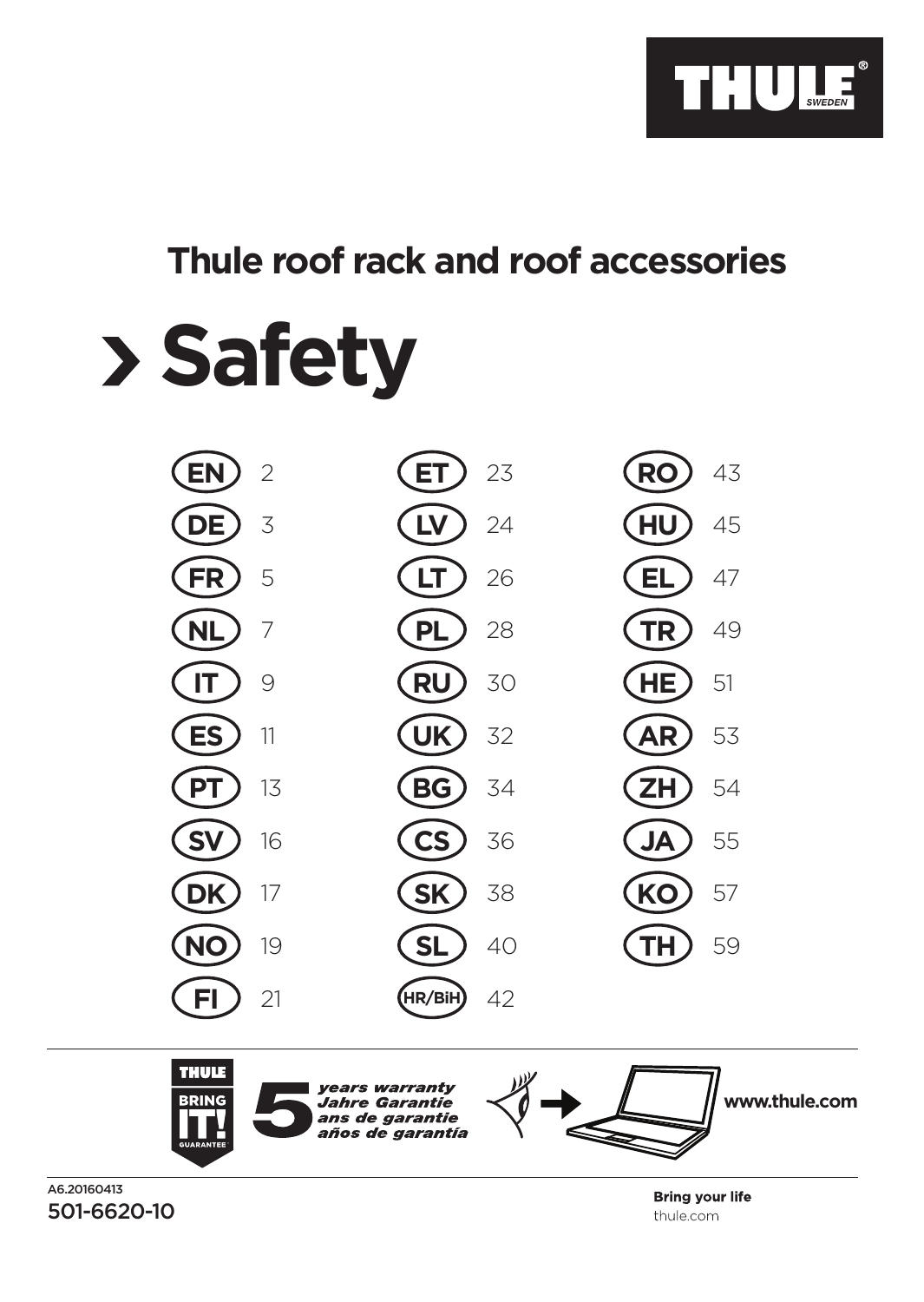

#### A.0 Fitting

- A.1 Check with the assembly instructions that all the necessary parts are present.
- A.2 Clean the car roof and those parts of the product that come into contact with the roof before and regularly during use.
- A.3 Go through and carefully follow the assembly instructions and the recommendation list, if one is included. Then fit the unit in the correct sequence, that is to say 1, 2, 3 and so on.
- A.4 If no special fitting positions are given in the assembly instructions, try to maintain a minimum distance of 700 mm between the load carrier bars.
- A.5 When carrying long loads, the distance between the load carrier bars should not be less than 600 mm.
- A.6 Every time the unit is fitted, check that the load carrier is sitting securely on the roof. Try to push and pull the carrier out of its locked position. Try also to pull out the tensioning tabs from the roof edge. If you manage to move any part of the unit, the load carrier must be secured more firmly. This test should be carried out regularly.
- A.7 Some types of sunroof and radio antenna cannot be used when the carrier is fitted.
- A.8 The roof rack is permitted to be assembled on cars with glass roof, unless otherwise is specified in mounting instruction.
- A.9 The manufacturer can not be held responsible for personal damages of property or lost of fortune caused by incorrect mounting or use of the product.
- A.10 No modifications to the product are permitted.
- A.11 Consult with your dealer if you have any questions regarding the operations and limits of the products. Review all instructions and warranty information carefully.

#### B.0 Loading

- B.1 The maximum load specified in the assembly instructions is not to be exceeded. However, this limit is always subordinate to the maximum load recommended by the manufacturer of the car itself. It is always the lower maximum recommended load that applies. Max. roof load = load carrier weight + any fitted carrier accessories + the weight of the load itself.
- B.2 The load may not significantly exceed the load carrier's width, and it should always be spread evenly across the load carrier and with the lowest possible centre of gravity.
- B.3 Maximum load applies to driving as well as parked vehicle.
- B.4 When several surfboards are being carried, they should not be placed beside each other but instead one on top of the other.
- B.5 When carrying surfboards and other long items, these shall be secured both at the front and the rear of the vehicle.
- B.6 Skis must be carried with their pointed ends facing the rear of the vehicle.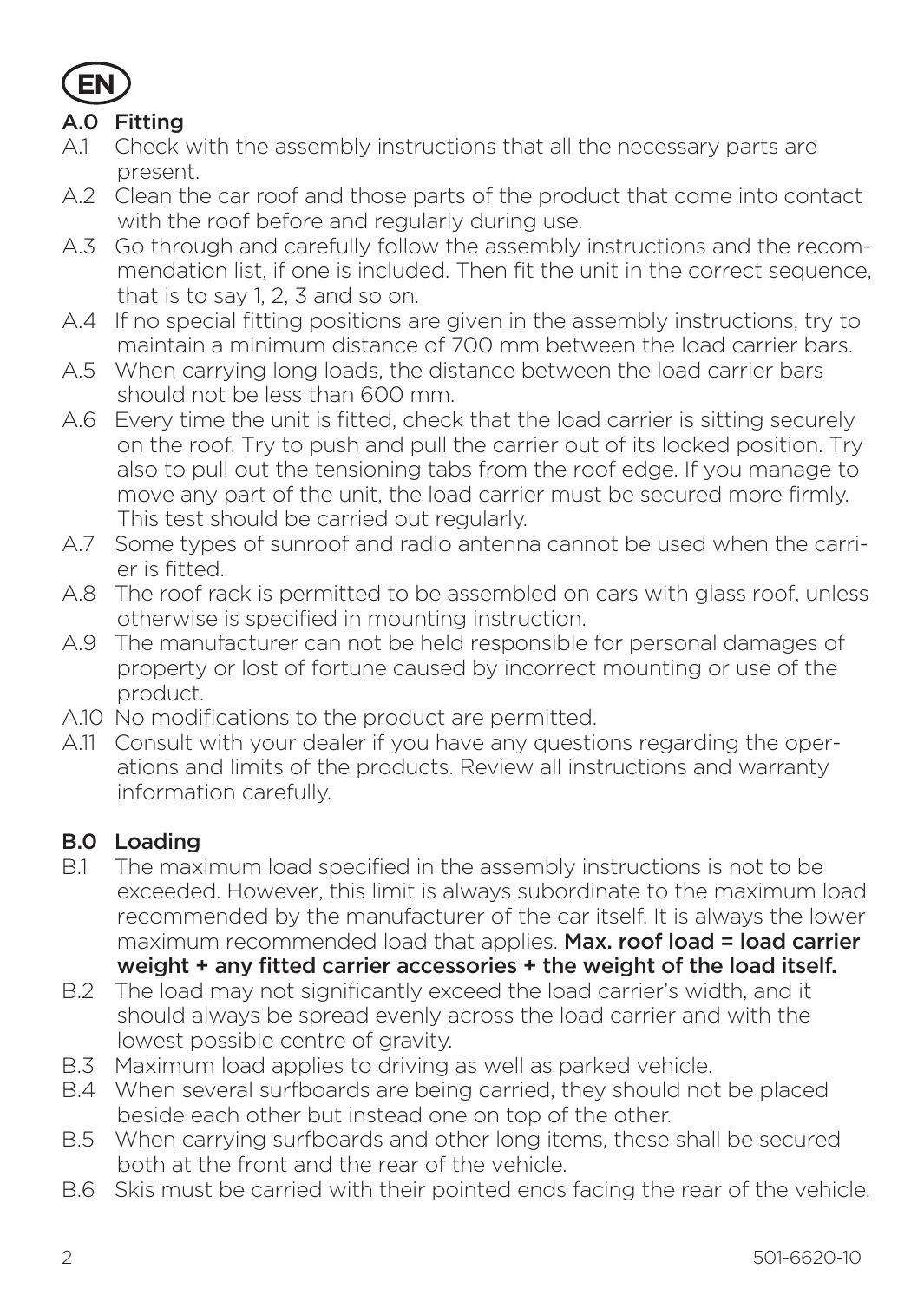- B.7 All loose or removable parts of the load such as bike child seats, tyre pumps, fins and so on should be taken off prior to loading.
- B.8 The load should be thoroughly secured. Elastic bungees are not to be used.
- B.9 The load's security should be checked after a short distance, and thereafter at suitable intervals. Tighten the load's securing straps whenever necessary.

NOTE! Always check the load's attachment security.

# **C.0 Driving properties and regulations**<br>C.1 Road speed should always be adjus

- Road speed should always be adjusted to suit the loadbeing carried and the current driving condtions, such as road type and quality, wind conditions, traffic intensity and applicable speed limits.
- C.2 The vehicle's speed must always be adjusted to the load being carried and the current driving conditions, such as the road type, road quality, wind conditions, traffic intensity and applicable speed limits, but must under no circumstances exceed 130 km/h. Applicable speed limits and other traffic regulations must always be observed.
- C.3 Drive slowly over speed bumps, maximum speed 10 km/h.
- C.4 Note that the vehicle's total height increases when upright loads are carried.
- C.5 The vehicle's driving characteristics and braking behaviour change and its vulnerability to side-winds increases when a load is carried on the roof.
- C.6 Products fitted with a lock should always be locked during transport.
- C.7 Off-road driving is only approved for roof rack without load or accessories attached.
- C.8 Adapt your speed to the conditions of the road and load being carried, check tension of load carrier frequently, especially when travelling on rough roads.

#### D.0 Maintenance

- D.1 Check and replace worn-out or defective parts.
- D.2 The load carrier should always be cleaned and maintained, especially in the winter.
- D.3 Screws, nuts and locks (if fitted) should be lubricated at regular intervals.
- D.4 When not in use, the product should be removed from the vehicle.
- D.5 When the product is removed from the vehicle, all loose parts should be stored safely.



#### A.0 Montage

- A.1 Anhand der Montageanweisung kontrollieren, daß alle Teile mitgeliefert sind.
- A.2 Das Fahrzeugdach und die Teile des Produkts, die mit dem Dach in Berührung kommen, reinigen.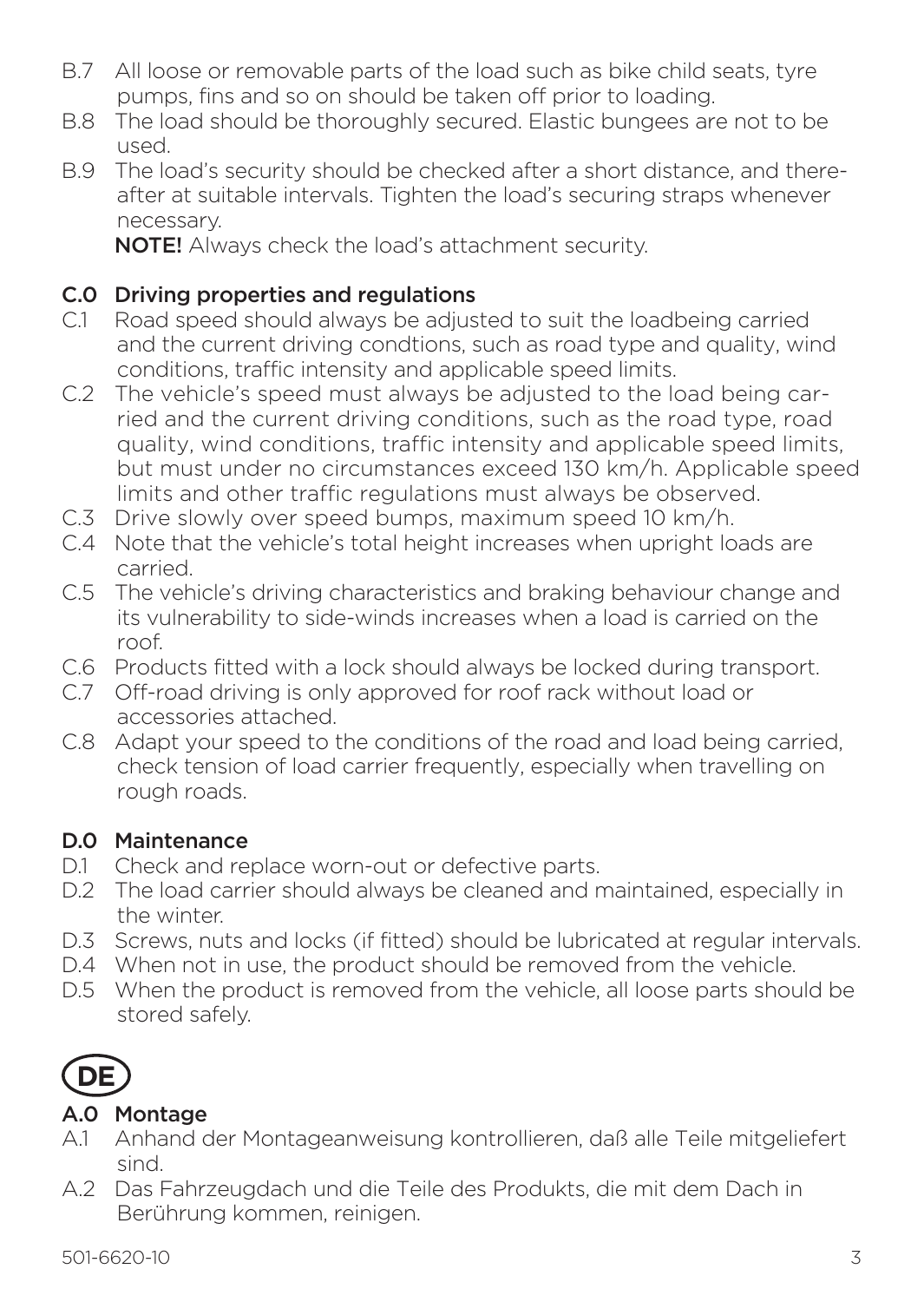- A.3 Die Montageanweisung und etwaige Empfehlungsliste genau befolgen. Die Montage schrittweise (1, 2 usw.) vornehmen.
- A.4 Wenn keine besonderen Montagepositionen in der Montageanweisung angegeben sind, sollte der Abstand zwischen den Lastenträgern mindestens 700 mm betragen.
- A.5 Beim Transport langer Güter darf der Abstand zwischen den Lastenträgern nicht weniger als 600 mm betragen.
- A.6 Nach jeder Montage die Lastenträger auf festen Sitz auf dem Dach kontrollieren. Versuchen Sie, die Lastenträger aus ihrer Position zu rucken und die Halteklammern von der Dachkante loszuziehen – falls dies gelingt, muss der Lastenträger fester gespannt werden. Diese Kontrolle sollte regelmäßig erfolgen.
- A.7 Bestimmte Schiebedachtypen und Antennen lassen sich bei montiertem Produkt nicht benutzen.
- A.8 Der Dachträger darf an Fahrzeugen mit Glasdach montiert werden, sofern die Montageanleitung nichts Gegenteiliges besagt.
- A.9 Der Hersteller übernimmt keinerlei Haftung für Personen- und Sachschäden, die durch fehlerhafte Montage oder nicht bestimungsgemäßen Gebrauch des Produkts entstehen.
- A.10 Veränderungen des Produkts sind grundsätzlich nicht zugelassen.
- A.11 Wenden Sie sich an Ihren Händler, wenn Sie Fragen zu den Funktionen bzw. Beschränkungen und Belastungsgrenzen der Produkte haben. Lesen Sie alle Anleitungen und Garantieinformationen sorgfältig durch.

#### B.0 Beladung

- B.1 Die in der Montageanweisung angegebene max. Zuladung darf nicht überschritten werden – ebenso sind die Angaben in der Betriebsanleitung des Fahrzeugherstellers zu beachten. Bei Unterschied zwischen den Werten gilt immer der niedrigere Wert. Zul. Dachlast = Gewichte von Lastenträgern + etwaigem Zubehör + Ladegut.
- B.2 Die Zuladung darf seitlich nicht nennenswert über die Lastenträger hinausragen, sie muss gleichmäßig auf den Lastenträgern verteilt und mit möglichst tief liegendem Schwerpunkt angeordnet sein.
- B.3 Belastungsgrenzen gelten sowohl für fahrende als auch geparkte Fahrzeuge.
- B.4 Mehrere Surfbretter dürfen nicht nebeneinander, sondern müssen übereinander angeordnet werden.
- B.5 Surfbretter und andere lange Transportgüter müssen außerdem vorne und hinten zuverlässig am Fahrzeug befestigt werden.
- B.6 Skier müssen immer mit den Spitzen nach hinten gerichtet transportiert werden.
- B.7 Lose und abnehmbare Teile der Zuladung wie Kindersitz, Fahrradpumpe, Flossen u.dgl. – müssen entfernt werden.
- B.8 Die Zuladung muß zuverlässig gesichert werden. Elastische Gurte oder sog. Gepäckspinnen sind nicht zulässig.
- B.9 Die zuverlässige Befestigung der Zuladung nach einer ersten kurzen Fahrstrecke überprüfen. Diese Kontrolle dann in regelmäßigen Ab-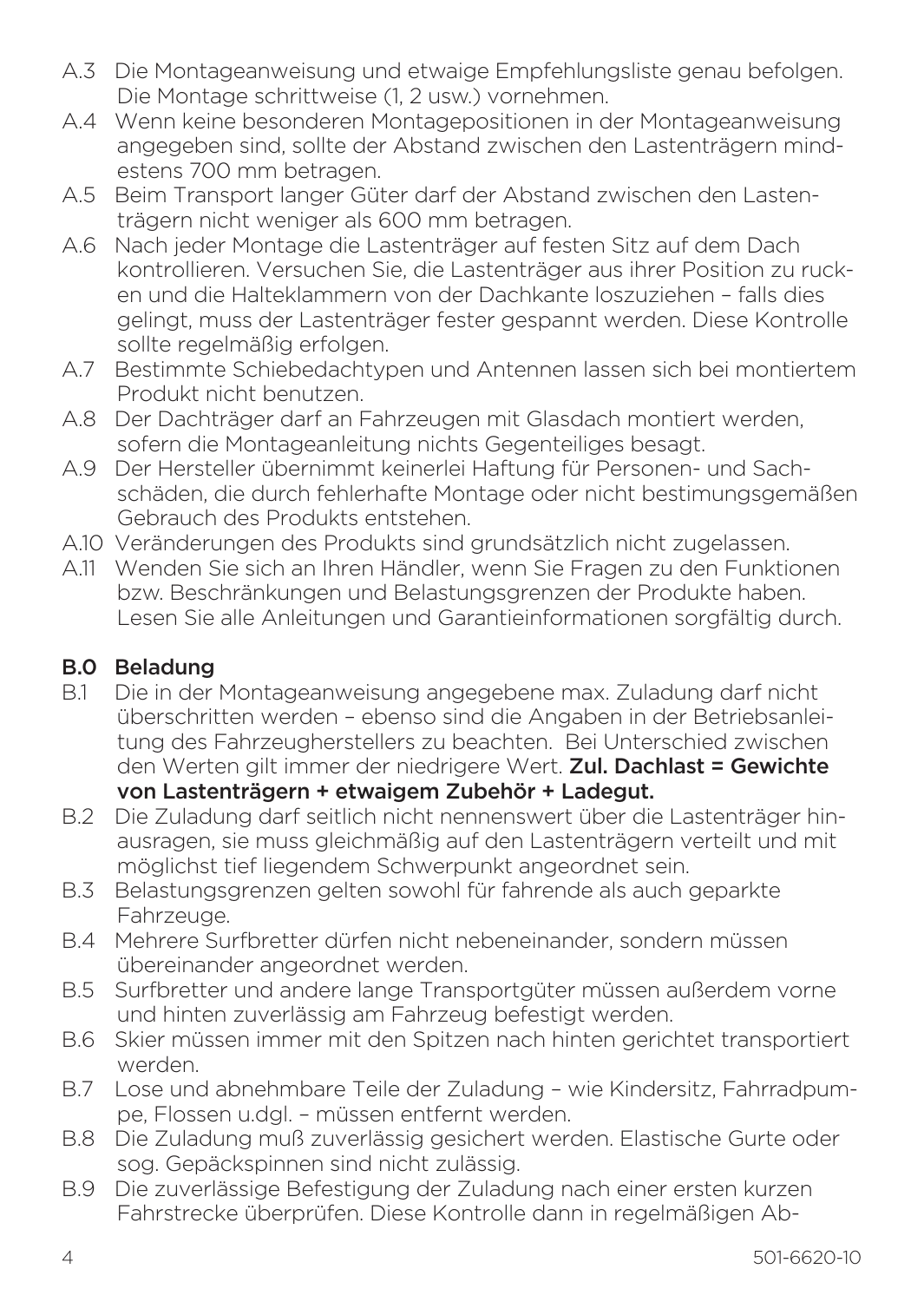ständen wiederholen und die Zuladung bei Bedarf neu sichern. ACHTUNG! Immer die zuverlässige Befestigung der Zuladung kontrol lieren!

#### C.0 Fahreigenschaften und Vorschriften

- C.1 Die Geschwindigkeit ist der Zuladung, dem Straßenzustand und -typ, den übrigen Verkehrsverhältnissen sowie den Geschwindigkeitsvorschriften anzupassen.
- C.2 Die Fahrzeuggeschwindigkeit ist stets der transportieren Last und den aktuellen Fahrbedingungen sowie der Fahrbahnart, der Fahrbahnqualität, den Windbedingungen, der Verkehrsintensität und den geltenden Geschwindigkeitsbegrenzungen anzupassen. Sie darf jedoch in keinem Fall 130 km/h überschreiten. Geltende Geschwindigkeitsbegrenzungen oder andere Verkehrsvorschriften sind stets zu beachten.
- C.3 Fahren Sie langsam über Bremsschwellen; Maximalgeschwindigkeit: 10 km/h.
- C.4 Besonders beachten, dass beim Transport hoher Zuladung die Höhe des Fahrzeugs zunimmt.
- C.5 Die Dachlast beeinflusst das Fahr- und Bremsverhalten des Fahrzeugs und auch die Seitenwindempfindlichkeit.
- C.6 Mit einem Schloss versehene Produkte müssen während der Fahrt immer abgeschlossen sein.
- C.7 Das Fahren im Gelände ist nur mit Dachgepäckträger ohne Ladung oder Zubehör zulässig.
- C.8 Passen Sie Ihre Fahrgeschwindigkeit an die Straßenverhältnisse und die beförderte Ladung an. Kontrollieren Sie den Lastenträger regelmäßig auf sichere Befestigung, besonders beim Fahren auf holprigen Straßen.

#### D.0 Wartung und Pflege

- D.1 Verschlissene oder schadhafte Teile des Produkts unbedingt erneuern.
- D.2 Die Lastenträger pflegen und sauber halten, insbesondere im Winter.
- D.3 Schrauben, Muttern und etwaige Schlösser regelmäßig mit Schmiermittel behandeln.
- D.4 Bei Nichtbenutzung sollte das Produkt abgebaut werden.
- D.5 Beim Abbau des Produkts sollten etwaige lose Teile sicher aufbewahrt werden.



### **A.0 Installation**

- A.1 Vérifier avec les «Instructions de montage» que toutes les pièces sont présentes dans l'emballage.
- A.2 Laver et essuyer le toit de la voiture ainsi que les parties du produit en contact avec celui-ci.
- A.3 Lire attentivement les instructions de montage et respecter l'ordre des schémas explicatifs lors de l'installation du produit; si une liste d'affecta-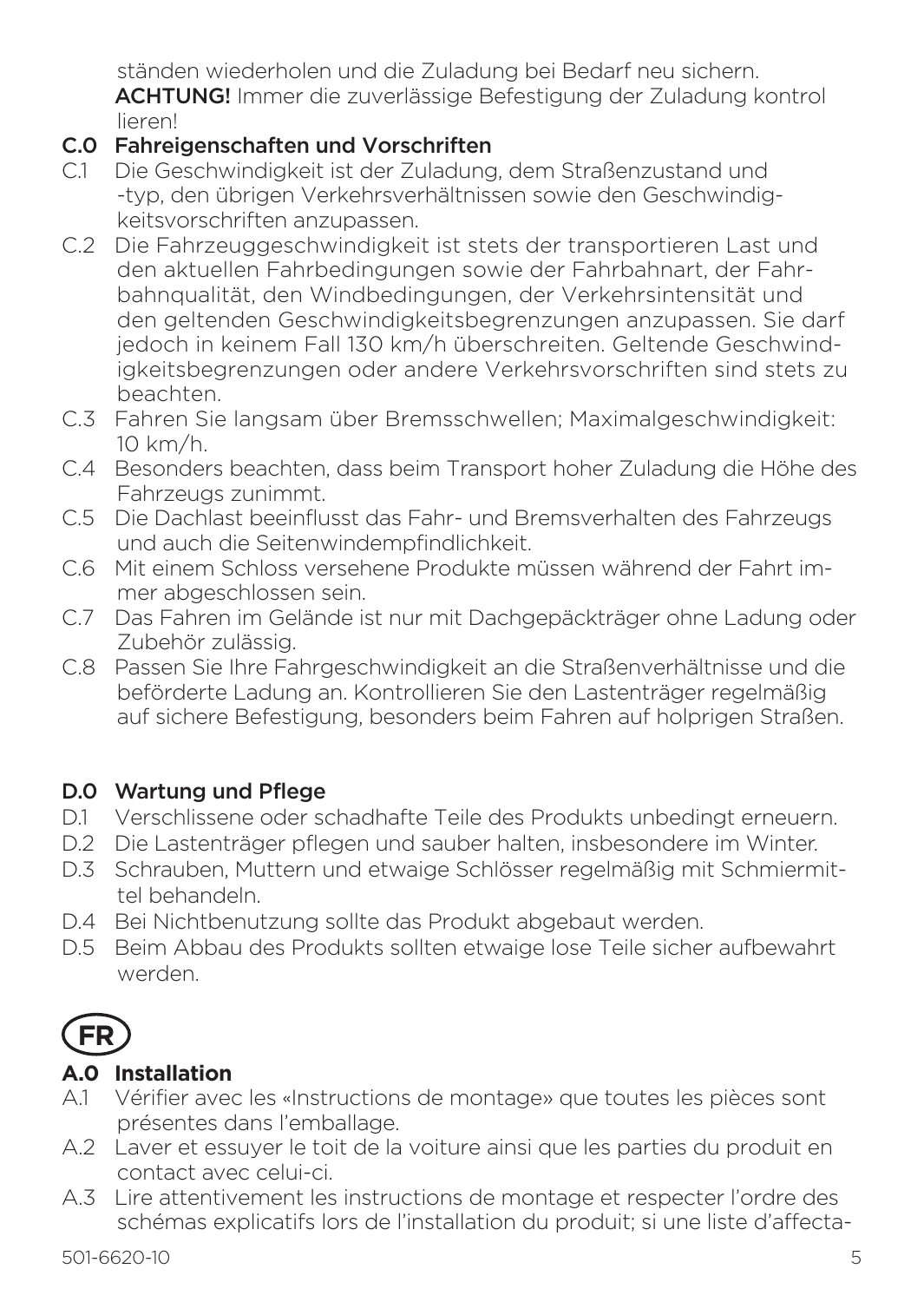tion est incluse ne pas oublier de la consulter.

- A.4 Si aucune indication n'est précisée sur le positionnement des barres sur toit, essayer de maintenir un écartement minimum de 700 mm entre les deux barres.
- A.5 Pour le transport d'objets longs l'écartement entre les barres ne doit pas être inférieur à 600 mm.
- A.6 Avant chaque utilisation vérifier que les barres sont solidement fixées sur le toit, en les secouant pour essayer de les faire bouger. Vérifier qu'il est impossible d'arracher les pattes de fixation; si ce n'est pas le cas, il est alors nécessaire de resserrer plus fermement les barres. Répéter ces tests régulièrement.
- A.7 Certains toits ouvrants ou antennes ne pourront être utilisés lorsque les barres de toit sont fixées sur la voiture.
- A.8 Le montage d'une barre de toit sur une voiture dotée d'un toit en verre est autorisée, sauf indication contraire dans les instructions de montage.
- A.9 Le fabricant ne peut être tenu responsable en cas de dommage personnel ou perte causé par une installation ou une utilisation incorrecte du produit.
- A.10 Ce produit ne doit subir aucune modification.
- A.11 Consultez votre revendeur pour toute question relative au fonctionnement et aux limites des produits. Examinez attentivement toutes les instructions et informations de garantie.

# **B.0 Chargement**<br>B1 Ne pas dépas

- Ne pas dépasser la charge maxi indiquée dans les instructions de montage. Vérifier toutefois que le constructeur auto ne spécifie pas une charge inférieure, auquel cas cette dernière prévaut. Charge maxi sur le toit = Poids: des barres de toit + Accessoires éventuels + Chargement.
- B.2 Garder à l'esprit que latéralement, le chargement ne doit pas dépasser par rapport aux barres de toit; par ailleurs le chargement doit être réparti de manière homogène sur les barres, en recherchant le cen tre de gravité le plus bas possible.
- B.3 Les charges maximales s'appliquent aussi bien aux véhicules en mouvement qu'aux véhicules garés.
- B.4 Lors du transport de plusieurs planches de surf, elles doivent êtres placées les unes sur les autres et non pas les unes à coté des autres.
- B.5 Lors du transport d'objets longs type planches à voiles ou autres, il est nécessaire de les fixer à l'avant et à l'arrière de la voiture.
- B.6 Les skis doivent être transportés avec les spatules vers l'arrière.<br>B.7 De pas oublier d'enlever les accessoires suscentibles de se déta
- B.7 Ne pas oublier d'enlever les accessoires susceptibles de se détacher du matériel transporter, ainsi sur les vélos: les sièges pour enfants, pompes, gourdes, …
- B.8 Le chargement doit être solidement fixé avec des sangles; ne pas utiliser tendeurs et autres sandows.
- B.9 Contrôler la fixation du chargement après plusieurs kilomètres, puis à intervalles réguliers en resserrant si nécessaire. ATTENTION: Toujours vérifier la fixation du chargement.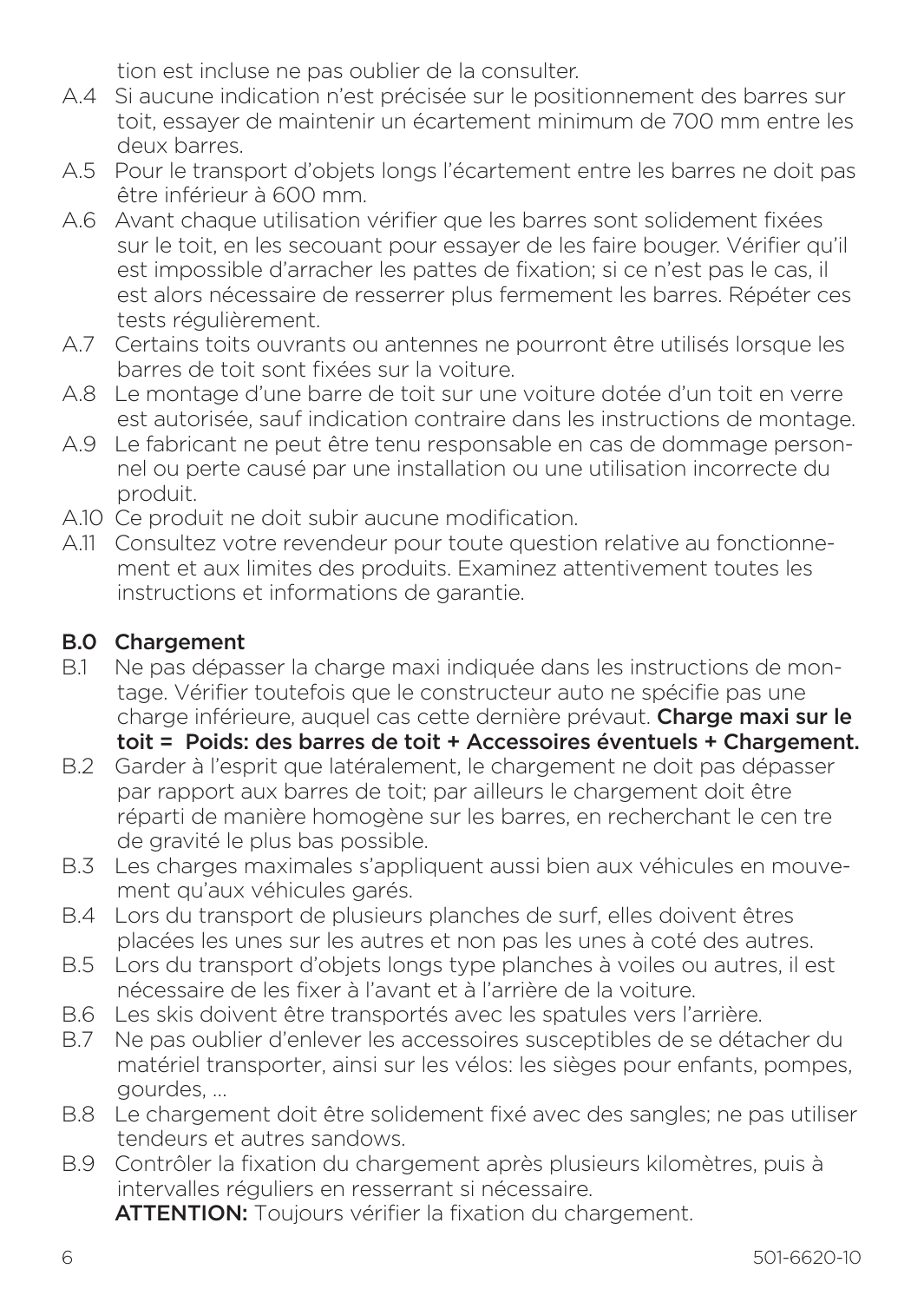#### C.0 Conduite et Réglementation

- C.1 Ajuster et adapter sa conduite à la nature du chargement transporté, mais également en fonction de la route, du vent, de la circulation, et des limitations de vitesse.
- C.2 La vitesse du véhicule doit constament être ajustée en fonction du chargement transporté et des conditions de route, telles que le type et la qualité de la route, les conditions météorologiques, l'intensité du trafic et les limitations de vitesse en vigueur, mais ne doit en aucun cas dépasser 130 km/h. Les limitations de vitesse applicables et l'ensemble de la législation routière en vigueur doivent toujours être observées.
- C.3 Roulez lentement sur les dos d'âne, à une vitesse maximum de 10 km/h.
- C.4 Attention, à la hauteur du véhicule notamment lors du transport de vélos sur les barres de toit.
- C.5 Un chargement sur le toit modifie la tenue de route et le freinage du véhicule, ainsi que la sensibilité à la prise au vent latéral.
- C.6 Les produits livrés avec des verrous doivent être systématiquement fermés à clé lors du transport.
- C.7 La conduite tout-terrain est uniquement autorisée pour une barre de toit sans chargement ou accessoires.
- C.8 Adaptez votre vitesse aux conditions de route et au chargement transporté. Contrôlez régulièrement la tension du chargement, surtout si vous voyagez sur des routes accidentées.

### D.0 Entretien

- D.1 Contrôler et remplacer les pièces défectueuses le cas échéant.
- D.2 Nettoyer et entretenir les barres de toit avec soin notamment en hiver.
- D.3 Lubrifier régulièrement les vis, écrous et serrures.
- D.4 Démonter les barres de toit lorsqu'elles ne servent pas.
- D.5 Ranger et conserver soigneusement toutes les pièces des barres lorsqu'elles sont démontées.

# **NL**

### A.0 Montage

- A.1 Controleer aan de hand van de montage-instructies of u alle onderdelen heeft.
- A.2 Maak het dak van de auto schoon, alsmede de onderdelen van het prod. uct die in aanraking komen met het dak.
- A.3 Lees de montage-instructies en eventuele aanbevelingen door en volg deze nauwkeurig op. Monteer daarna stap voor stap 1, 2, etc.
- A.4 Als er in de montage-instructies geen speciale montageposities worden aangegeven, moet een minimale afstand van 700 mm tussen de dwarsstangen worden nagestreefd.

501-6620-10 7 A.5 Bij het vervoer van een lange lading mag de afstand tussen de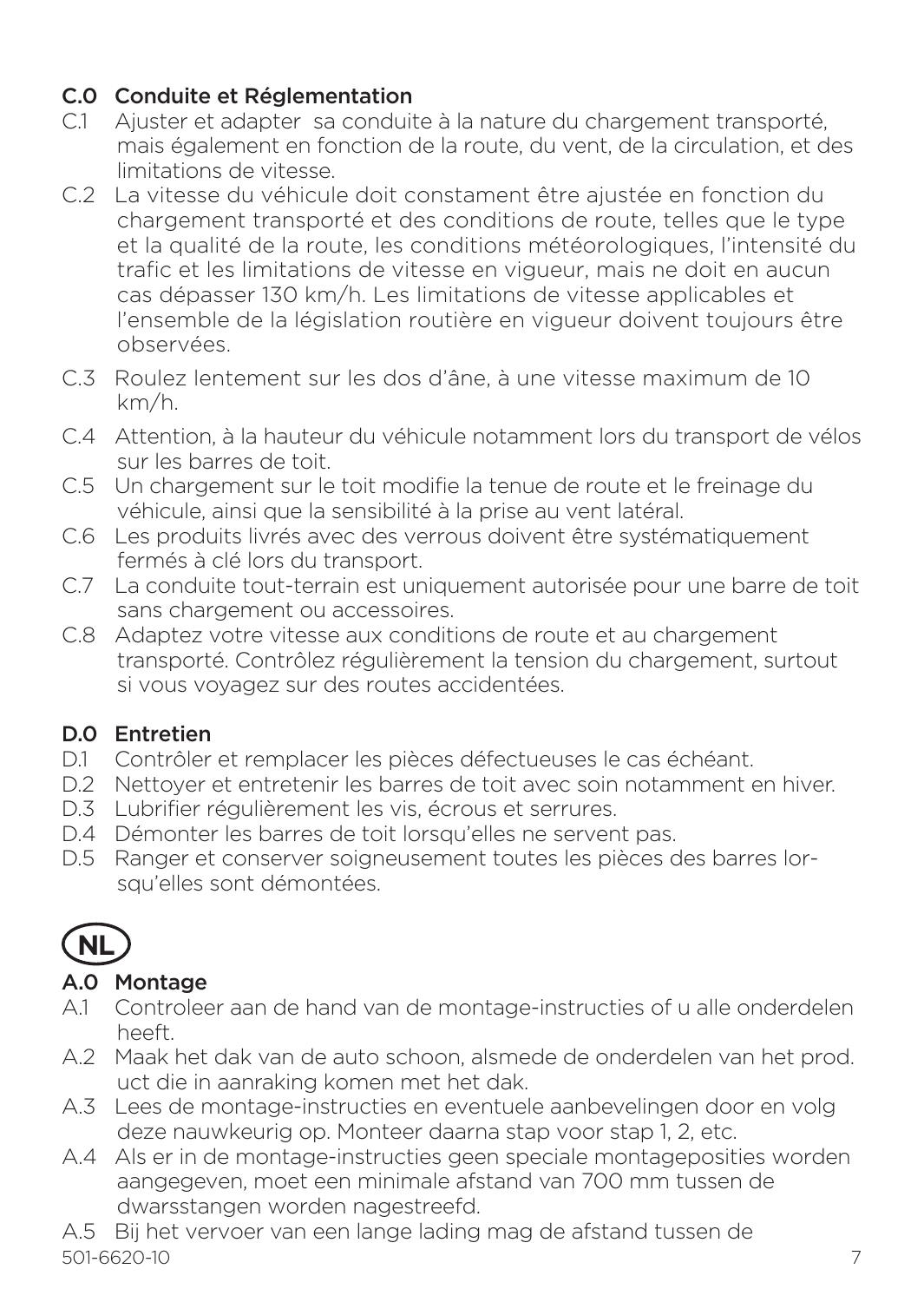dwarsstangen niet kleiner zijn dan 600 mm..

- A.6 Controleer na het monteren altijd of de allesdrager goed op het dak vastzit. Probeer de allesdrager van zijn plaats te duwen. Probeer ook om de spanklemmen van het dak te trekken. Als u op een van beide manieren beweging in de allesdrager krijgt, moet deze steviger worden vastgezet. Deze test moet regelmatig worden uitgevoerd.
- A.7 Sommige typen zonnedak en sommige antennes kunnen niet worden gebruikt als het product is gemonteerd.
- A.8 De dakdrager mag op auto's met een glazen dak worden gemonteerd, tenzij anders staat aangegeven in de montage-instructies.
- A.9 De fabrikant kan niet aansprakelijk worden gesteld voor persoonlijke schade aan eigendom of ongelukken als gevolg van onjuiste montage of gebruik van het product.
- A.10 Er mogen geen wijzigingen worden aangebracht in het product.
- A.11 Raadpleeg uw dealer als u vragen hebt over de bediening en beperkingen van het product. Neem alle instructies en garantiebewijs zorgvuldig door.

#### B.0 Lading

- B.1 De in de montage-instructies aangegeven maximale last mag niet overschreden worden. Houd echter ook rekening met de instructies van de autofabrikant over de toegestane maximale last. Als de aanbevolen maximale lasten van elkaar afwijken, dan geldt de laagste. Max. daklast = het gewicht van de allesdrager + evt. accessoires + het gewicht van de lading.
- B.2 De lading mag aan de zijkant niet wezenlijk uitsteken buiten de allesdrager en moet gelijkmatig over de allesdrager worden verdeeld met een zo laag mogelijk zwaartepunt.
- B.3 Maximaal laadvermogen geldt voor tijdens het rijden alsook voor een geparkeerd voertuig.
- B.4 Als er meerdere surfplanken worden vervoerd, moeten die niet naast elkaar maar op elkaar worden gelegd.
- B.5 Bij het vervoer van surfplanken en andere lange voorwerpen dienen deze ook aan de voor- en achterzijde van het voertuig te worden verankerd.
- B.6 Ski's moeten met de punten naar achter worden vervoerd.
- B.7 Alle losse of afneembare onderdelen van de lading zoals een kinderzitje, fietspomp, vinnen, etc. moeten worden verwijderd.
- B.8 De lading dient goed te worden vastgezet. Elastische zgn. "spinnen" mogen niet worden gebruikt.
- B.9 Na een korte afstand moet worden gecontroleerd of de lading goed vastzit. Daarna moet deze controle met gepaste regelmaat worden herhaald. Zonodig moet de lading opnieuw worden vastgezet. NB! Controleer altijd of de lading goed vastzit.

#### C.0 Rijgedrag en bepalingen

C.1 De snelheid moet worden aangepast aan de vervoerde lading en aan de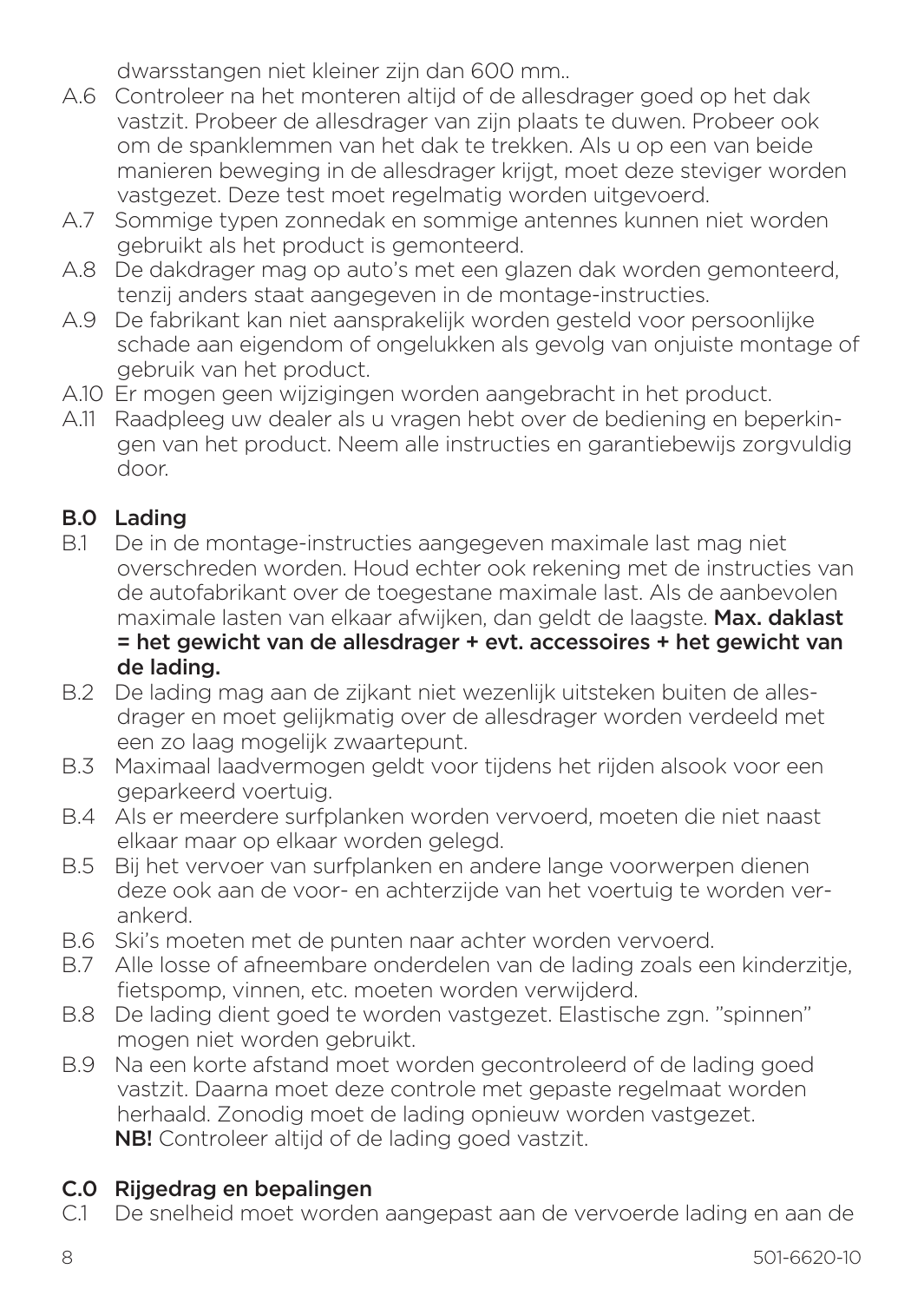heersende omstandigheden zoals toestand van de weg, de wind, het wegdek, het verkeer en de geldende snelheidsbepalingen.

- C.2 De snelheid van het voertuig moet altijd worden afgestemd op de vervoerde lading en de actuele rijomstandigheden, zoals het soort weg, de kwaliteit van de weg, windomstandigheden, verkeersintensiteit en toepasselijke snelheidslimieten, maar mag onder geen enkel beding 130 km/u overschrijden. De toepasselijke snelheidslimieten en andere verkeersregels moeten altijd in acht worden genomen.
- C.3 Rijd op lage snelheid over verkeersdrempels, maximumsnelheid 10 km/u.
- C.4 Denk er met name aan dat de hoogte van het voertuig toeneemt wanneer staande lading wordt vervoerd.
- C.5 Het rij- en remgedrag van het voertuig en de gevoeligheid voor zijwinden veranderen door de daklast.
- C.6 Producten die zijn voorzien van een slot moeten tijdens de rit altijd worden afgesloten.
- C.7 Rijden op onverharde wegen mag alleen met dakdragers zonder lading of accessoires eraan bevestigd.
- C.8 Pas uw snelheid aan de weg en de vervoerde lading aan. Controleer de spanning van de allesdrager regelmatig, vooral als u op ruw terrein rijdt.

#### D.0 Onderhoud

- D.1 Controleer versleten of defecte onderdelen van het product en vervang deze.
- D.2 De allesdrager moet altijd schoongemaakt en onderhouden worden, met name in de winter.
- D.3 Schroeven, moeren en eventuele sloten moeten met regelmatige tussenpozen worden gesmeerd.
- D.4 Als het product niet wordt gebruikt moet het gedemonteerd worden.
- D.5 Bij demontage van het product moeten eventuele losse delen op veilige wijze worden opgeborgen.

# **IT**

### A.0 Montaggio

- A.1 Consultate le istruzioni di montaggio e verificate che siano presenti tutti gli elementi necessari.
- A.2 Pulite il tetto del veicolo ed i componenti del dispositivo che vengono a contatto con il tetto del veicolo.
- A.3 Seguite scrupolosamente le istruzioni di montaggio e l'elenco delle raccomandazioni, se fornito in dotazione. Montate quindi il dispositivo rispettando la sequenza corretta, e cioè: 1, 2, 3, ecc.
- A.4 Qualora le istruzioni di montaggio non prevedessero posizioni di montaggio particolari, abbiate cura di mantenere una distanza minima di 700 mm tra le barre di carico.
- A.5 Quando si trasportano carichi lunghi, la distanza tra le barre di carico non deve essere inferiore a 600 mm.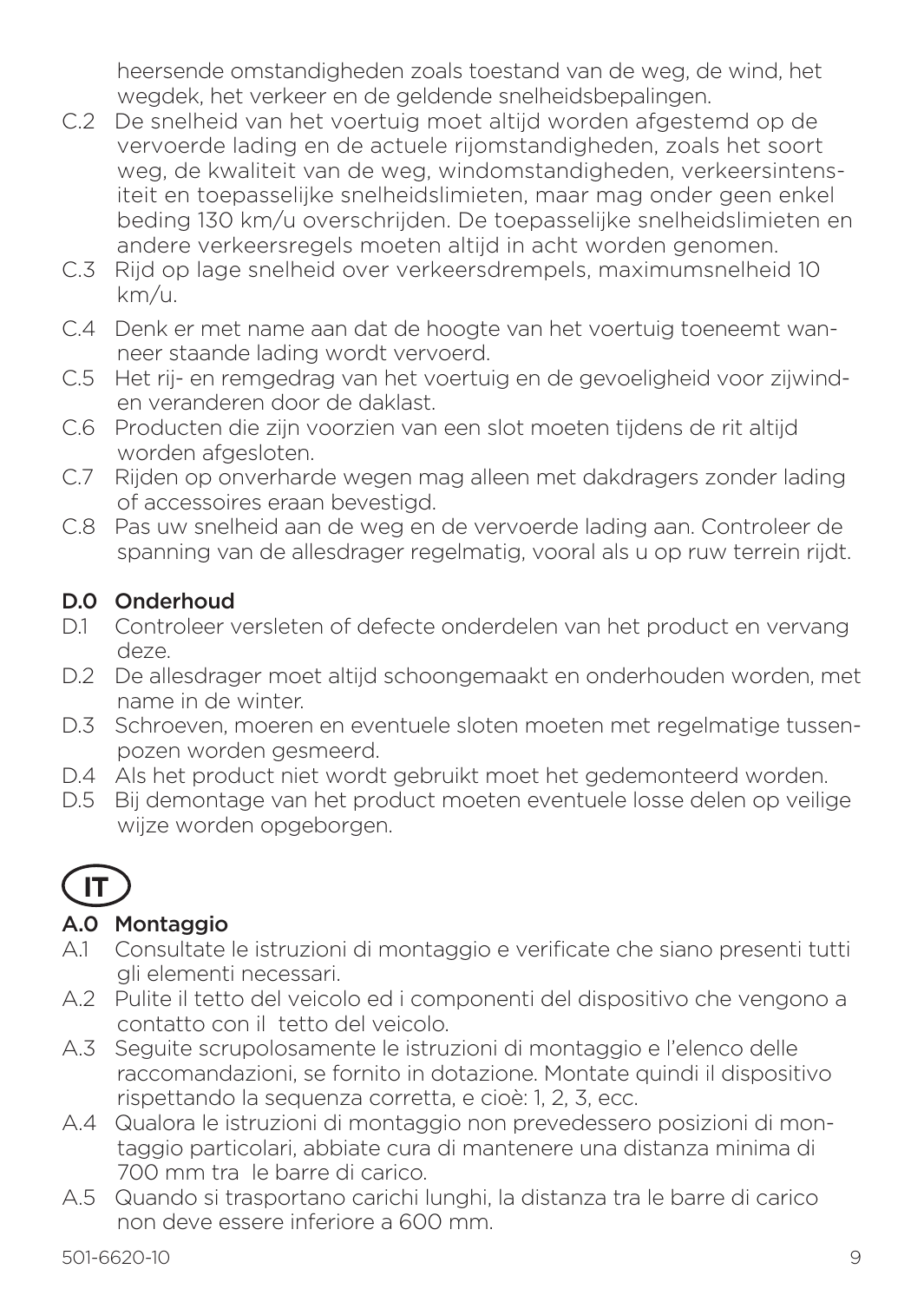- A.6 Ogni qualvolta si effettua il montaggio del dispositivo, controllate che le barre di carico siano ben fissate al tetto. Cercate di spingere e di estrarre le barre di carico fuori dalle rispettive posizioni di bloccaggio. Cercate inoltre di estrarre le alette di tensionamento dal bordo del tetto. Qualora doveste riuscire a muovere una parte qualsiasi del dispositivo, il porta-carichi dovrà essere fissato piů saldamente. Questa prova deve essere effettuata con regolarità.
- A.7 Alcuni tipi di tettucci apribili e di antenne radio non possono essere utilizzati quando il porta-carichi è montato.
- A.8 Il portatutto può essere montato sulle auto con tetto panoramico a meno che non sia specificato altrimenti nelle istruzioni di montaggio.
- A.9 Il produttore non è responsabile dei danni personali alle proprietà o degli infortuni causati da un montaggio o da un utilizzo non corretto del prodotto.
- A.10 Non è consentito apportare alcuna modifica al prodotto.
- A.11 Contattare il rivenditore in caso di domande sul funzionamento e sui limiti dei prodotti. Consultare tutte le istruzioni e le informazioni sulla garanzia con attenzione prima di montare e utilizzare il portabici.

# **B.0 Caricamento**<br>B1 Abbiate cura

- Abbiate cura di non superare mai il carico massimo indicato nelle istruzioni di montaggio. Tuttavia, questo limite è sempre subordinato al carico massimo raccomandato dal costruttore del veicolo. Si raccomanda di applicare sempre il carico massimo più basso indicato.Carico massimo sul tetto = peso del porta-carichi + accessori montati + peso del carico stesso.
- B.2 Il carico non puň essere notevolmente superiore alla larghezza del porta-carichi. Sistemate il carico sempre trasversalmente rispetto al porta-carichi ed in modo che il centro di gravità risulti quanto piů basso possibile.
- B.3 Il carico massimo si applica a tutti i veicoli, siano essi in circolazione o fermi in un parcheggio.
- B.4 Quando è necessario caricare piů tavole da surf, queste non devono essere poste una accanto all'altra, bensì una sopra l'altra.
- B.5 Quando si caricano tavole da surf ed altri oggetti lunghi, questi devono essere fissati sia sulla parte frontale sia su quella posteriore del veicolo.
- B.6 Gli sci devono essere montati con le punte rivolte verso la parte posteriore del veicolo.
- B.7 Tutte gli elementi del carico che possono essere rimossi, come sedili di biciclette per bambini, pompe per i pneumatici, pinne ed altro, devono essere rimossi prima di provvedere al loro caricamento.
- B.8 Il carico deve essere completamente fissato. Non utilizzate corde elastiche.
- B.9 Controllate sempre la sicurezza del carico dopo aver percorso un breve tragitto, e successivamente ad intervalli regolari. All'occorrenza, fissate le cinghie di sicurezza.

NOTA! Controllare sempre che il carico sia fissato in modo corretto e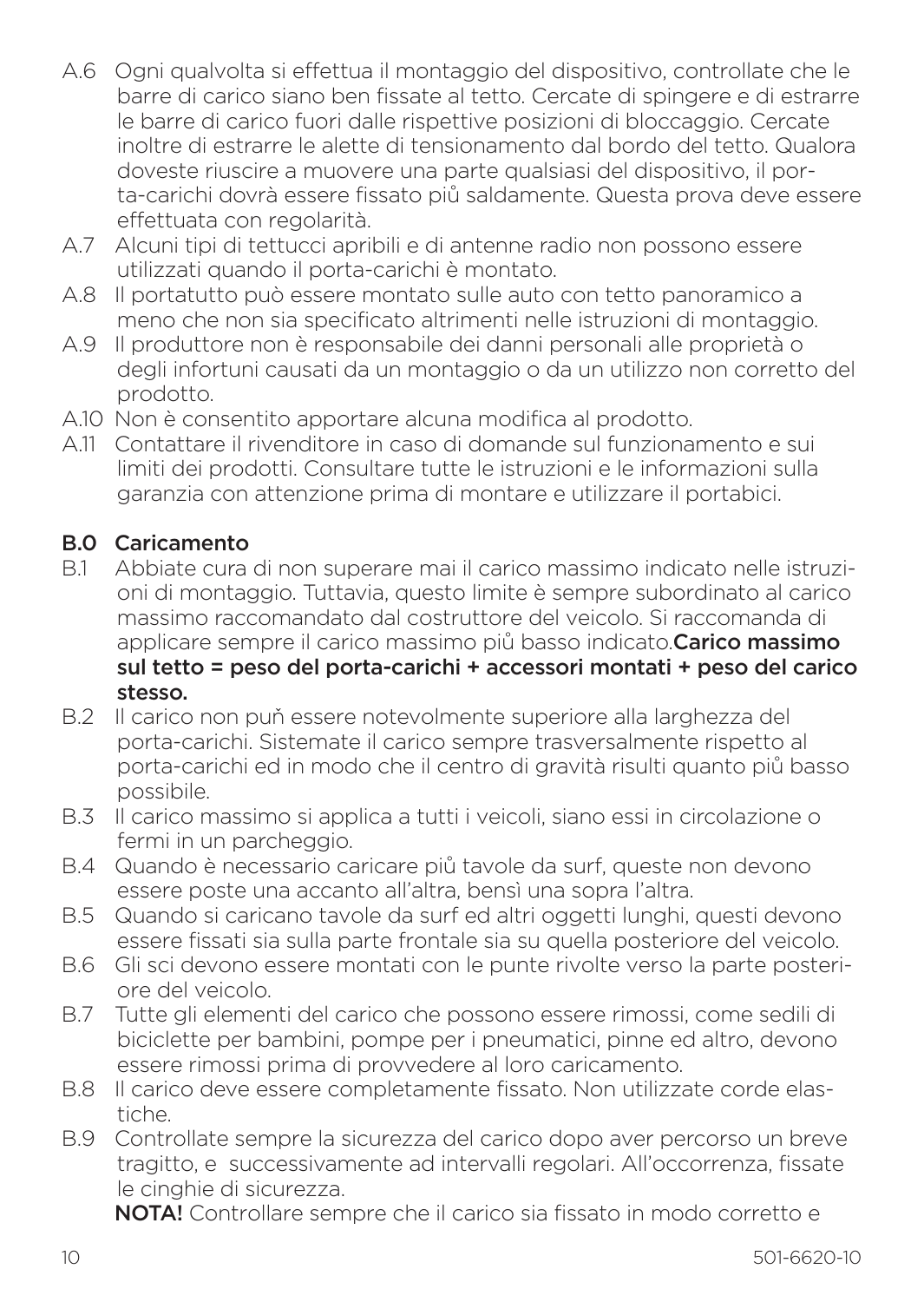sicuro.

### C.0 Proprietà e norme per la guida

- C.1 La velocità di crociera dovrà essere sempre regolata in conformità al carico ed alle condizioni di guida, come il tipo ed il fondo stradale, le condizioni di vento, l'intensità del traffico ed i limiti di velocità prescritti.
- C.2 La velocità del veicolo deve essere sempre adeguata al carico trasportato e alle condizioni di guida, come il tipo e la qualità della strada, le condizioni del vento, l'intensità del traffico e i relativi limiti di velocità, ma in nessun caso deve essere superiore ai 130 km/h. È sempre necessario rispettare i limiti di velocità imposti e altre normative relative al traffico.
- C.3 Affrontare i dossi artificiali a una velocità massima di 10 km/h.
- C.4 Considerate che l'altezza totale del veicolo aumenta quando si caricano oggetti perpendicolari.
- C.5 Quando il carico è posizionato sul tetto, le caratteristiche di guida del veicolo ed il comportamento dei freni variano, dato che la vulnerabilità ai colpi venti laterali è maggiore.
- C.6 Tutti gli oggetti montati con un dispositivo di fermo devono essere sempre bloccati durante il trasporto.
- C.7 La guida fuori strada è approvata solo per portabagagli senza carico o accessori fissati.
- C.8 Adegua la velocità alle condizioni della strada e al carico trasportato e controlla frequentemente la tensione del sistema di portaggio, specialmente quando viaggi su strade accidentate.

# D.0 Manutenzione

- D.1 Controllate e sostituite gli elementi deteriorati o difettosi.
- D.2 Il porta-carichi dovrà essere sempre pulito e sottoposto a manutenzione, specialmente durante i mesi invernali.
- D.3 Viti, bulloni e dispositivi di bloccaggio (se esistenti) devono essere lubrificati ad intervalli di tempo regolari.
- D.4 Quando non utilizzato, rimuovete il dispositivo dal veicolo.
- D.5 Una volta rimosso, tutte gli elementi staccati devono essere riposti con cura.



# A.0 Montaje

- A.1 Controle con las instrucciones de montaje que no falte ninguna de las piezas integrantes.
- A.2 Limpie el techo del automóvil y las piezas del producto que estén en contacto con el techo.
- A.3 Lea y siga cuidadosamente las instrucciones de montaje y la lista de recomendaciones, si la hubiera. Efectúe luego el montaje por etapas, 1, 2, etc.
- A.4 Si en las instrucciones no se indican posiciones de montaje especiales, se

501-6620-10 11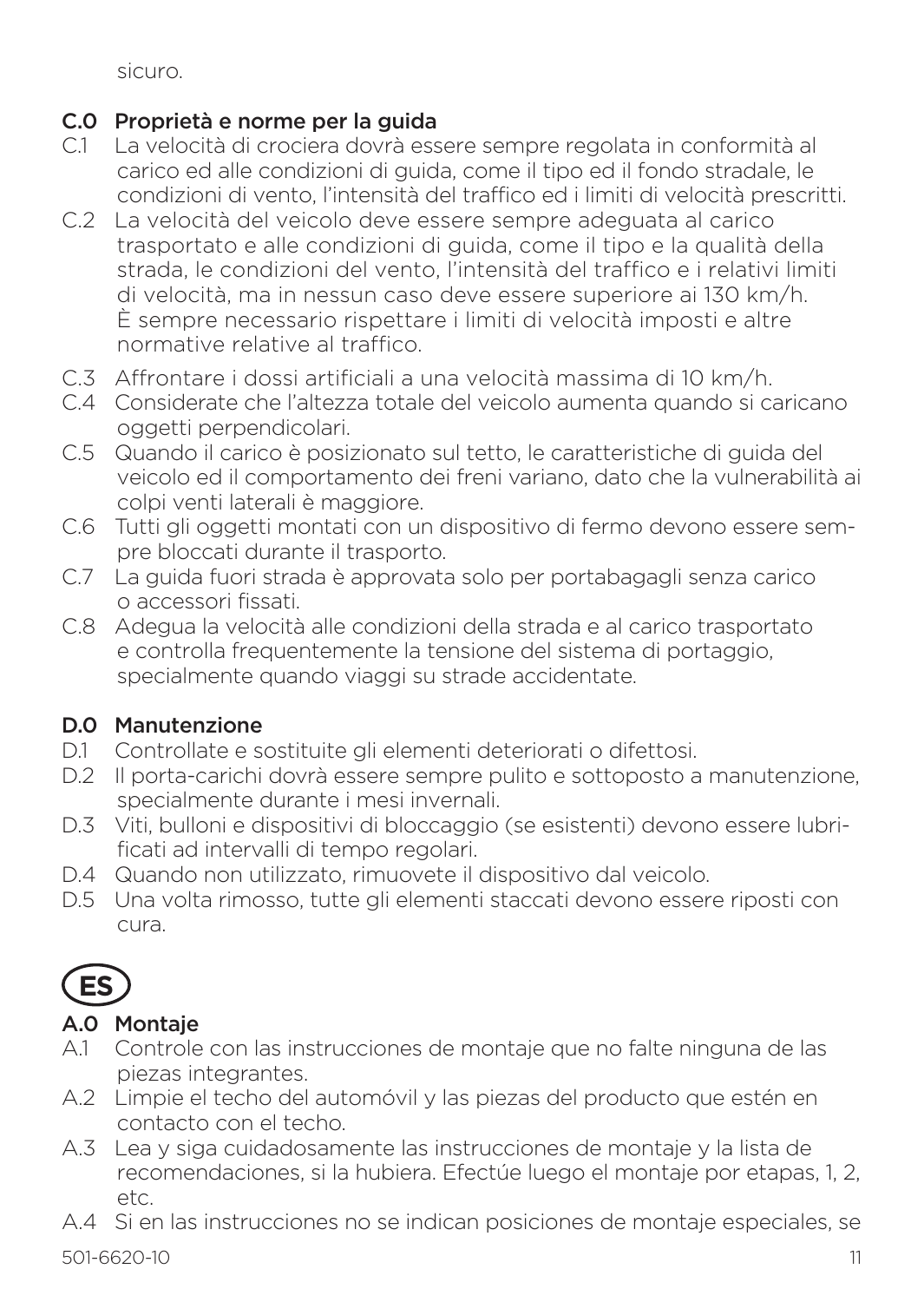intentará mantener una distancia mínima de 700 mm entre las secciones del portaequipajes.

- A.5 Al transportar cargas largas la distancia entre las secciones portaequipajes no deberá ser inferior a 600 mm.
- A.6 Después de cada montaje controle que el portaequipajes quede instalado de forma segura sobre le techo. Para ello, intente alterar su posición. Intente también desplazar las piezas de sujeción fuera del borde del techo. Si usted puede hacer alguna de estas dos cosas el portaequipajes tiene que afirmarse mejor. Esta prueba debe hacerse periódicamente.
- A.7 Algunos tipos de techo corredizo y antenas no pueden utilizarse cuando el producto está montado.
- A.8 El portaequipajes de techo se puede instalar en vehículos con techo de vidrio, a menos que se indique lo contrario en las instrucciones de montaje.
- A.9 No puede hacerse responsable al fabricante de los daños personales o en las propiedades provocados por el montaje o uso incorrecto del producto.
- A.10 No está permitido hacer modificaciones en el producto.
- A.11 Consulte a su distribuidor si tiene alguna duda sobre el funcionamiento y los límites de los productos. Lea detenidamente todas las instrucciones y la información de garantía.

### B.0 Carga

- B.1 No deberá rebasarse la carga máxima indicada en las instrucciones de montaje. No obstante hay que tener en cuenta las instrucciones del fabricante del automóvil acerca de la carga máxima permisible. Si las cargas máximas recomendadas fueran diferentes, la carga válida es la menor de ellas. Carga máx. sobre el techo = peso de las secciones portaequipajes + posibles accesorios + peso de la carga.
- B.2 La carga no debe sobrepasar en un grado importante la anchura lateral del portaequipajes, y debe distribuirse uniformemente sobre el portaequipajes de modo que el centro de gravedad sea lo más bajo posible.
- B.3 La carga máxima se aplica tanto al vehículo en movimiento como al vehículo aparcado.
- B.4 Cuando se transporten varias tablas de surf, éstas no deberán colocarse unas junto a otras, sino superpuestas.
- B.5 Al transportar tablas de surf y otros objetos largos, estos deberán sujetarse también al vehículo por delante y detrás.
- B.6 Los esquís deberán transportarse con las puntas dirigidas hacia atrás.<br>B.7 Deberán quitarse todas las piezas sueltas o que puedan soltarse de la
- Deberán quitarse todas las piezas sueltas o que puedan soltarse de la carga, por ej. silla para niños, bomba de inflar ruedas de la bicicleta, aletas, etc.
- B.8 La carga deberá sujetarse bien. No está permitido utilizar gomas elásticas tipo "pulpo".
- B.9 La sujeción de la carga deberá controlarse después de un breve recorrido, y luego a intervalos apropiados. Tense la sujeción de la carga siempre que sea necesario.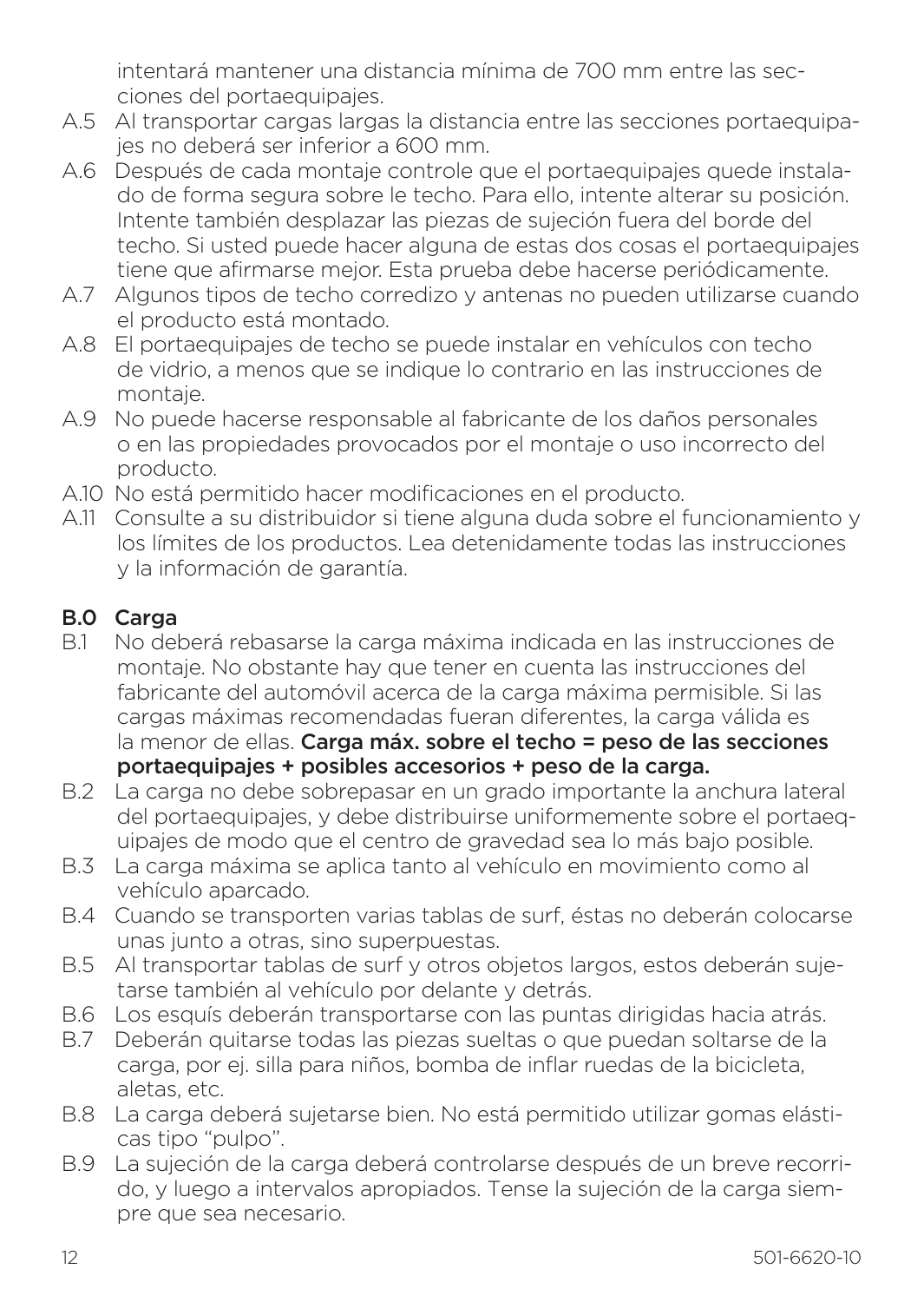**IIMPORTANTE!** Controle siempre la sujeción de la carga.

### C.0 Características de conducción y normas

- C.1 La velocidad deberá adaptarse a la carga transportada y a las circunstancias reinantes, tales como estado de la carretera, viento, tipo de calzada, tráfico, y normas y límites de velocidad vigentes.
- C.2 La velocidad del vehículo debe ajustarse siempre a la carga que se transporta y a las condiciones de conducción en cada momento como, por ejemplo, el tipo de carretera, el estado de la misma, el viento, la intensidad del tráfico y los límites de velocidad aplicables, aunque en ningún caso debe superar los 130 km/h. Siempre deben respetarse los límites de velocidad aplicables y las demás normativas de tráfico.
- C.3 Conduzca lentamente cuando haya bandas reductoras de velocidad, máximo 10 km/h.
- C.4 Tenga especialmente en cuenta que la altura del vehículo aumenta cuando se transportan cargas colocadas en posición vertical.
- C.5 Además, la carga sobre el techo altera las características de conducción del automóvil, y su sensibilidad al viento lateral.
- C.6 Los productos que van provistos de cerradura siempre deberán estar cerrados con llave durante el trayecto.
- C.7 La conducción por caminos solo se permite con rack de techo sin carga ni accesorios.
- C.8 Adapte la velocidad a las condiciones de la carretera y de la carga que transporta, compruebe con regularidad la tensión del portaequipajes, en especial en carreteras sin asfaltar.

### D.0 Mantenimiento

- D.1 Controle y cambie las piezas desgastadas o deterioradas del producto.
- D.2 El portaequipajes deberá limpiarse y recibir mantenimiento siempre, en especial en invierno.
- D.3 Los tornillos, tuercas y, en su caso, cerraduras, deberán engrasarse periódicamente.
- D.4 Cuando el producto no se utilice, debe desmontarse.
- D.5 En caso de desmontar el producto, las piezas sueltas deberán conservarse de forma segura.



#### A.0 Fixando o Rack

- A.1 Lavar e secar o teto do Carro e as partes do Rack que terão contato com o teto.
- A.2 Siga os detalhes nas instruções de montagem. Na maioria das vezes, as instruções especificam a distância entre as Barras do Rack. Se nenhuma instrução específica for recomendada, tente manter uma distância mínima de 700mm entre as Barras do Rack.
- A.3 Quando transportar cargas compridas como pranchas de Surf, Caixas

501-6620-10 13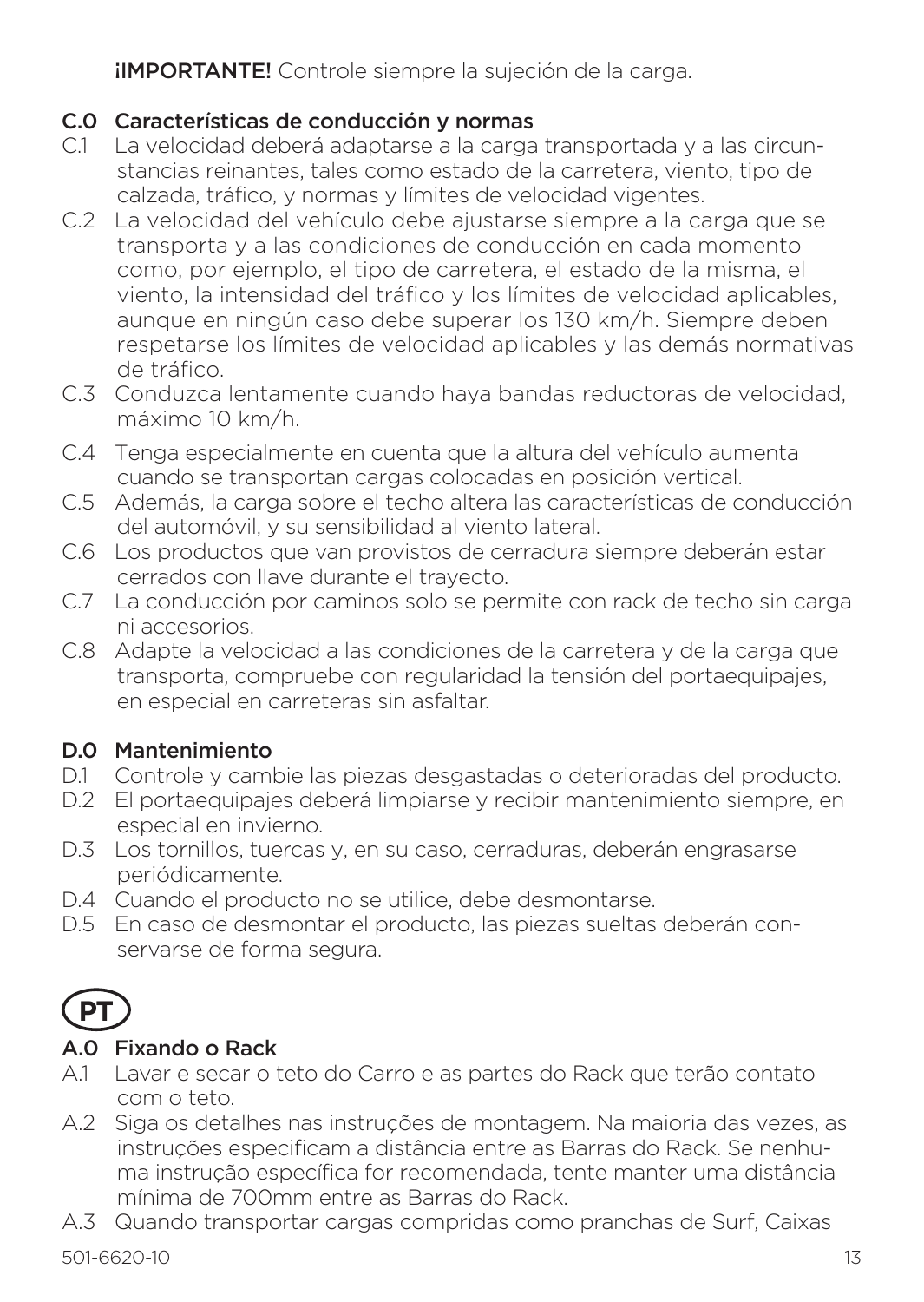Porta Bagagem etc, a distância das Barras do Rack não devem ser menor que 600mm.

- A.4 Verifique antes de cada instalação que o Rack esteja fixado de forma firme e segura no teto. Tente mudar o Rack de posição. Tente também puxar as peças de fixação. Se tiver sucesso em qualquer dos testes, o Rack deve ser melhor fixado. Este teste deve ser feito freqüentemente em viagens longas.
- A.5 As barras do Rack não devem exceder as laterais do carro. Nós recomendamos que não exceda maisda metade da distância entre o Suporte de Barra e a lateral do carro. Certifique se que nenhum acessório do Rack e a carga toquem o teto do carro.
- A.6 Todos os produtos estão projetados para proporcionar um transporte seguro e tem um encaixe perfeito para evitar danificar o seu carro. Essa característica possibilita ter um Rack correto para seu carro e que ele fixe adequada mente. Não são permitidas modificações no produto.
- A.7 Produtos com fechos inclusos devem sempre ser trancados durante a utilização.
- A.8 O rack para teto pode ser montado em veículos equipados com teto solar, a menos que especificado de outra forma nas instruções de montagem.
- A.9 O fabricante não poderá ser responsabilizado por danos pessoais de propriedade ou perdas financeiras causadas pela montagem ou uso incorretos do produto.
- A.10 Alguns tipos de Teto Solar não podem ser abertos com o Rack. Cargas compridas como Caixas Porta Bagagem e outros equipamentos podem impossibilitar a abertura do Porta Malas.
- A.11 Consulte seu revendedor em caso de dúvidas sobre a operação e as limitações dos produtos. Leia todas as instruções e informações de garantia com atenção.

#### B.0 Segurança da Carga

- B.1 A capacidade de carga máxima no manual de montagem não deve ser excedida. O manual do proprietário do fabricante do carro também deve ser consultado e seguido. Sempre a menor carga deve ser obedecida. Capacidade de carga máxima= peso do Rack + acessórios + peso da carga.
- B.2 A carga deve ser fixada firmemente utilizando fitas de fixação ou similar. Elásticos não devem ser utilizados.
- B.3 A carga dentro da Caixa Porta Bagagem também deve ser fixado com fitas de fixação. A maior parte da carga deve ser posicionada no meio da caixa.
- B.4 A carga maxima aplica-se à condução, bem como ao veículo estacionado.
- B.5 Depois de um trajeto curto e posteriormente em intervalos apropriados deve-se verificar se carga esta bem fixa.
- B.6 A carga não deve exceder as laterais do Rack, e deve ser distribuída ao longo da Barra e com o menor centro de gravidade possível. Qualquer parte da carga que ultrapasse o carro na frente ou traseira deve ser identificado de acordo com as leis locais.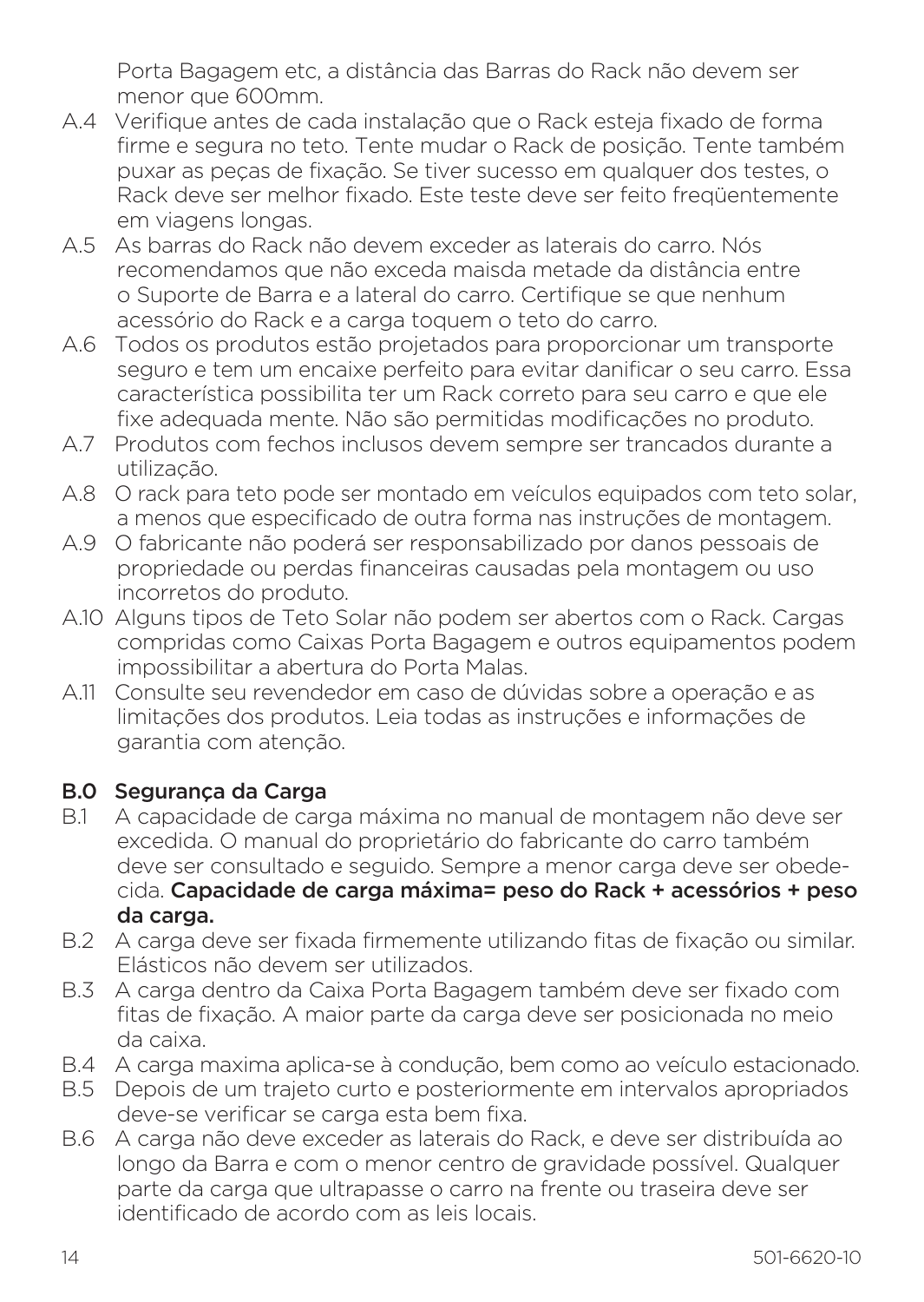- B.7 Quando transportar Pranchas de Surf ou qualquer outro objeto comprido (que podem gerar uma força para cima) como carga devem ser amarrados na parte dianteira e traseira do carro. Se mais de uma prancha de surf for transportada, elas não devem ficar uma ao lado da outra, e sim uma acima da outra para reduzir a força para cima.
- B.8 Se pranchas de surf tieverem quilhas removíveis elas devem ser retiradas.
- B.9 Esquis devem ser transportados com as pontas para trás. CUIDADO! Sempre verifique se a carga está bem fixada.

# C.0 Características de dirigibilidade e leis<br>C1 A velocidade deve sempre ser aiustada

- A velocidade deve sempre ser ajustada dependendo da carga e das condições da estrada, como vento, trânsito e limite de velocidade. a
- C.2 A velocidade do veículo deverá ser sempre ajustada à carga sendo transportada e às condições de direção atuais, como tipo e qualidade do pavimento, condições de vento, intensidade do tráfego e limites de velocidade aplicáveis. No entanto, em nenhuma circunstância ela deverá exceder 130 km/h. Os limites de velocidade aplicáveis e outras normas de tráfego devem ser sempre observados.
- C.3 Dirija lentamente ao passar sobre lombadas/quebra-molas. Velocidade máxima de 10 km/h.
- C.4 As características de dirigibilidade e o comportamento de frenagem mudam e ficam mais vulneráveis a ventos laterais quando a carga estiver fixada no teto.
- C.5 Atenção especial quanto à altura do veículo quando transportar cargas altas (Bicicletas e outros objetos altos).
- C.6 Ao transportar bicicletas retire as cadeiras de criança, bomba de pneu e outros objetos soltos.
- C.7 A condução todo-o-terreno só está aprovada para barras de tejadilho sem carga ou sem acessórios acoplados.
- C.8 Adapte a velocidade às condições da estrada e da carga transportada, verifique a tensão das barras de tejadilho com regularidade, especialmente se viajar em estradas com piso irregular.

#### D.0 Manutenção

- D.1 Verifique e substitua componentes desgastados ou defeituosos.
- D.2 O suporte deverá ser sempre limpo e bem cuidado, especialmente no inverno.
- D.3 Os parafusos, porcas e travas (se houver) deverão ser lubrificados em intervalos regulares.
- D.4 Quando não estiver em uso, o produto deverá ser removido do veículo.
- D.5 Quando o produto for removido do veículo, todas as peças soltas deverão ser armazenadas com segurança.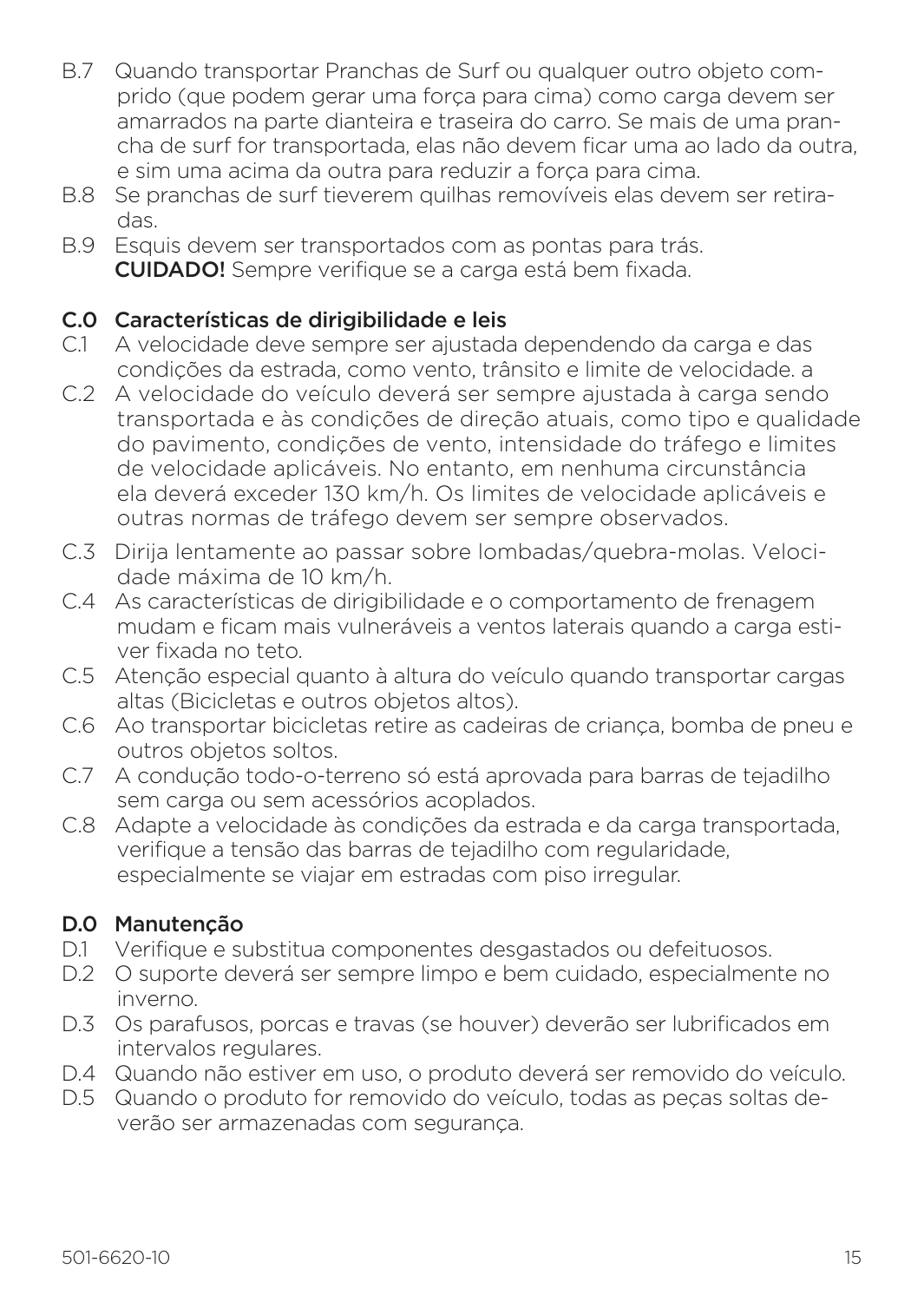

#### A.0 Montering

- A.1 Kontrollera mot monteringsanvisningen att alla ingående detaljer finns med.
- A.2 Bilens tak och de delar på produkten som kommer i kontakt med taket, ska rengöras före montering och kontinuerligt vid användning.
- A.3 Gå igenom och följ noga monteringsanvisningen och eventuell rekommendationlista. Montera därefter stegvis 1, 2 o.s.v.
- A.4 Om inga speciella monteringspositioner anges i monteringsanvisningen skall ett minsta avstånd av 700 mm mellan lasthållarbågarna eftersträvas.
- A.5 Vid transport av långa laster får avståndet mellan lasthållarbågarna inte understiga 600 mm.
- A.6 Efter varje montering kontrollera att lasthållaren sitter säkert på taket. Försök rubba lasthållaren ur sitt läge. Försök också dra ut spännblecken från takkanten. Klarar du något av detta måste lasthållaren spännas fast hårdare. Denna test bör göras regelbundet.
- A.7 Vissa typer av solluckor och antenner går inte att använda när produkten är monterad.
- A.8 Lasthållaren får monteras på bilar med glastak, om det inte står något annat i monteringsanvisningen.
- A.9 Producenten kan inte hållas ansvarig för skador på egendom eller ekonomisk förlust som orsakats av felaktig montering eller oriktig användning av produkten.
- A.10 Modifieringar av produkten får inte göras.
- A.11 Hör med din återförsäljare om du har några frågor om hur produkten kan användas. Läs igenom alla anvisningar och all garantiinformation noggrant.

### B.0 Lastning

- B.1 Den i monteringsanvisningen angivna maxlasten får inte överskridas. Beakta dock bilfabrikantens instruktion för tillåten maxlast. Skiljer sig de rekommenderade maxlasterna åt, gäller den lägre vikten. Max taklast = lasthållarnas vikt + ev. tillbehör + lastens vikt.
- B.2 Lasten får inte väsentligt överskrida lasthållarens bredd i sidled, utan skall fördelas jämt över lasthållaren med så låg tyngdpunkt som möjligt.
- B.3 Anvisningar om maximal belastning gäller både vid körning och parkering.
- B.4 När flera surfbrädor transporteras skall de inte läggas i bredd, utan lastas ovanpå varandra.
- B.5 Vid transport av surfbrädor och andra långa föremål skall dessa förankras även fram och bak på fordonet.
- B.6 Skidor skall transporteras med spetsarna vända bakåt.
- B.7 Alla lösa eller löstagbara detaljer på lasten såsom ex.barnstol, cykelpump, fenor etc. skall tas bort.
- B.8 Last skall spännas fast ordentligt. Elastiska sk. ''bläckfiskar'' får inte an-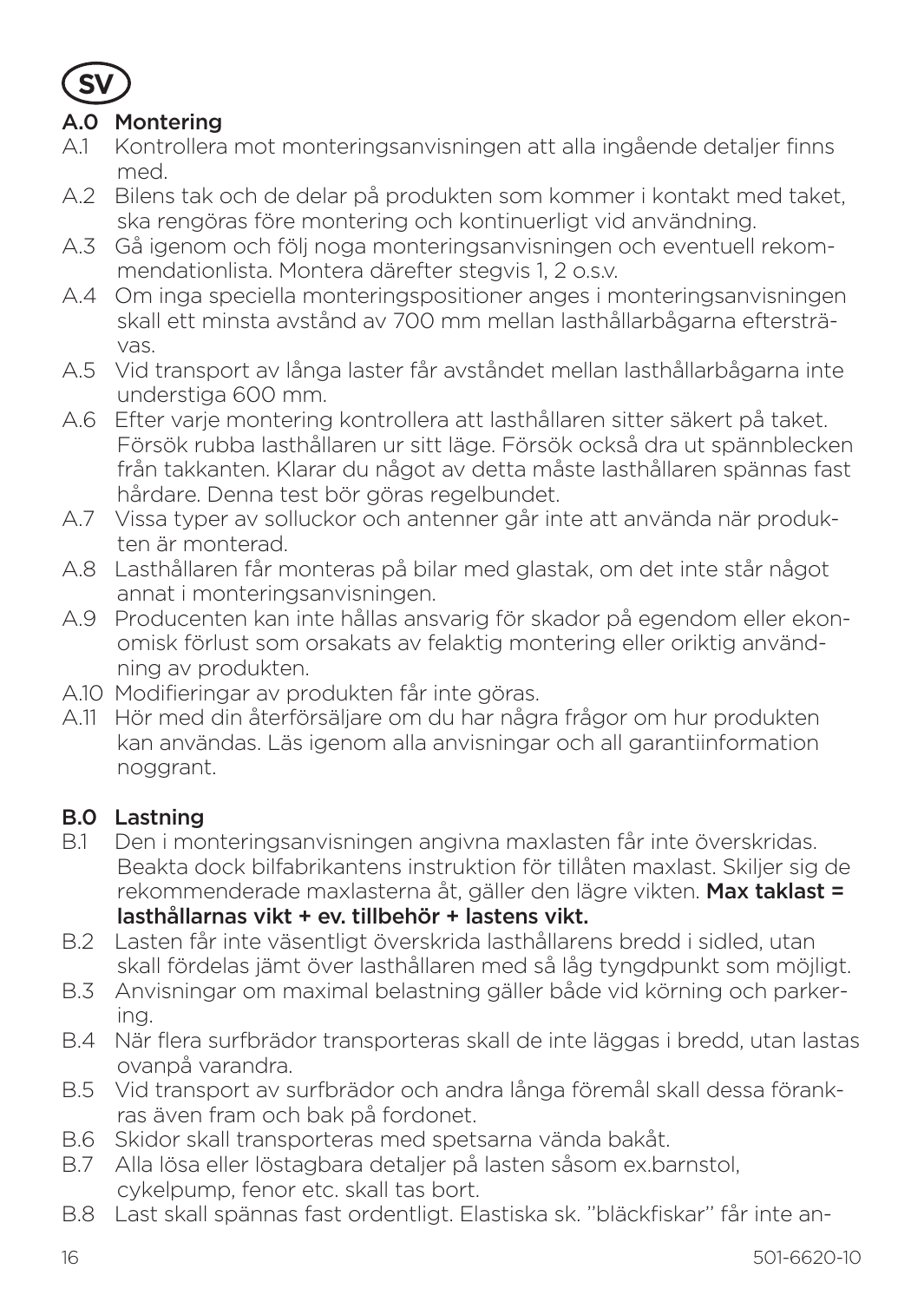vändas.

B.9 Lastens fastspänning skall kontrolleras efter en kort körsträcka och därefter med lämpliga intervaller. Drag åt lasten vid behov. OBSERVERA! Kontrollera alltid lastens fastspänning.

#### C.0 Köregenskaper och förordningar

- C.1 Hastigheten skall anpassas till lasten som transporteras och till rådande omständigheter såsom väglag, vindförhållanden, vägens beskaffenhet, trafik samt gällande hastighets bestämmelser.
- C.2 Fordonets hastighet måste alltid vara anpassad till den last som transporteras och efter rådande körförhållanden, såsom typ av väg, vägkvalitet, vindförhållanden, trafiktäthet och hastighetsbegränsningar. Hastigheten får dock under inga omständigeter överskrida 130 km/h. Hastighetsbegränsningar och andra trafikregler måste alltid följas.
- C.3 Kör sakta över fartgupp, max. 10 km/h.
- C.4 Var speciellt uppmärksam på att fordonets höjd ökar när upprättstående laster transporteras.
- C.5 Fordonets kör- och bromsegenskaper och dess känslighet för sidvindar förändras genom taklasten.
- C.6 Produkter försedda med lås skall alltid vara låsta under färd.
- C.7 Terrängkörning är endast godkänt när takräcket inte har någon last och inga tillbehör är monterade.
- C.8 Anpassa hastigheten efter rådande vägförhållanden och till den last som transporteras. Kontrollera regelbundet att lasthållaren sitter fast ordentligt, särskilt när du kör på ojämnt underlag.

# D.0 Skötsel

- D.1 Kontrollera och byt ut slitna eller defekta detaljer på produkten.
- D.2 Lasthållaren skall alltid rengöras och underhållas, särskilt vintertid.
- D.3 Skruvar, muttrar och ev. lås skall smörjas med jämna mellanrum.
- D.4 När produkten ej används, så bör den monteras av.
- D.5 Vid demontering av produkt bör eventuella lösa delar förvaras på ett betryggande sätt.

# **DK**

### A.0 Montering

- A.1 Kontroller i monteringsvejledningen, at alle nødvendige dele er til stede.
- A.2 Rengør bilens tag og de produktdele, der kommer i kontakt med taget både før og regelmæssigt ved brug.
- A.3 Gennemgå og følg vejledningen og listen over bilanbefalinger nøje, hvis en sådan medfølger. Monter herefter enheden i den korrekte rækkefølge, det vil sige 1, 2, 3 og så videre.
- A.4 Hvis der ikke er angivet særlige monteringspunkter i monteringsvejledningen, bør du montere lastholderstængerne med en minimumsafstand i forhold til hinanden på 700 mm.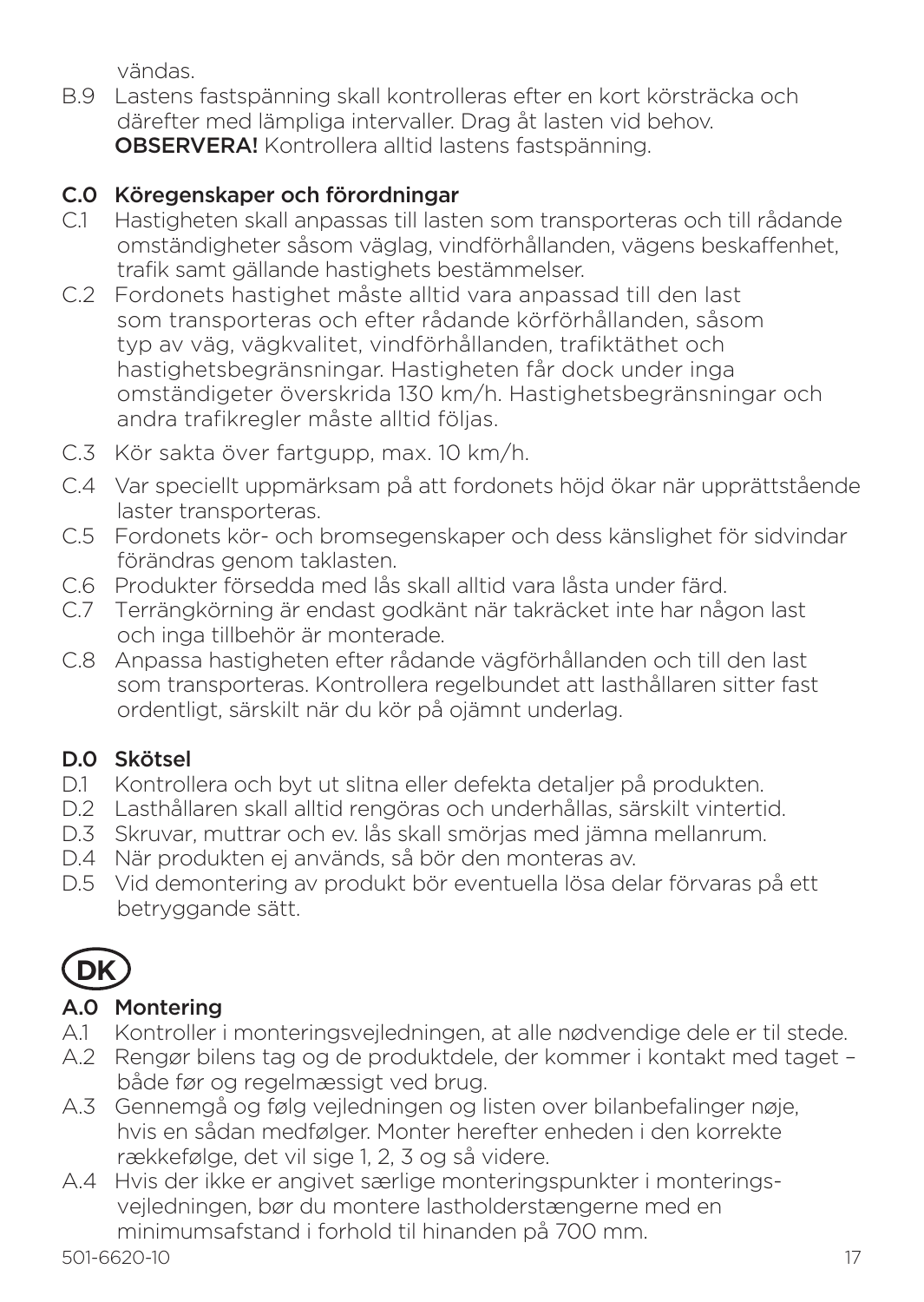- A.5 Når du transporterer lange genstande, bør afstanden mellem lastholderstængerne ikke være mindre end 600mm.
- A.6 Hver gang enheden monteres, skal du kontrollere, at lastholderen sidder sikkert på taget. Prøv at skubbe og trække bæreren ud af sin låste position. Prøv også at trække spændetappene ud fra tagets kanter. Hvis du kan bevæge enheden, skal lastbæreren fastgøres mere sikkert. Denne test bør udføres med jævne mellemrum.
- A.7 Nogle typer soltage og radioantenner kan ikke anvendes, når bæreren er monteret.
- A.8 Tagbagagebæreren må gerne monteres på biler med glastag, medmindre andet står i monteringsvejledningen.
- A.9 Producenten kan ikke holdes ansvarlig for personskader, skader på ting eller økonomiske tab forårsaget af forkert montering eller brug af produktet.
- A.10 Det er ikke tilladt at foretage ændringer af produktet.
- A.11 Kontakt din forhandler, hvis du har spørgsmål om produkternes brug og begrænsninger. Læs hele vejledningen og garantioplysningerne omhyggeligt.

#### B.0 Anvendelse

- B.1 Den maksimale lastkapacitet, som er angivet i monteringsvejledningen, må ikke overskrides. Denne begrænsning er altid underordnet i forhold til den maksimale lastkapacitet, som bilproducenten anbefaler. Det er altid den laveste maksimale anbefalede lastkapacitet, som er den gældende. Maks. taglast = lastholdervægt + monteret ekstraudstyr til lastholder + vægten af selve taglasten.
- B.2 Bredden på godset må ikke i væsentlig grad overstige lastholderens bredde, og det bør altid spredes jævnt over hele lastholderen med det lavest mulige tyngdepunkt.
- B.3 Maksimal belastning gælder både under kørsel og ved parkering.
- B.4 Når der transporteres flere surfbrætter, må de ikke placeres ved siden af hinanden, men skal i stedet placeres oven på hinanden.
- B.5 Når man transporterer surfbrætter og andre lange genstande, skal disse fastgøres både for og bag på bilen.
- B.6 Skiene skal transporteres med de spidserne vendt mod bilens bagende.
- B.7 Alle løse eller aftagelige dele af godset som f.eks. sæder på børnecykler, luftpumper, finner osv. skal tages af inden pålæsning.
- B.8 Godset skal være forsvarligt fastgjort. Der må ikke anvendes elastiske remme.
- B.9 Efter kort tids kørsel bør du altid kontrollere, om godset sidder forsvarligt fast, og derefter kontinuerligt tjekke med passende intervaller. Stram godsets fastgørelsesstropper efter behov.

BEMÆRK! Kontroller altid, om godset sidder forsvarligt fast.

### C.0 Køreegenskaber og lovgivning

C.1 Hastigheden bør altid tilpasses efter det gods, der transporteres, samt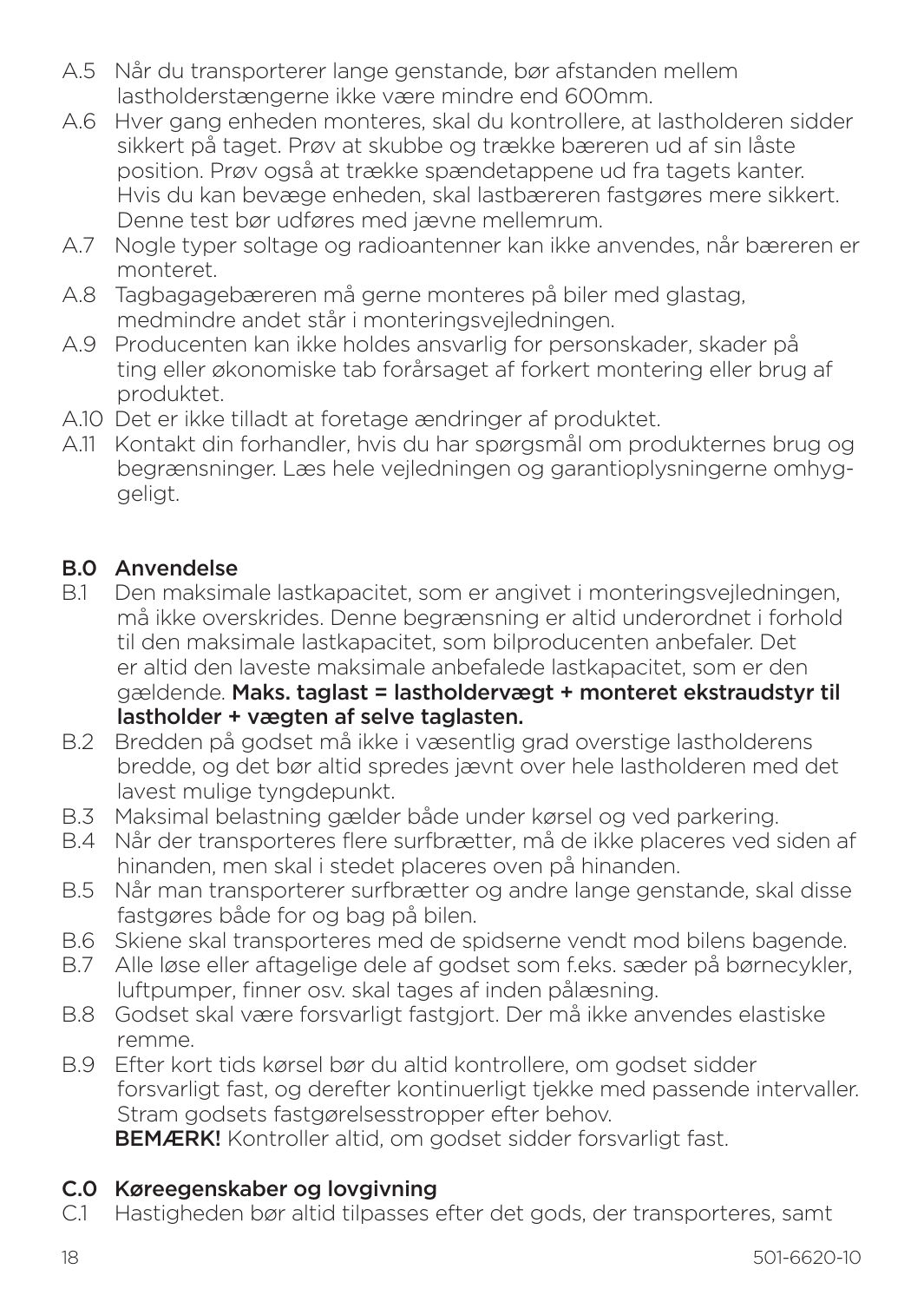de aktuelle kørselsforhold, eksempelvis vejtype og tilstand, vindforhold, den trafikale situation samt gældende hastighedsgrænser.

- C.2 Bilens hastighed skal altid tilpasses lasten i holderen og de aktuelle kørselsforhold, f.eks. vejtypen, vejens kvalitet, vindforholdene, trafikken og de gældende fartbegrænsninger. Hastigheden må dog under ingen omstændigheder overskride 130 km/t. De gældende fartbegrænsninger og andre færdselslove skal altid overholdes.
- C.3 Kør langsomt over vejbump, maksimal hastighed 10 km/t.
- C.4 Bemærk, at bilens højde øges, når der transporteres opretstående gods.
- C.5 Bilens køre- og bremseegenskaber ændrer sig, og den bliver mere følsom over for sidevind, når der transporteres gods på taget.
- C.6 Produkter, der er udstyret med en lås, skal altid være låst under transport.
- C.7 Off-road-kørsel er kun godkendt med et tagbagagebærer uden last eller tilbehør monteret.
- C.8 Tilpas din hastighed til vejforholdene og holderens last, og kontrollér jævnligt lastholderens tilspænding, særligt ved kørsel på ujævne veje.

#### D.0 Vedligeholdelse

- D.1 Kontroller og udskift slidte eller defekte dele.
- D.2 Lastholderen bør altid rengøres og vedligeholdes korrekt, særligt om vinteren.
- D.3 Skruer, møtrikker og låse (hvis monteret) skal smøres regelmæssigt.
- D.4 Når produktet ikke bruges, bør det afmonteres fra bilen.
- D.5 Når produktet afmonteres, bør alle løse dele opbevares sikkert.



#### A.0 Montering

- A.1 Kontroller mot monteringsanvisningen at du har alle nødvendige deler.
- A.2 Rengjør biltaket og de delene av produktet som kommer i kontakt med taket før og regelmessig under bruk.
- A.3 Gå gjennom og følg nøye monteringsanvisningen og anbefalingslisten, hvis det følger med en slik. Monter deretter enheten i riktig rekkefølge, altså i henhold til trinn 1, 2, 3 osv.
- A.4 Hvis det ikke er angitt noen spesiell monteringsposisjon i anvisningen, må du forsøke å holde en avstand på minst 700 mm mellom lastholderstengene.
- A.5 Ved frakt av lang last bør avstanden mellom lastholderstengene ikke være mindre enn 600 mm.
- A.6 Hver gang enheten monteres, må du kontrollere at lastholderen sitter sikkert på taket. Prøv å skyve og dra holderen ut av sin låste stilling. Prøv også å trekke ut spenningsfjærene fra kanten på taket. Hvis du klarer å bevege noen del av enheten, må lastholderen sikres bedre. Denne testen bør utføres med jevne mellomrom.
- A.7 Enkelte typer soltak og radioantenner kan ikke brukes når lastholderen er montert.

501-6620-10 19 A.8 Takstativet kan monteres på biler med glasstak, med mindre noe annet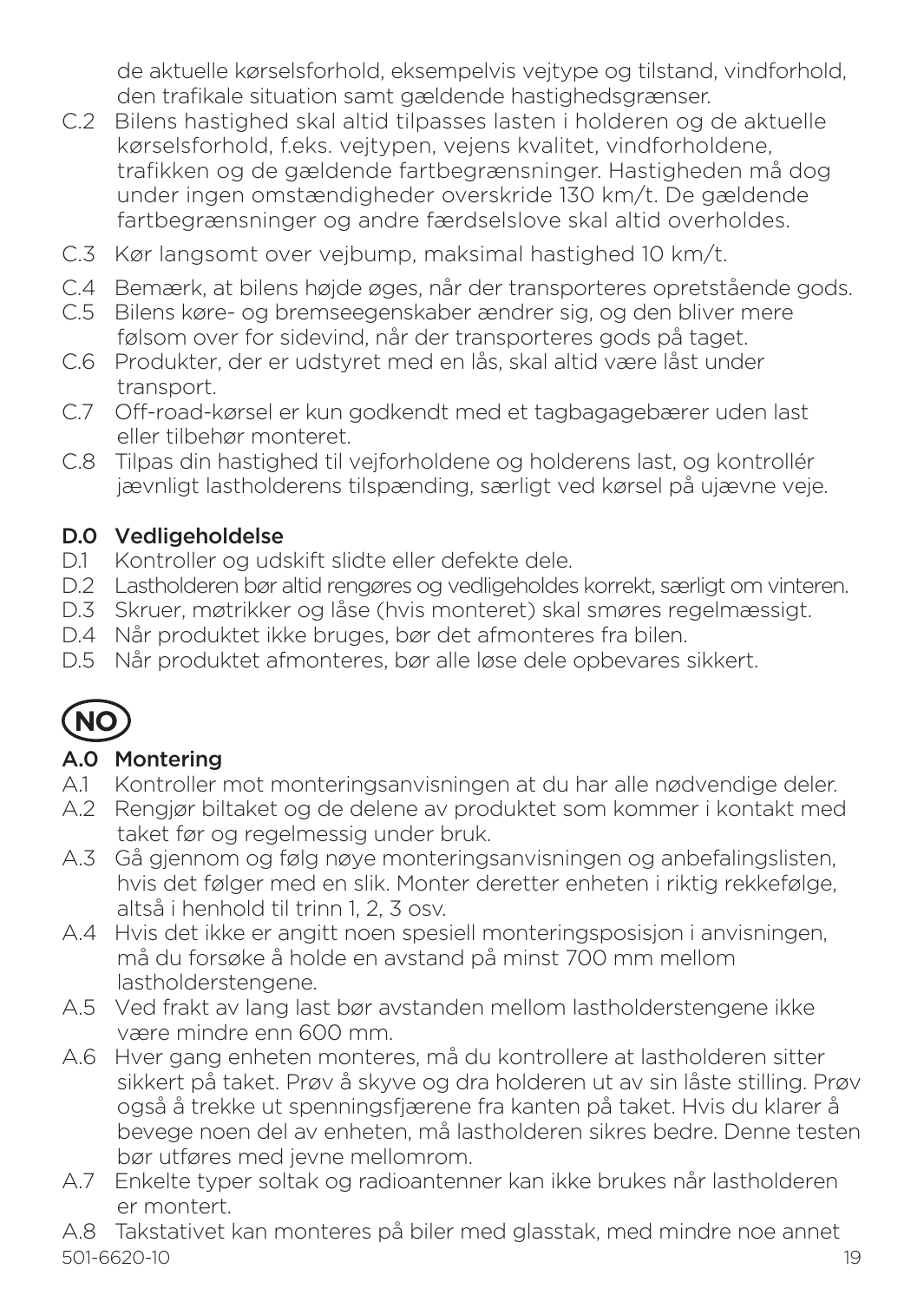er oppgitt i monteringsveiledningen.

- A.9 Produsenten kan ikke holdes ansvarlig for skade eller tap som skyldes feilaktig montering eller bruk av produktet.
- A.10 Det är ikke tillatt å endre produktet på noen måte.
- A.11 Ta kontakt med forhandleren hvis du har spørsmål om bruk av og begrensninger for produktet. Les veiledninger og garanti nøye.

### B.0 Lasting

- B.1 Den maksimale belastningen som er angitt i monteringsanvisningen, må ikke overskrides. Denne grensen er imidlertid alltid underordnet maksimumsbelastningen som er anbefalt av bilprodusenten. Den laveste av de anbefalte maksimumsgrensene gjelder alltid. Maks. takbelastning = lastholderens vekt + eventuelt montert ekstrautstyr på lastholderen + vekten på selve lasten.
- B.2 Lasten må ikke være betydelig bredere enn selve lastholderen og må alltid fordeles jevnt over lastholderen med lavest mulig tyngdepunkt.
- B.3 Maksimal last gjelder både for kjøring og når bilen står parkert.
- B.4 Når du skal frakte flere surfebrett, skal de ikke plasseres ved siden av hverandre men i stedet oppå hverandre.
- B.5 Når du skal frakte surfebrett og andre lange gjenstander, må disse sikres både foran og bak på bilen.
- B.6 Ski må fraktes med tuppen vendt mot bakenden av bilen.
- B.7 Alle løse eller avtakbare deler av lasten, slik som sykkelseter for barn, sykkelpumper, finner osv., bør tas av før de legges på lastholderen.
- B.8 Lasten må sikres godt. Elastiske festestropper må ikke brukes.
- B.9 Sikringen av lasten må kontrolleres etter kort tids kjøring og deretter med passende. intervaller. Stram remmene når det er nødvendig. MERK! Kontroller alltid at lasten sitter trygt fast.

### C.0 Kjøreegenskaper og forordninger

- C.1 Kjørehastigheten må alltid justeres etter lasten som fraktes og gjeldende kjøreforhold, f.eks. veitype og -kvalitet, vindforhold, trafikktetthet og gieldende fartsgrenser.
- C.2 Kjøretøyets hastighet må alltid justeres etter lasten som fraktes, og de aktuelle kjøreforholdene, som for eksempel veitypen, kvaliteten på veien, vind- og trafikkforhold og de aktuelle fartsgrensene. Hastigheten må imidlertid aldri overskride 130 km/t. Du må alltid rette deg etter aktuelle fartsgrenser og andre trafikale retningslinjer.
- C.3 Kjør langsomt over fartshumper, maks. hastighet 10 km/t.
- C.4 Hust at bilens totale høyde øker ved frakt av stående last.
- C.5 Bilens kjøreegenskaper og bremseegenskaper endres, og bilen blir mer følsom for sidevind når det er last på taket.
- C.6 Produkter som er utstyrt med lås, må alltid være låst under transport.
- C.7 Terrengkjøring er kun godkjent når takgrinden ikke har last og det ikke er montert tilbehør.
- C.8 Tilpass farten etter veiforholdene og lasten du transporterer. Kontroller med jevne mellomrom at lastestativet er godt festet (dette er særlig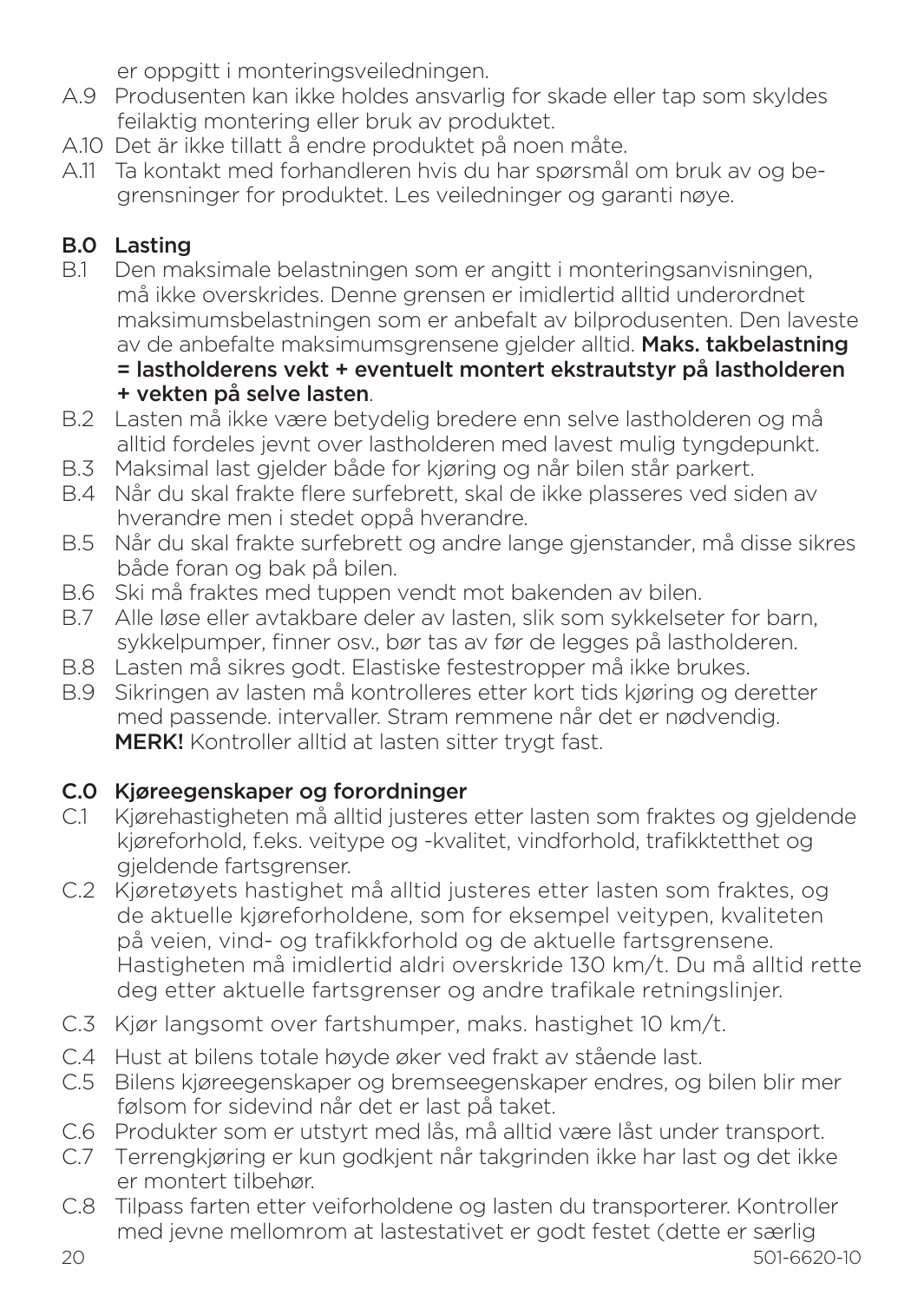viktig når du kjører på ujevnt underlag).

#### D.0 Vedlikehold

- D.1 Kontroller og bytt ut utslitte eller skadde deler.
- D.2 Lastholderen må rengjøres og vedlikeholdes etter bruk, spesielt om vinteren.
- D.3 Skruer, muttere og låser (hvis aktuelt) må smøres med jevne mellomrom.
- D.4 Når produktet ikke er i bruk, bør det fjernes fra bilen.
- D.5 Når produktet fjernes fra bilen, må alle løse deler oppbevares på forsvarlig måte.



#### A.0 Asennus

- A.1 Tarkista asennusohjeista, että kaikki osat ovat mukana.
- A.2 Puhdista auton katto sekä tuotteen ne osat, jotka koskettavat kattoa.
- A.3 Käy asennusohje läpi ja noudata sitä huolellisesti. Käy myös mahdollinen suosi tuslista läpi huolellisesti. Asenna tämän jälkeen vaiheittain järjestyksessä 1, 2 ja niin edelleen.
- A.4 Jos asennusohjeissa ei ole annettu mitään erityisiä asennuskohtia, taakkate lineputkien keskinäinen väli on pyrittävä jättämään ainakin 700 mm:n.
- A.5 Pitkiä esineitä kuljetettaessa taakkatelineiden välisen etäisyyden on oltava vähintään 600 mm. Kuorman sallitut ylitykset ovat edessä yhden metrin ja takana kaksi metriä (AjonAs 45§ 2. mom.)
- A.6 Tarkista jokaisen asennuksen jälkeen, että taakkateline on tukevasti katolla. Yritä irrottaa taakkateline heiluttamalla sitä. Yritä myös vetää kiinnityspelti irti katon reunasta. Jos taakkateline irtoaa, se on kiinnitettävä lujemmin paikalleen. Tämä testi on suoritettava säännöllisesti.
- A.7 Tietyntyyppisiä kattoluukkuja ja antenneja ei voi käyttää tuotteen ollessa asen nettuna.
- A.8 Kattotelineen saa asentaa lasikatolla varustettuihin autoihin, jos asennusohjeissa ei ole erikseen toisin sanottu.
- A.9 Valmistaja ei ole vastuussa henkilö- tai esinevahingoista, jotka johtuvat tuotteen virheellisestä asennuksesta tai käytöstä.
- A.10 Tuotetta ei saa muuttaa.
- A.11 Ota yhteyttä jälleenmyyjään, jos sinulla on tuotteiden käyttämiseen ja rajoituksiin liittyvää kysyttävää. Lue kaikki ohjeet ja takuutiedot huolellisesti.

### B.0 Kuormaaminen

B.1 Asennusohjeissa annettua suurinta kuormaa ei saa ylittää. Noudata myös auton valmistajan ilmoittamaa suurinta sallittua kattokuormaa. Jos suositellut suurimmat kuormat eroavat toisistaan, noudata pienempää arvoa. Suurin kattokuorma = taakkatelineiden paino + mahdolliset tarvikkeet + kuorman paino.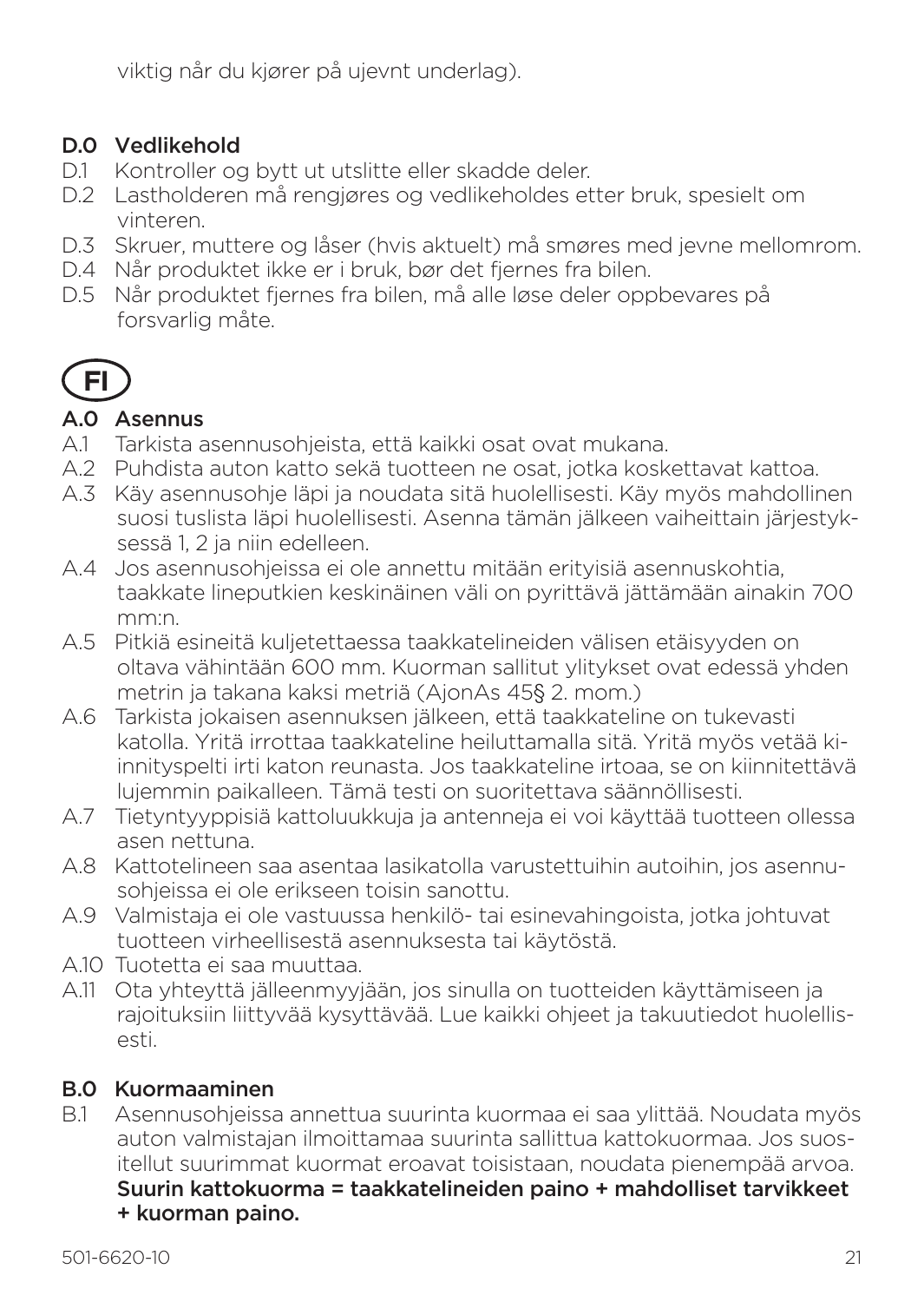- B.2 Kuorma ei saa ylittää taakkatelineen leveyttä merkittävästi. Kuorma on jaettava mahdollisimman tasaisesti taakkatelineen päälle. Ajoneuvoasetuksen 45§ mukaan kuorma ei saa ulottua sivusuunnassa korin ulkopuolelle. Tätä ei sovelleta veneen kuljetukseen.
- B.3 Suurin sallittu kuorma pätee sekä autolla ajettaessa että auton ollessa pysäköitynä.
- B.4 Jos kuljetat useita purjelautoja, ne on kuljetettava päällekkäin. Purjelautoja ei saa kuljettaa vierekkäin.
- B.5 Purjelaudat ja muut pitkät kuljetettavat esineet on kiinnitettävä ajoneuvon etu- ja takaosaan.
- B.6 Sukset on kuljetettava kärjet taaksepäin.
- B.7 Kaikki kuorman irtonaiset tai irrotettavat osat, kuten lastenistuimet, polkupyörän pumput, siivekkeet jne., on irrotettava.
- B.8 Kuorma on kiinnitettävä kunnolla. Älä käytä kiinnittämiseen kuminauhoja (nk. "mustekaloja").
- B.9 Tarkista kuorman kiinnityksen kireys lyhyen ajomatkan jälkeen. Tarkista kireys aina sopivin väliajoin. Kiristä kuorman kiinnitys tarvittaessa UOMAUTUS! Kuorman kiinnitys on aina tarkistettava.

### C.0 Ajo-ominaisuudet ja määräykset

- C.1 Nopeus on valittava kuljetettavan kuorman mukaan. Lisäksi on otettava huo mioon voimassa olevat olosuhteet, kuten tielainsäädäntö, tien kunto, liikenteen vilkkaus sekä voimassa olevat nopeusrajoitukset (tilannenopeus).
- C.2 Ajoneuvon nopeus täytyy aina suhteuttaa kuljetettavaan kuormaan ja vallitseviin ajo-olosuhteisiin, joihin vaikuttavat esimerkiksi tien tyyppi, tien kunto, tuuliolosuhteet, liikenteen vilkkaus ja nopeusrajoitukset. Nopeus ei kuitenkaan missään oloissa saa olla suurempi kuin 130 km/h. Nopeusrajoituksia ja muita liikennesääntöjä täytyy aina noudattaa.
- C.3 Ylitä hidastustöyssyt rauhallisesti, enintään nopeudella 10 km/h.
- C.4 Muista, että ajoneuvon korkeus lisääntyy kuljetettaessa pystykuormia.
- C.5 Kattokuorma muuttaa ajoneuvon ajo- ja jarrutusominaisuuksia sekä sen sivutu uliherkkyyttä.
- C.6 Lukolliset tuotteet on lukittava aina matkan ajaksi.
- C.7 Kattotelinettä saa käyttää maastoajossa vain ilman kuormaa ja lisävarusteita.
- C.8 Sovita nopeutesi tieolosuhteiden ja kuljetettavan kuorman mukaan ja tarkista kuormalavan kiinnitys säännöllisesti erityisesti epätasaisilla teillä.

### D.0 Hoito

- D.1 Tarkista tuotteen osat. Vaihda kuluneet tai vialliset osat.
- D.2 Taakkateline on puhdistettava ja huollettava säännöllisesti etenkin talvisaikaan.
- D.3 Ruuvit, mutterit ja mahdolliset lukitukset on voideltava tasaisin väliajoin.
- D.4 Kun tuote ei ole käytössä, poista se autosta.
- D.5 Kun tuote puretaan, muista säilyttää mahdolliset irto-osat turvallisessa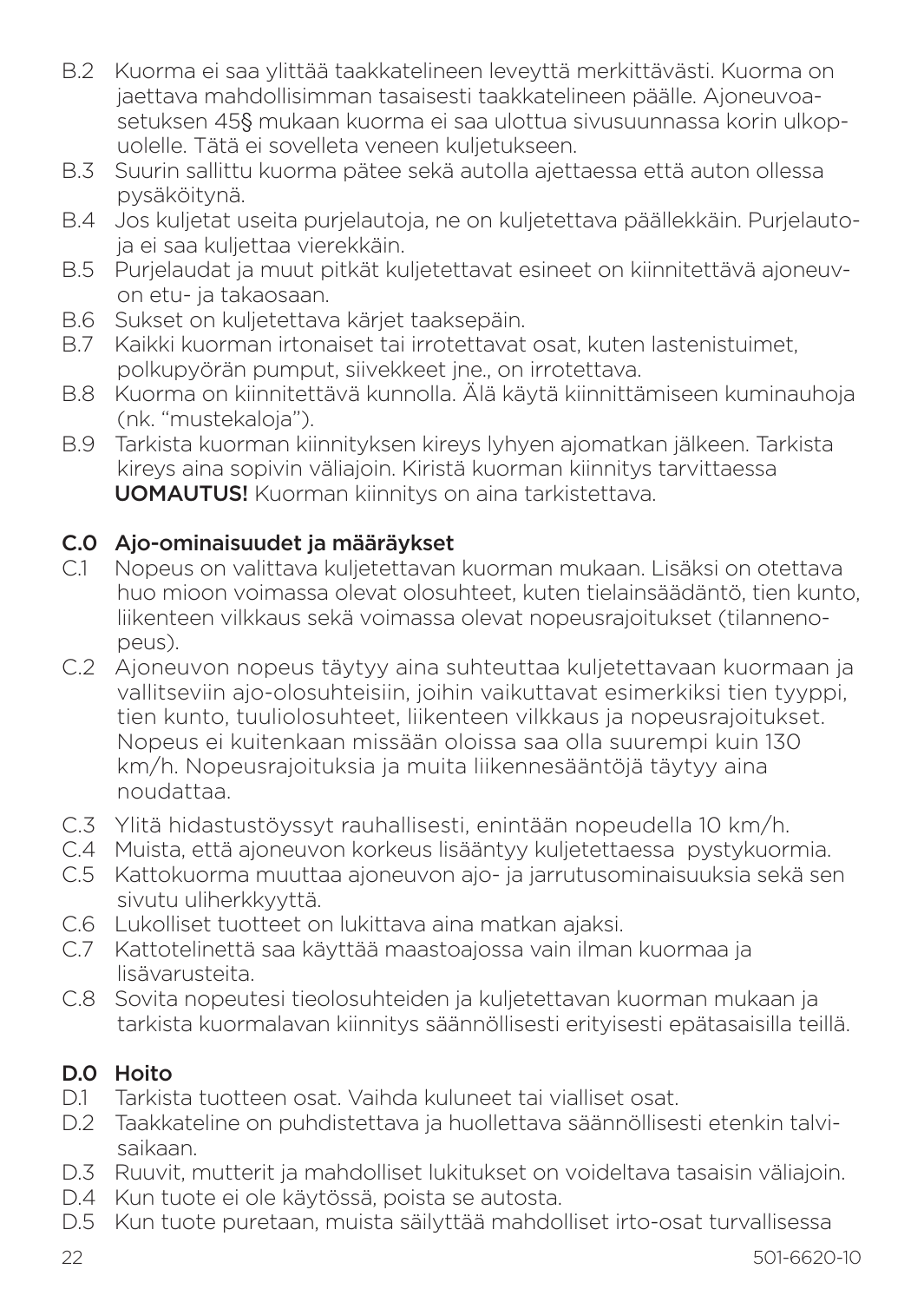

#### A.0 Paigaldamine

- A.1 Kontrollige paigaldamisjuhendi järgi, kas kõik osad on olemas.
- A.2 Tehke puhtaks auto katus ja toote osad, mis puutuvad vastu katust.
- A.3 Lugege läbi juhend ja ka näpunäited, kui need on lisatud. Seejärel alustage toote koostamist vastavalt juhendi punktidele 1, 2, 3 ja nii edasi.
- A.4 Kui paigaldamisjuhendis pole antud täpset raamitalade vahekaugust, tuleks see valida vähemalt 700 mm.
- A.5 Pikkade esemete vedamisel ei tohi raamitalade vahekaugus olla vähem kui 600 mm.
- A.6 Iga kord, kui te paigaldate toodet, kontrollige, et raamitalad oleksid tõesti kindlalt katuse küljes kinni. Proovige, kas raamitala jääb lükkamisel ja t õmbamisel kindlalt oma paigale. Samuti kontrollige, et pingutid jääksid kindlalt oma kohale nii tõmbamisel kui lükkamisel. Kui teil õn nestub leida mõni koht, mis ei püsi kindlalt paigal, tuleb toode uuesti korralikult kinnitada. Sellist kontrolli tuleb teha regulaarselt.
- A.7 Mõningat tüüpi katuseluukide ja antennidega ei saa katuseraami kasutada.
- A.8 Katuseraami on lubatud paigaldada klaaskatusega autodele, välja arvatud juhul, kui paigaldusjuhendis on määratud teisiti.
- A.9 Tootja ei vastuta inimestele või esemetele tekitatud kahjustuste või varalise kahju eest, mis on põhjustatud toote valest paigaldamisest või kasutamisest.
- A.10 Tootes ei ole lubatud teha muudatusi.
- A.11 Kui teil on toodete töötamise ja piirangute kohta küsimusi, pöörduge oma edasimüüja poole. Lugege kõik juhised ja garantiiteave hoolikalt läbi.

### B.0 Kasutamine

- B.1 Paigaldamisjuhendis on toodud maksimaalne lubatud koorma kaal, aga alati tuleb arvestada, milline on autotootia poolt määratud suurim lubatud koorma kaal katusel. Tegelik suurim lubatud kaal on see, kumb on väiksem. Maksimaalne koorma kaal katusel = katuseraami kaal + kõikide tarvikute kaal + koorma kaal.
- B.2 Koorem ei tohi olla palju laiem kui katuseraam ja koorem peab olema ühtlaselt jagatud. Koorem tuleb koostada nii, et raskuskese jääks võimalikult madalale.
- B.3 Maksimaalne kandevõime kehtib nii sõitvale kui pargitud sõidukile.
- B.4 Surfilauad tuleb näiteks panna üksteise peale, mitte kõrvuti.
- B.5 Surfilauad ja muud pikad esemed tuleb autole kinnitada nii eest kui tagant.
- B.6 Suusad tuleb keerata nii, et teravad otsad oleksid tahapoole.
- B.7 Enne koormasse kinnitamist tuleb kõik lisadetailid ära võtta, näiteks jalgratastelt tuleb maha võtta lapseiste, jalgrattapump ja muud taolised esemed.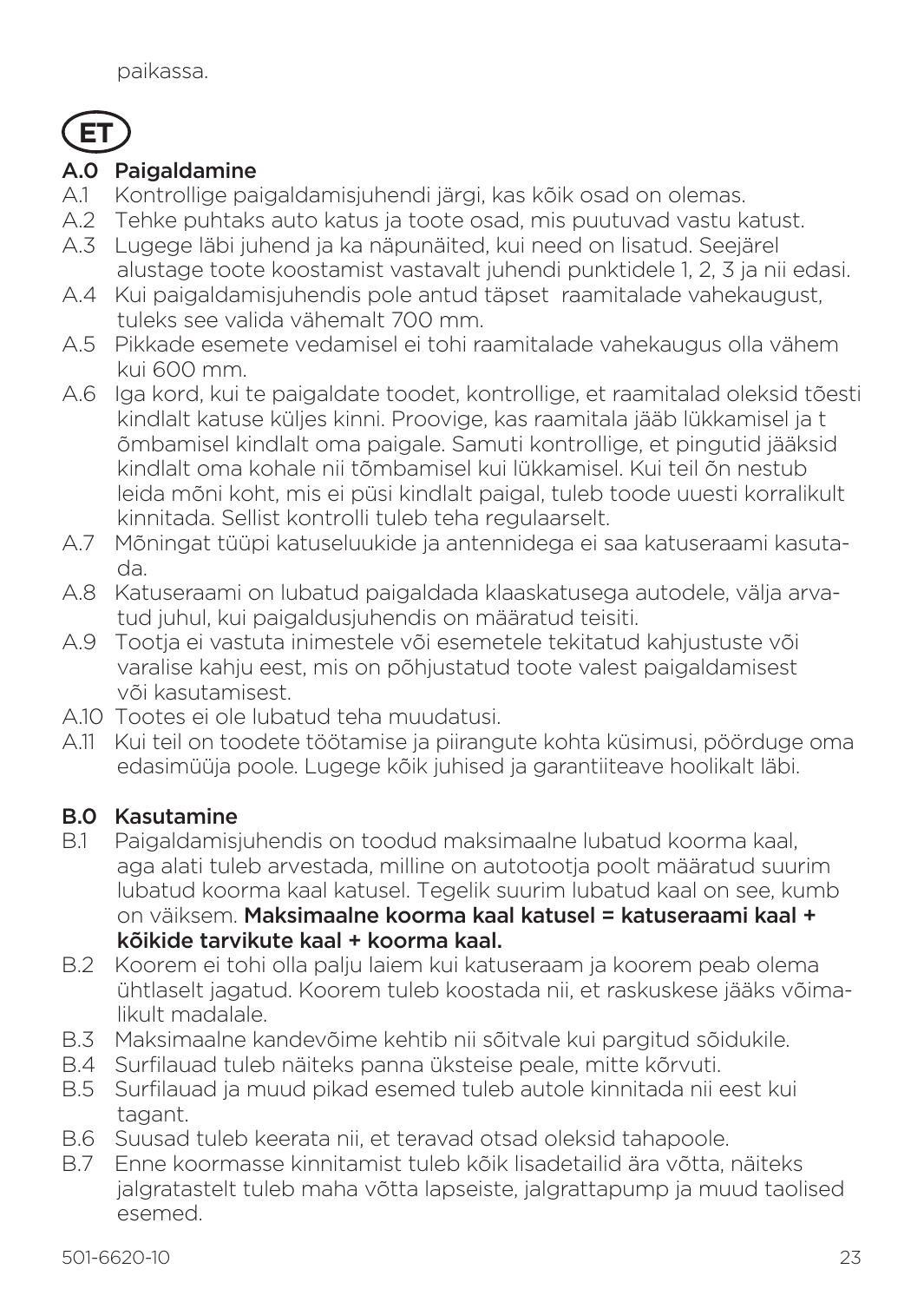- B.8 Koorem tuleb kinnitada väga hoolikalt. Venivaid nööre ei tohi selleks kasutada.
- B.9 Kohe pärast väikese maa läbimist tuleb koorma kinnitust kontrollida. Kui vaja, tuleb kinniseid uuesti pingutada. Hiljem tuleb koormat kontrollida vastavalt vajadusele.

TÄHELEPANU! Kontrollige alati, et koorem oleks ohutult paigaldatud.

# **C.0 Juhised ja nõuded sõitmisel**<br>C1 Sõidukiirus tuleb valida vasta

- C.1 Sõidukiirus tuleb valida vastavalt koormale ja sõidutingimustele: tuleb arvestada, millisel teel sõide takse, milline on tee liik ja teekkvaliteet, kui tugev on tuul, kui tihe liiklus ja milline on lubatud sõidukiirus.
- C.2 Sõiduki kiirus tuleb alati valida vastavalt veetavale koormale ja valitsevatele teeoludele, nt tee tüübile, tee kvaliteedile, tuuleoludele, liiklustihedusele ja kehtivatele kiiruspiirangutele, kuid sõiduki kiirus ei tohi mingil tingimusel kunagi ületada 130 km/h. Alati tuleb järgida kehtivaid kiiruspiiranguid ja muid liikluseeskirju.
- C.3 Sõitke üle teekünniste aeglaselt, kiirusega kuni 10 km/h.
- C.4 Tuleb arvestada, et koorem teeb sõiduki kõrgemaks, eriti siis, kui esemed on püstasendis.
- C.5 Sõidukile paigaldatud koorem muudab sõiduki sõiduomadusi, näiteks pidurdam ist ja külgtuule mõju.
- C.6 Kui tootel on kaas, tuleb enne sõitma hakkamist kaas korralikult sulgeda.
- C.7 Maastikusõit on lubatud ainult siis, kui katuseraamile pole kinnitatud koormat ega tarvikuid.
- C.8 Valige kiirus vastavalt teeoludele ja veetavale koormale. Kontrollige katuseraami pingulolekut korduvalt, eriti ebatasastel teedel sõites.

# D.0 Hooldus

- D.1 Kontrollige ja vahetage välja kulunud osad.
- D.2 Toodet tuleb puhastada ja hooldada, eriti talvel.
- D.3 Mutreid, polte ja lukkusid tuleb korrapäraselt määrida.
- D.4 Kütusekulu ja CO2 heitmete vähendamiseks palun eemaldage lastikandur, kui te seda ei kasuta.
- D.5 Kui toode on sõidukilt maha võetud, tuleb kõik osad korralikult alles hoida.

# **LV**

# A.0 Uzstâdîšana

- A.1 Pçc uzstâdîšanas instrukcijas pârbaudiet, vai ir visas nepieciešamâs daïas.
- A.2 Notîriet mašînas jumtu un tâs produkta daïas, kuras saskaras ar jumtu.
- A.3 Izskatiet un uzmanîgi ievçrojiet uzstâdîšanas instrukciju un ieteikumu sarakstu, ja tâds ir pievienots.Tad secîgâ kârtîbâ uzstâdiet iekârtu, tas ir 1, 2, 3 un tâ tâlâk.
- A.4 Ja uzstâdîšanas instrukcijâ nav norâdîtas îpašas uzstâdîšanas pozîcijas, centie ties saglabât vismaz 700 mm lielu attâlumu starp bagâžnieka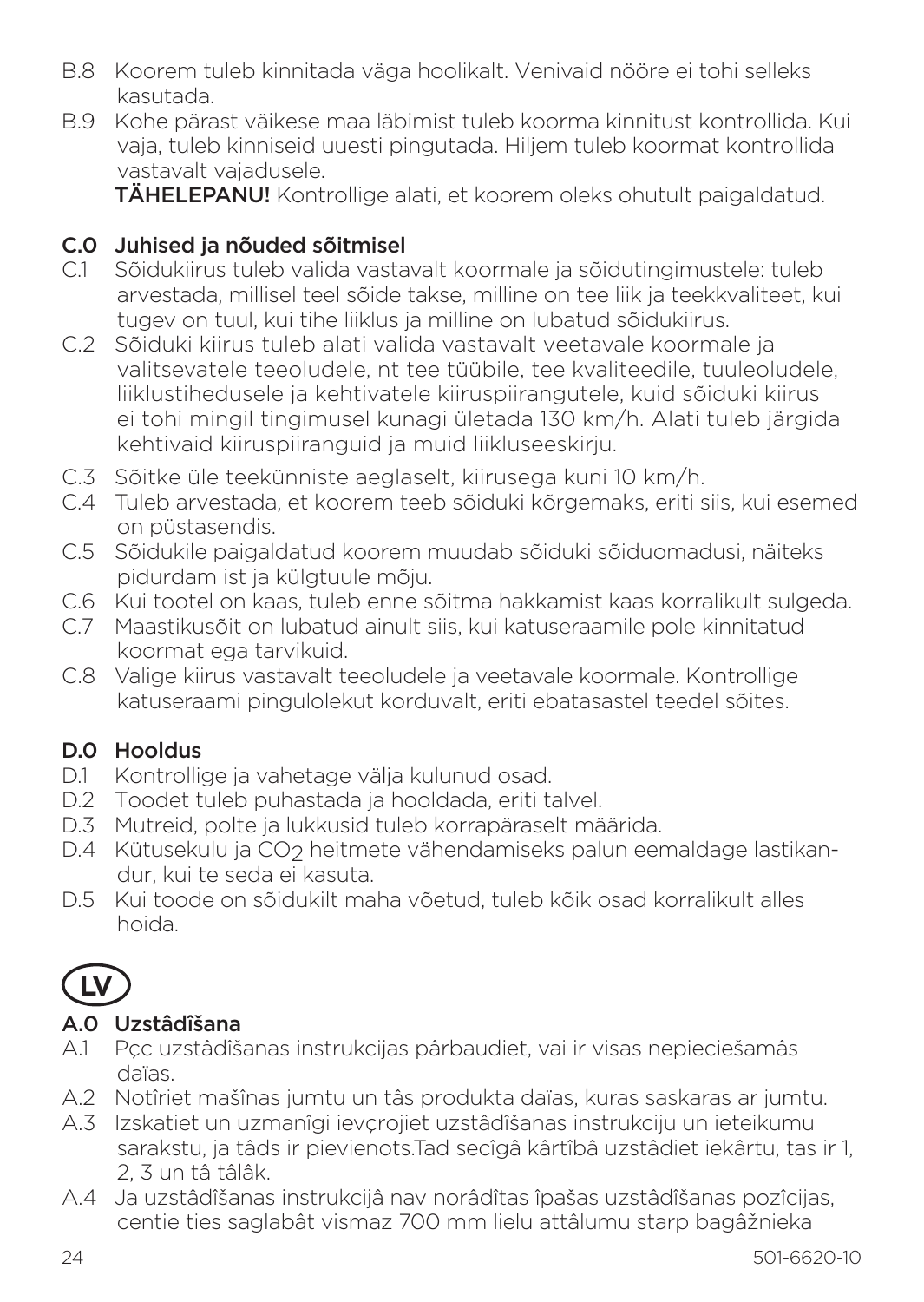stieòiem.

- A.5 Pârvietojot garas kravas, attâlums starp bagâžnieka stieòiem nedrîkst bût mazâks par 600 mm.
- A.6 Katru reizi, kad tiek uzstâdîta šî iekârta, pârliecinieties, ka bagâžnieks ir droši piestiprinâts jumtam. Pamçìiniet pagrûst un paraut bagâžnieku no tâ nostiprinâtâs pozîcijas. Mçìiniet izraut arî nos tiprinâju ma cilpas no jumta malas. Ja jums izdodas izkustinât kâdu iekârtas daïu, bagâžnieks jânostiprinaciešâk. Ðâda pârbaude jâveic regulâri.
- A.7 Kad bagâžnieks ir uzstâdîts, var izmantot nolaižamo jumtu un radio antenu.
- A.8 Jumta bagāžnieku ir atļauts uzstādīt uz automašīnām ar stikla jumtu, ja vien uzstādīšanas norādījumos nav minēts citādi.
- A.9 Ražotājs neuzņemas nekādu atbildību par personisku īpašuma vai līdzekļu zaudējumu, kas radies nepareizas produkta uzstādīšanas vai lietošanas dēļ.
- A.10 Produktu nedrîkst izmainît.
- A.11 Sazinieties ar savu izplatītāju, ja jums ir jautājumi par izstrādājumu darbību un ierobežojumiem. Rūpīgi pārskatiet visus norādījumus un garantijas informāciju.

### B.0 Iekraušana

- B.1 Nedrîkst pârsniegt maksimâlo uzstâdîšanas instrukcijâ norâdîto slodzi. Tomçr šis ierobežojums vienmçr pakïaujas pašas automašînas ražotâja maksimâlâs slodzes ieteikumiem. Atbilstošâ slodze vienmçr ir zemâkâ ieteiktâ slodze. Maksimâlâ jumta slodze = bagâžnieka svars + uzstâdîtâs bagâžnieka palîgierîces + pašas kravas svars.
- B.2 Krava nedrîkst ievçrojami pârsniegt bagâžnieka platumu, un tâ vienmçrîgi jâsadala pa bagâžnieku, ievçrojot vismazâko iespçjamo smaguma centru.
- B.3 Maksimālās noslodzes ierobežojums attiecas gan uz braucošu, ganstāvošu transportlīdzekli.
- B.4 Pârvadâjot vairâkus sçrfošanas dçïus, tos nedrîkst novietot vienu aiz otra, bet tie jâsavieto viens otram virsû.
- B.5 Pârvadâjot sçrfošanas dçïus un citus garus priekšmetus, tie jânostiprina gan mašînas priekšâ, gan aizmugurç.
- B.6 Slçpes jâpârvadâ tâ, lai to smailie gali atrastos pret mašînas aizmuguri.
- B.7 Pirms iekraušanas ir jânoòem visas kravas vaïîgâs vai noòemamâs daïas, tâdas kâ velosipçda bçrnu sçdeklîtis, riepu pumpis, stabilizatori u.tml..
- B.8 Krava pilnîbâ jânostiprina. Nedrîkst izmantot elastîgas spirâles.
- B.9 Kravas stiprinâjums jâpârbauda, kad nobraukts neliels attâlums, un pçc tam ik pçc piemçrota laika posma. Pievelciet kravas stiprinâjuma siksnas, kad vien nepieciešams.

**IEVCROJIET!** Vienmer pârbaudiet kravas pielikumu drošîbu.

### C.0 Braukšanas îpašîbas un noteikumi

C.1 Braukšanas âtrums vienmçr jânosaka tâds, lai tas atbilstu pârvadâjamâs kravas un braukšanas apstâkïiem, tâdiem kâ ceïa veids un kvalitâte, vçja apstâkïi, satiksmes intensitâte un attiecîgie âtruma ierobežojumi.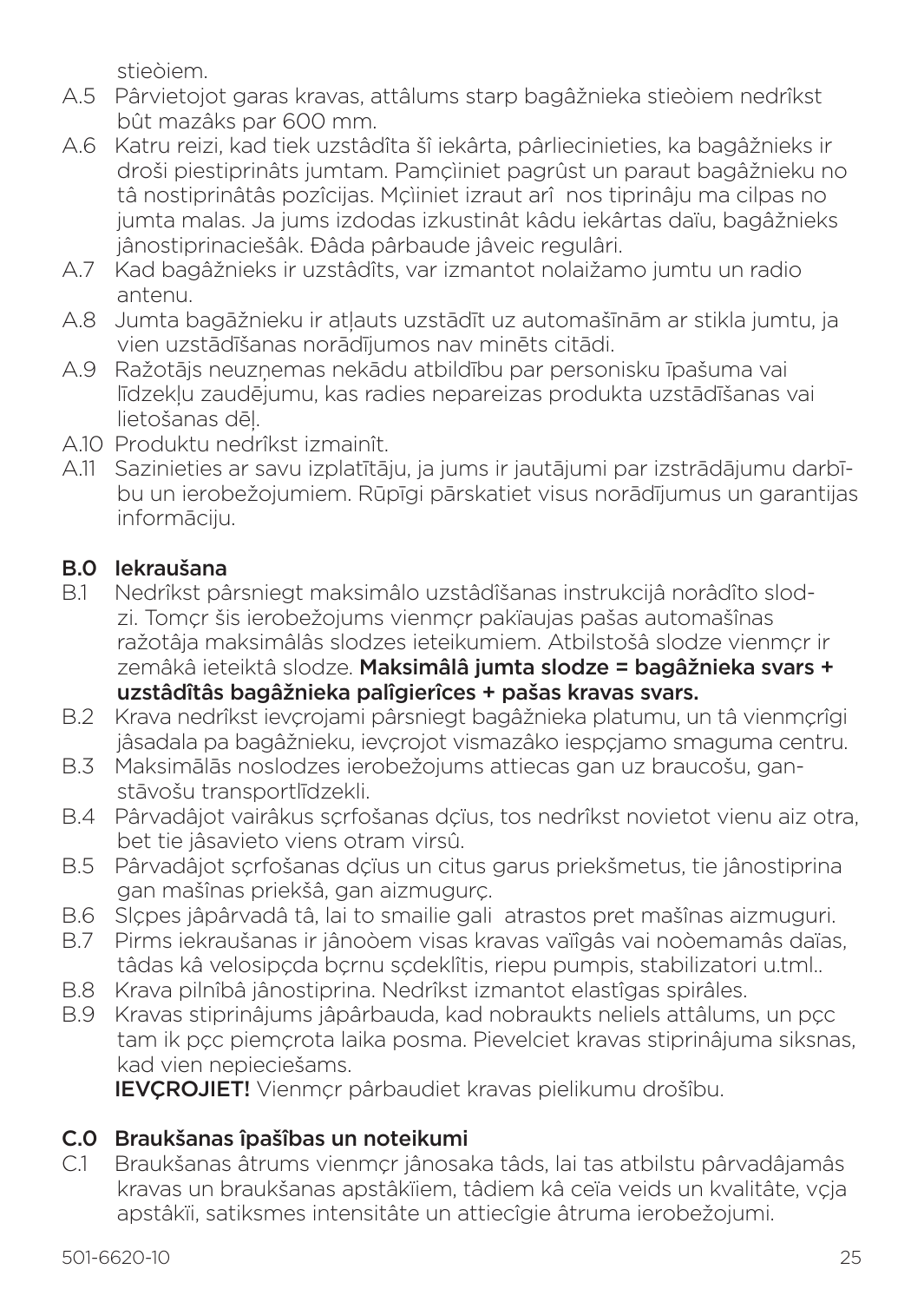- C.2 Transportlīdzekļa braukšanas ātrums vienmēr ir jāpielāgo atbilstoši transportējamajai kravai un braukšanas apstākļiem, piemēram, ceļa veidam, kvalitātei, vēja stiprumam, satiksmes intensitātei un piemērojamiem braukšanas ātruma ierobežojumiem, taču braukšanas ātrums nekādos apstākļos nedrīkst pārsniegt 130 km/h. Vienmēr jāņem vērā piemērojamie ātruma ierobežojumi un citi satiksmes noteikumi.
- C.3 Brauciet lēnām pāri ātruma regulēšanas šķēršļiem, maksimālais ātrums — 10 km/h.
- C.4 Ievçrojiet, ka transporta lîdzekïa kopçjais augstums palielinâs, ja pârvadâ stateniskas kravas.
- C.5 Transporta lîdzekïa braukšanas îpašîbas un bremzçšana izmainâs un spccîgâk reaìc uz sânu vcia palielinâšanos, ja uz jumta atrodas krava.
- C.6 Ar aizslcgiem aprîkotie produkti pârvadâšanas laikâ vienmer ir jânosledz.
- C.7 Braukšana ar jumta bagāžnieku bezceļa apstākļos ir atļauta tikai bez kravas, aksesuāriem vai citiem, uz jumta bagāžnieka uzstādītiem, priekšmetiem.
- C.8 Pielāgojiet automašīnas braukšanas ātrumu atbilstoši ceļa stāvoklim un pārvadāmajai kravai. Regulāri pārbaudiet, lai krava un tās turētāji būtu nospriegoti – it īpaši gadījumos, kad pārvietojaties pa nelīdzenu ceļu.

#### D.0 Apkope

- D.1 Pârbaudiet un aizvietojiet nolietojušâs vai bojâtâs daïas.
- D.2 Bagâžnieks vienmçr jâtîra un jâapkopj, îpaši ziemâ.
- D.3 Ik pçc noteikta laika sprîža jâieeïïo skrûves, uzmavas un aizslçgi (ja ir uzstâdîti).
- D.4 Lai samazinātu degvielas patērinu un CO2 izmešu līmeni, lūdzu, nonemiet bagāžas turētāju, kad tas netiek izmantots.
- D.5 Kad produkts ir noòemts no automašînas, visas nepiestiprinâtâs daïas ir droši jâuzglabâ.

# **LT**

# A.0 Tvirtinimas

- A.2 Pagal surinkimo instrukciją patikrinkite, ar yra visos reikalingos dalys.
- A.3 Nuvalykite automobilio stogą ir tas gaminio dalis, kurios liečiasi su stogu. A.4 Perskaitykite surinkimo instrukcijas ir rekomendacijų sąrašą, jei jis
- pridėtas, ir atidžiai jų laikykitės. Po to pritvirtinkite įtaisą tinkama seka, t. y. pagal 1, 2, 3 punktus ir taip toliau.
- A.5 Jei surinkimo instrukcijose nenurodytos konkrečios tvirtinimo padėtys, tarp stogo bagažinės strypų stenkitės išlaikyti minimalų 700 mm atstumą.
- A.6 Vežant ilgus krovinius, atstumas tarp stogo bagažinės strypų turėtų būti ne mažesnis kaip 600 mm.
- A.7 Kiekvieną kartą, kai tvirtinate šį įtaisą, patikrinkite, ar jis gerai pritvirtintas prie stogo. Pamėginkite patraukti ir pastumti bagažinę iš užfiksuotosios padėties. Taip pat pamėginkite nutraukti tvirtinimo apkabas nuo stogo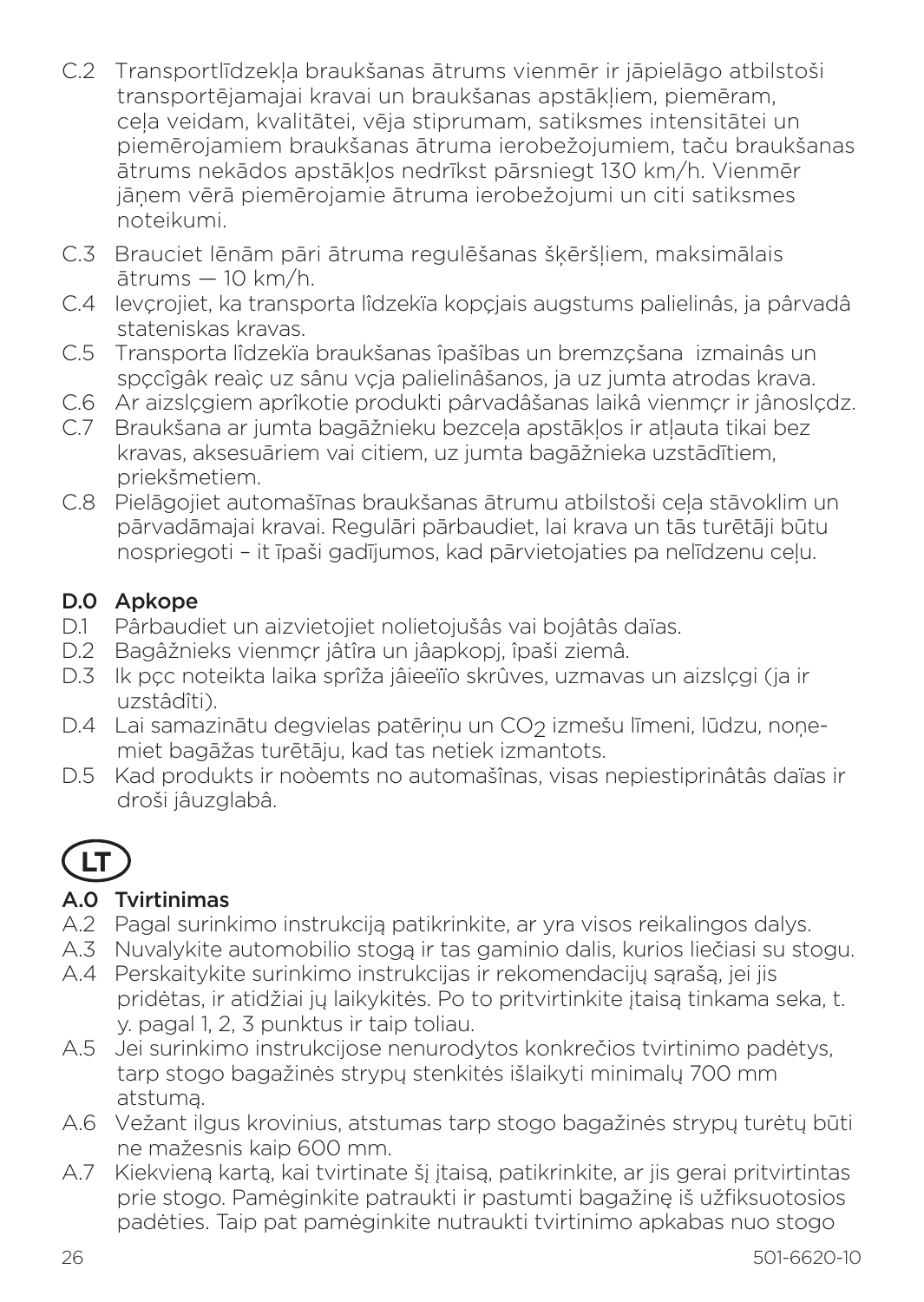krašto. Jei įstengiate pajudinti bet kurią įtaiso dalį, stogo bagažinę būtina pritvirtinti dar patikimiau. Tokį bandymą reikia atlikti reguliariai.

- A.8 Pritvirtinus stogo bagažinę, negalima naudoti kai kurių tipų stoglangių arba radijo antenų.
- A.9 Stogo bagažines leidžiama tvirtinti ant automobilių su stikliniu stogu, nebent kitaip nurodyta montavimo instrukcijose.
- A.10 Gamintojas negali būti laikomas atsakingu už asmens nuosavybės sugadinimą arba nelaimingą atsitikimą dėl netinkamo produkto tvirtinimo arba naudojimo.
- A.11 Neleidžiama daryti jokių stogo bagažinės pakeitimų.
- A.12 Jeigu turite kokių nors klausimų dėl produkto veikimo, naudojimo ir apribojimų, kreipkitės į savo pardavėją. Atidžiai perskaitykite visas instrukcijas ir garantijos informaciją.

### B.0 Krovinys

- B.1 Negalima viršyti maksimaliosios apkrovos, nurodytos surinkimo instrukcijose. Tačiau būtina atsižvelgti į tai, kad negalima viršyti paties automobilio gamintojo nurodytos apkrovos. Visuomet pasirenkama mažesnė rekomenduojama maksimali apkrova. **Maksimali stogo apkrova = stogo bagažinės svoris + visi įtaisyti bagažinės priedai + paties krovinio svoris.**
- B.2 Krovinys negali labai viršyti stogo bagažinės pločio ir patį krovinį visuomet reikia tolygiai paskirstyti ant bagažinės, kad svorio centras būtų kuo žemiau.
- B.3 Didžiausia leistina apkrova taikytina ir važiuojant, ir automobiliui stovint.
- B.4 Vežant kelias banglentes, jas reikia krauti ne vieną šalia kitos, o vieną ant kitos.
- B.5 Vežant banglentes ir kitus ilgus daiktus, juos reikia tvirtinti ir ties automobilio priekiu, ir ties užpakaliu.
- B.6 Slidės vežamos pritvirtintos smailiaisiais galais link automobilio užpakalio.
- B.7 Visos laisvos arba nuimamos krovinio dalys, pavyzdžiui, dviračių vaikiškos sėdynės, padangų pompos, banglenčių stabilizatoriai ir kt., prieš kraunant turi būti nuimti.
- B.8 Krovinį reikia gerai pritvirtinti. Nenaudokite elastingų diržų.
- B.9 Krovinio tvirtinimą reikia patikrinti nuvažiavus nedidelį atstumą, o paskui– tam tikrais tarpsniais. Jei reikia, įtempkite tvirtinimo dirželius. **PASTABA:** visuomet tikrinkite, ar krovinys gerai pritvirtintas.

### C.0 Važiavimo savybės ir taisyklės

- C.1 Važiavimo greitį visuomet reikia rinktis pagal gabenamą krovinį ir esamas važiavimo sąlygas: kelio tipą ir kokybę, vėjo sąlygas, eismo intensyvumą bei taikomus greičio ribojimus.
- C.2 Automobilio greitis turi būti nuolat reguliuojamas, atsižvelgiant į gabenamą krovinį ir esamas eismo sąlygas, pvz., kelio tipą, kokybę, vėjo sąlygas, eismo intensyvumą ir taikomus greičio apribojimus, tačiau jokiais būdais negali viršyti 130 km/h. Visada būtina atsižvelgti į taikomus greičio apribojimus ir kitas eismo taisykles.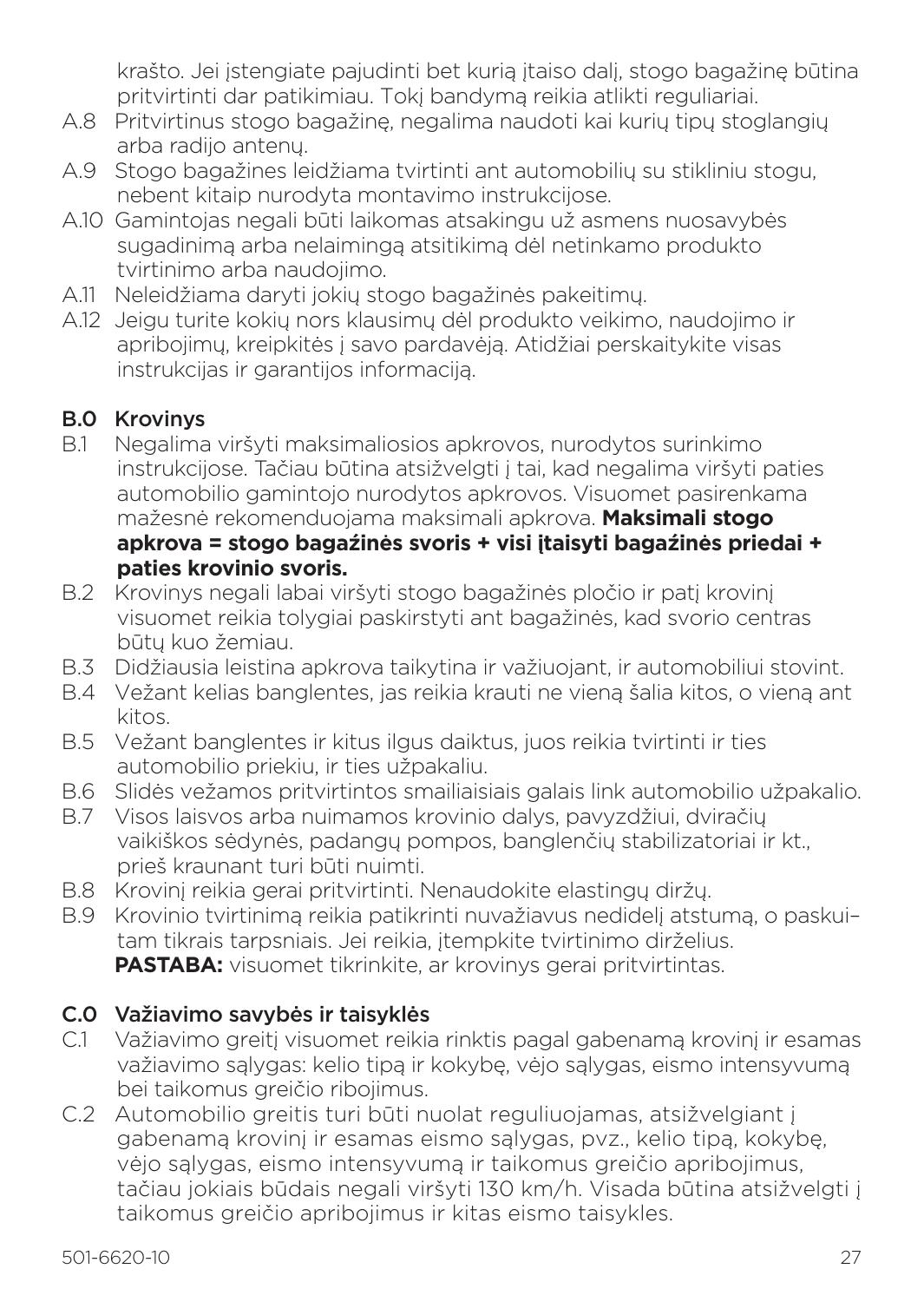- C.3 Per greičio ribojimo kalnelius važiuokite lėtai, ne didesniu kaip 10 km/h greičiu.
- C.4 Atkreipkite dėmesį, kad pakrovus krovinį vertikaliai padidėja bendras automobilio aukštis.
- C.5 Vežant krovinį ant stogo, pakinta automobilio važiavimo charakteristikos ir stabdymo savybės, automobilis jautriau reaguoja į šoninį vėją.
- C.6 Daiktai su blokavimo įtaisais pervežant visada turi būti blokuojami.
- C.7 Važiuoti bekele su stogo skersiniais leidžiama tik be krovinio ir pritvirtintų priedų.
- C.8 Pasirinkite greitį atsižvelgdami į kelio sąlygas ir vežamą krovinį, dažnai, ypač keliaudami sudėtingais keliais, tikrinkite krovinio užveržimą ir tvirtinimus.

#### D.0 Techninė priežiūra

- D.1 Patikrinkite ir pakeiskite išdilusias ar sugedusias dalis.
- D.2 Stogo bagažinę visuomet reikia valyti ir prižiūrėti, ypač žiemą.
- D.3 Sraigtus, veržles ir užraktus (jei jų yra) reikia reguliariai tepti.
- D.4 Jei stogo bagažinė nenaudojama, ją reikia nuimti nuo automobilio.
- D.5 Nuėmus stogo bagažinę nuo automobilio, visas palaidas dalis reikia padėti į saugią vietą.



#### A.0 Montaż

- A.1 Sprawdź czy zestaw zawiera wszystkie elementy wymienione w instrukcii montażu.
- A.2 Oczyść dach auta i te elementy bagażnika, które będą na nim spoczywać.
- A.3 Zapoznaj się dokładnie z instrukcją montażu i jeżeli jest dołączona z listą aplikacyjną. Montuj zestaw ściśle według wskazówek podanych w instrukcji.
- A.4 Jeżeli pozycja bagażnika na dachu nie jest dokładnie określona w instrukcji staraj się ustawić belki tak, aby odległość między nimi wynosiła co najmniej 700 mm.
- A.5 Przy przewożeniu długich ładunków odległość między belkami bagażnika nie może być mniejsza niż 600 mm.
- A.6 Po każdym montażu zestawu sprawdzaj, czy bagażnik jest pewnie umocowany na dachu. Spróbuj przesunąć bagażnik na dachu oraz wyciągnąć łapy mocujące bagażnik za krawędź dachu. Jeżeli uda się ruszyć którykolwiek z elementów bagażnik musi być dokręcony. Regularnie sprawdzaj w ten sposób mocowanie bagażnika.
- A.7 Niektóre rodzaje dachów uchylnych oraz anten nie mogą być używane, gdy na dachu zamontowany jest bagażnik.
- A.8 Bagażnik dachowy można montować na samochodach ze szklanym dachem, chyba że w instrukcji montażu napisano inaczej.
- A.9 Producent nie ponosi odpowiedzialności za ewentualne obrażenia i straty spowodowane nieprawidłowym zamontowaniem fotelika lub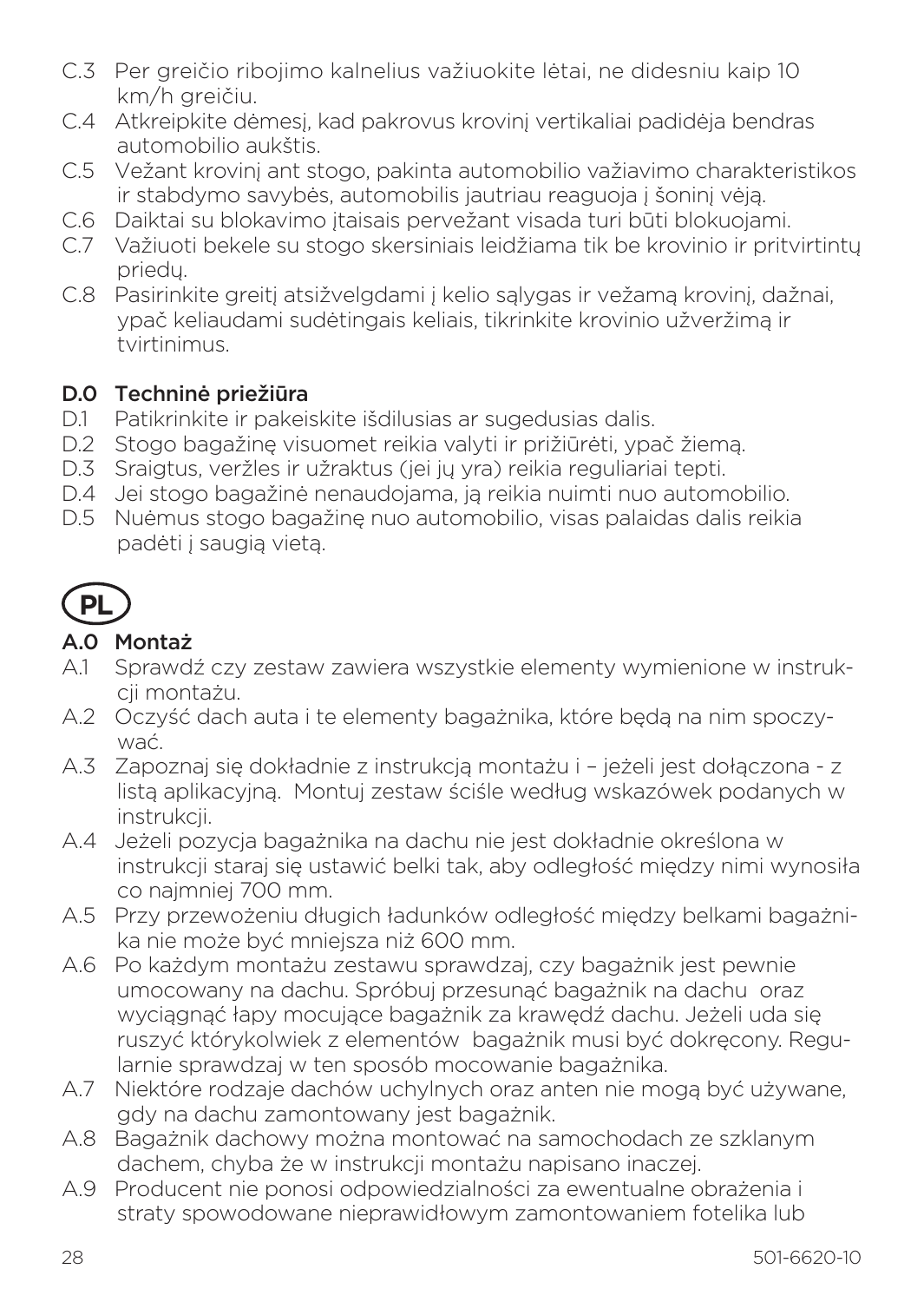niewłaściwym korzystaniem z niego.

- A.10 Niedopuszczalne są żadne przeróbki produktów oraz ich elementów.
- A.11 Wszystkie pytania dotyczące obsługi i ograniczeń w użytkowaniu produktów należy kierować do sprzedawcy. Należy uważnie przeczytać wszystkie instrukcje oraz informacje dotyczące gwarancji.

# **B.0 Ładowanie**<br>B1 Nie wolno r

- B.1 Nie wolno przekraczać maksymalnej ładowności podanej w instrukcji bagażnika. Jeżeli jednak ładowność dachu auta podana przez jego producenta jest niższa od możliwości bagażnika nie wolno przekraczać tej niższej wartości. Maksymalne obciążenie dachu auta = masa bagażnika + masa akce soriów + masa ładunku.
- B.2 Ładunek nie powinien być szerszy od szerokości bagażnika. Powinien być zawsze równomiernie rozłożony na całej powierzchni bagażnika i możliwie najniższy.
- B.3 Maksymalne obciążenie dotyczy zarówno pojazdu w ruchu, jak i zaparkowanego.
- B.4 Przewożąc klika desek surfingowych nie należy umieszczać ich obok siebie lecz jedną na drugiej.
- B.5 Przewożone deski surfingowe lub inne długie elementy powinny być zawsze dodatkowo umocowane z przodu i z tyłu auta.
- B.6 Czuby nart przewożonych w uchwytach muszą być skierowane do tyłu.
- B.7 Wszystkie elementy nie będące integralnymi częściami przewożonego ładunku takie, jak pompki rowerowe, krzesełka dziecięce itp. powinny być zdjęte przed załadowaniem
- B.8 Bagaż powinien być pewnie umocowany. Nie powinno się stosować linek elastycznych.
- B.9 Mocowanie ładunku powinno być sprawdzone po pokonaniu krótkiego odcinka a potem ponownie w regularnych odstępach czasu i - jeżeli to konieczne – poprawione.

UWAGA! Zawsze sprawdzaj bezpieczeństwo umocowanie ładunku.

# C.0 Prowadzenie auta

- C.1 Prędkość jazdy powinna zawsze uwzględniać rodzaj przewożonego ładunku oraz warunki drogowe takie, jak rodzaj i stan nawierzchni, siłę i kierunek wiatru, natężenie ruchu i lokalne ograniczenia.
- C.2 Prędkość pojazdu należy zawsze dostosowywać do ciężaru przewożonego ładunku i warunków panujących na drodze, np. rodzaju i jakości nawierzchni, siły wiatru, natężenia ruchu i ograniczenia prędkości. W żadnym razie nie należy przekraczać prędkości 130 km/godz. Należy zawsze przestrzegać obowiązujących ograniczeń prędkości i przepisów ruchu drogowego.
- C.3 Należy pamiętać, by przejeżdżając przez progi zwalniające, ograniczyć prędkość do 10 km/h.
- C.4 Należy pamiętać, że samochód z ładunkiem jest wyższy lub dłuższy.
- C.5 Przewożony ładunek wpływa istotnie na charakterystykę prowadzenia i

501-6620-10 29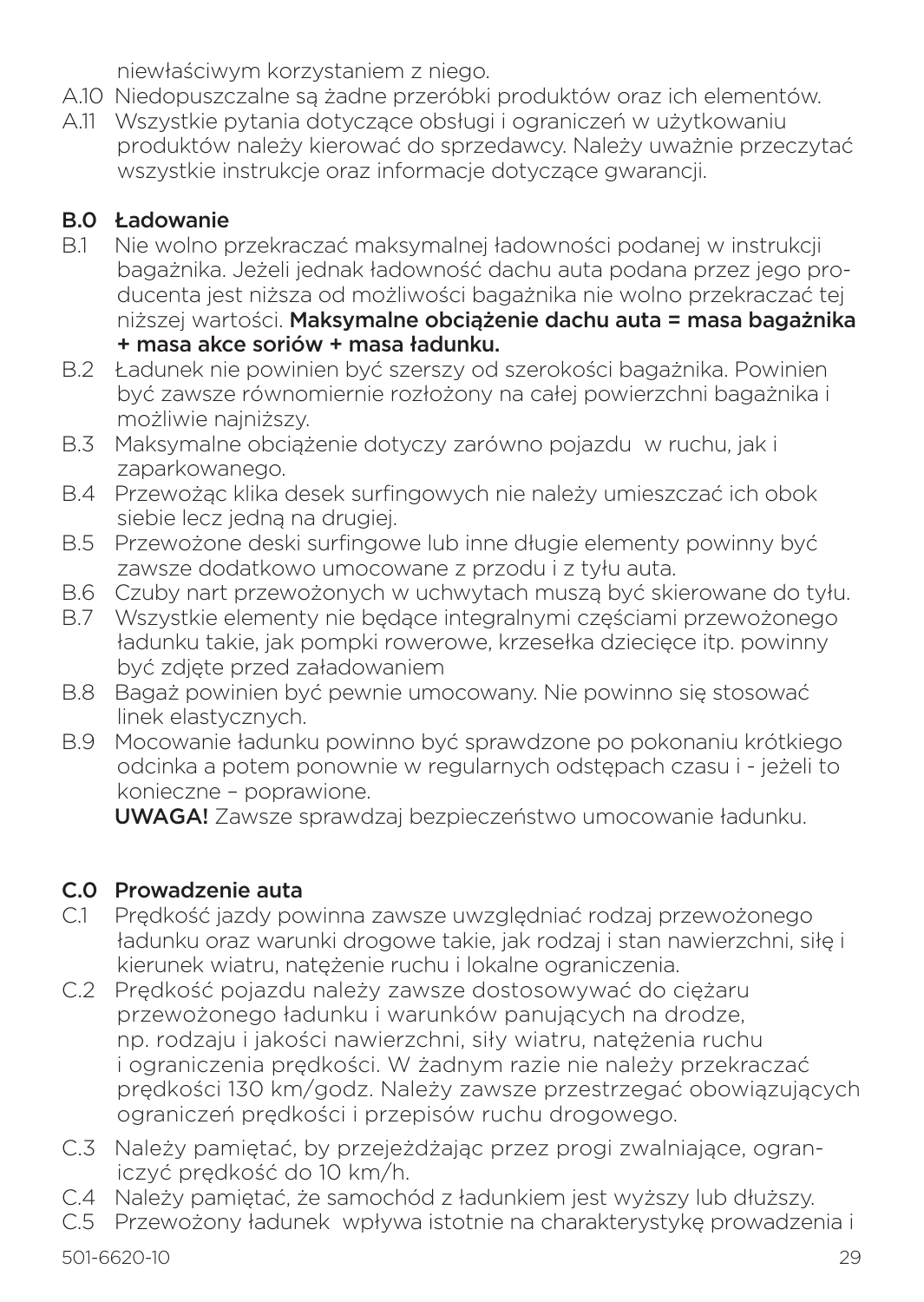hamow anie samochodu. Zwiększ również jego wrażliwość na działanie bocznego wiatru.

- C.6 Bagażniki i akcesoria wyposażone w zamki powinny zawsze być zamknięte podczas jazdy.
- C.7 Jazda w terenie jest zalecana jedynie z bagażnikiem dachowym bez ładunku i dołączonych akcesoriów.
- C.8 Należy dostosować prędkość jazdy do warunków panujących na drodze i przewożonego ładunku, a ponadto regularnie sprawdzać nacisk bagażnika bazowego podczas jazdy po nierównym podłożu.

#### D.0 Konserwacja

- D.1 Sprawdzaj i wymieniaj zużyte lub uszkodzone elementy.
- D.2 Bagażnik powinien być regularnie czyszczony, szczególnie zimą.
- D.3 Śruby, nakrętki i zamki powinny być regularnie smarowane.
- D.4 Nieużywany bagażnik powinien być demontowany z auta.
- D.5 Demontując bagażnik zabezpiecz wszystkie luźne elementy.



### A.0 Сборка

- A.1 Сверяясь с инструкцией по сборке, проверить наличие всех необходимых частей.
- A.2 Очистить крышу автомобиля и тех частей багажника, которые будут прилегать к крыше.
- A.3 Внимательно прочитать инструкцию по сборке и список рекомендаций, если он прилагается. Затем собрать багажник, соблюдая указанную последовательность, т.е. выполнить шаги 1, 2, 3 и т.д.
- A.4 Если в инструкции не указаны точные координаты установки продольных несущих брусьев, постарайтесь выдержать между ними расстояние не менее 700 мм.
- A.5 При перевозке длинномерных грузов расстояние между несущими брусьями должно быть не менее 600 мм.
- A.6 Каждый раз при установке изделия, следует проверять надежность фиксации багажника на крыше. Попытайтесь сдвинуть или сорвать закрепленный багажник. Попытайтесь также сорвать устройства крепления багажника на закраине крыши. Если вам удастся сдвинуть багажник с места, следует закрепить его более надежно. Такую проверку следует производить регулярно.
- A.7 При установленном багажнике нельзя пользоваться радиоантеннами и люками некоторых типов на крыше.
- A.8 Упор для багажника можно устанавливать на автомобили со стеклянной крышей, если в инструкции по установке не указано обратное.
- A.9 Производитель не несет ответственности за повреждения имущества или несчастные случаи, произошедшие вследствие неверного крепления или использования продукта.
- A.10 Не разрешается вносить какие-либо изменения в конструкцию багажника.
- A.11 При возникновении любых вопросов об использовании изделий обратитесь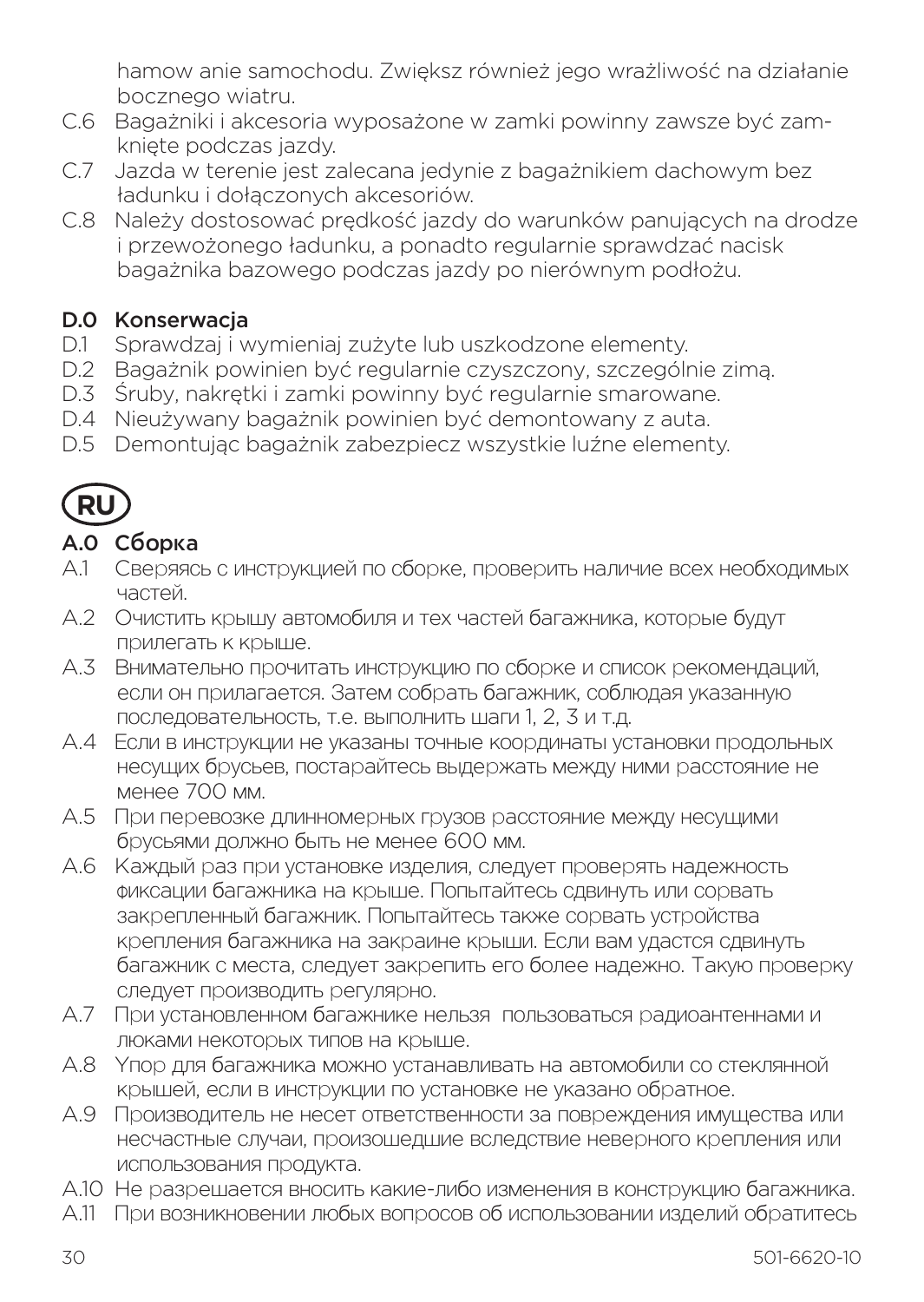к своему дилеру. Внимательно прочитайте инструкции и информацию о гарантии.

#### Б.0 Размещение груза на багажнике

- Б.1 Запрещается превышать максимальную массу груза, указанную в инструкции по сборке. Однако, этот предел всегда вторичен по отношению к максимальной нагрузке на крышу, указываемой изготовителем автомобиля. Из двух максимумов всегда выбирается наименьший. Макс. нагрузка на крышу = масса багажника + масса вспомогательных принадлежностей, закрепленных на багажнике + масса самого груза.
- Б.2 Габариты груза не должны намного выходить за ширину багажника, груз следует равномерно размещать на багажнике, и центр тяжести груза должен располагаться как можно ниже.
- Б.3 Значение максимальной нагрузки указано как для управляемых, так и для припаркованных автомобилей.
- Б.4 При перевозке нескольких досок для серфинга их не следует размещать друг возле друга, нужно класть их одну на другую.
- Б.5 При перевозке досок для серфинга и других длинномерных предметов, их

следует закреплять на багажнике спереди и сзади.

- Б.6 Лыжи следует размещать на багажнике носками назад.
- Все незакрепленные или легко снимаемые предметы, например, сиденья детских велосипедов, велосипедные насосы и т.п. перед погрузкой необходимо снять.
- Б.8 Груз должен быть хорошо закреплен на багажнике. Не следует использовать эластичные ремни.
- Б.9 Надежность крепления груза следует проверить, проехав небольшое расстояние, а затем проверять периодически. По мере необходимости подтягивать ослабевшие ремни.

ВНИМАНИЕ! Всегда проверяйте надежность крепления груза.

### В.0 Особенности управления автомобилем с нагруженным багажником

- В.1 Скорость движения всегда следует выбирать с учетом перевозимого груза и фактических условий поездки, например, типа и качества дороги, силы и направления ветра, интенсивности движения и существующих ограничений скорости.
- В.2 Скорость автомобиля должна всегда соответствовать весу размещенного на нем груза и дорожным условиям, таким как тип и качество дорожного покрытия, сила и направление ветра, интенсивность движения и ограничения скорости на дороге, и ни при каких условиях не должна превышать 130 км/ч. При движении необходимо всегда соблюдать скоростные ограничения и правила дорожного движения.
- В.3 Проезжайте медленно через искусственные неровности на проезжей части, с максимальной скоростью 10 км/ч.
- В.4 Помните, что общая высота автомобиля с грузом увеличивается.

501-6620-10 31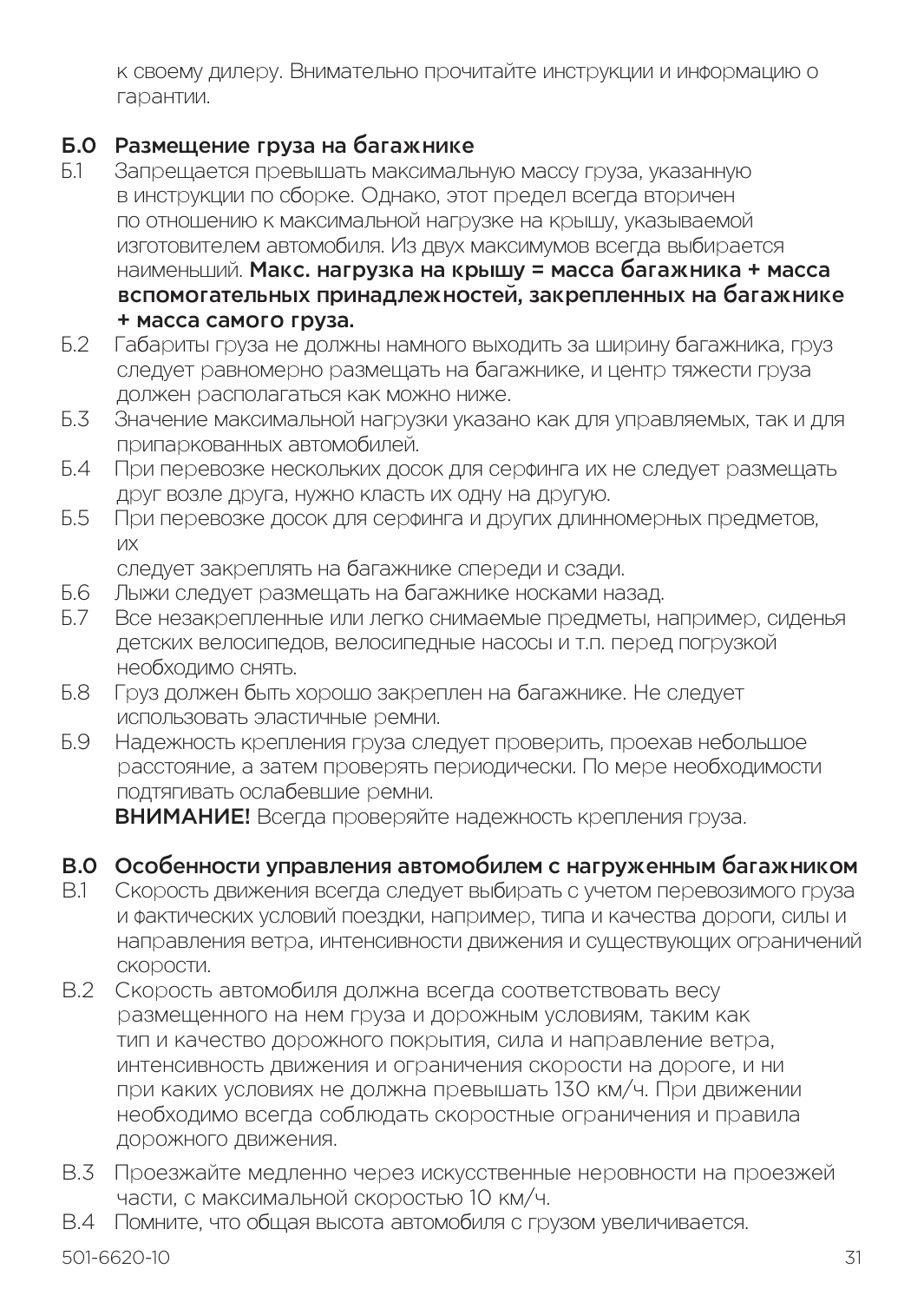- В.5 Когда на багажнике находится груз, изменяется отклик автомобиля на действия водителя и поведение автомобиля при торможении, а также возрастает ветровая нагрузка на автомобиль, особенно при боковом ветре.
- В.6 Вещи, имеющие замок, при перевозке всегда должны быть заперты.
- В.7 По бездорожью можно ездить только с багажниками без закрепленного груза или установленных аксессуаров.
- В.8 Скорость автомобиля должна соответствовать состоянию дороги и перевозимому грузу, при этом нужно регулярно проверять крепление багажа, особенно при движении по неровной дороге.

# **Г.0 Техническое обслуживание**<br>Г1 Проверять состояние и заменят

- Г.1 Проверять состояние и заменять изношенные или дефектные части.
- Багажник всегда должен быть чистым и ухоженным, особенно зимой.
- Г.3 Винты, гайки и замки (если они используются) следует регулярно смазывать.
- Г.4 Если багажник не используется, его следует снимать с автомобиля.
- Г.5 После снятия багажника все его части следует хранить в надежном месте.

# **UK**

#### A.0 Монтаж

- A.1 Перевірте наявність усіх необхідних елементів згідно з інструкцією зі зборки.
- A.2 Очищайте дах автомобіля та частини виробу, що контактують із дахом, перед використанням і під час нього.
- A.3 Уважно прочитайте інструкції зі зборки та список рекомендацій (якщо додається) і дотримуйтеся їх. Потім установіть пристрій у правильній послідовності, тобто 1, 2, 3 тощо.
- A.4 Якщо в інструкції зі зборки не наведені жодні спеціальні відомості щодо розміщення, намагайтеся дотримуватися відстані не менше ніж 700 мм між поперечними дугами багажника.
- A.5 Під час перевезення довгих вантажів відстань між поперечними дугами багажника не має бути меншою за 600 мм.
- A.6 Під час кожного встановлення пристрою перевіряйте надійність прикріплення багажника до даху. Спробуйте зрушити його із зафіксованого положення. Спробуйте також відтягнути кріпильні скоби від краю даху. Якщо будь-яка з частин пристрою зрушила з місця, необхідно надійніше закріпити багажник. Необхідно постійно проводити таку перевірку.
- A.7 Якщо встановлено багажник, не можна використовувати деякі типи люків і радіоантен.
- A.8 Установлювати багажник на автомобілі зі скляним дахом можна, тільки якщо це зазначено в інструкції з монтажу.
- A.9 Виробник не несе відповідальності за пошкодження майна чи понесені збитки через неправильне встановлення або використання виробу.
- A.10 До виробу не дозволяється вносити зміни.
- A.11 Якщо у вас виникнуть будь-які запитання щодо використання та обмежень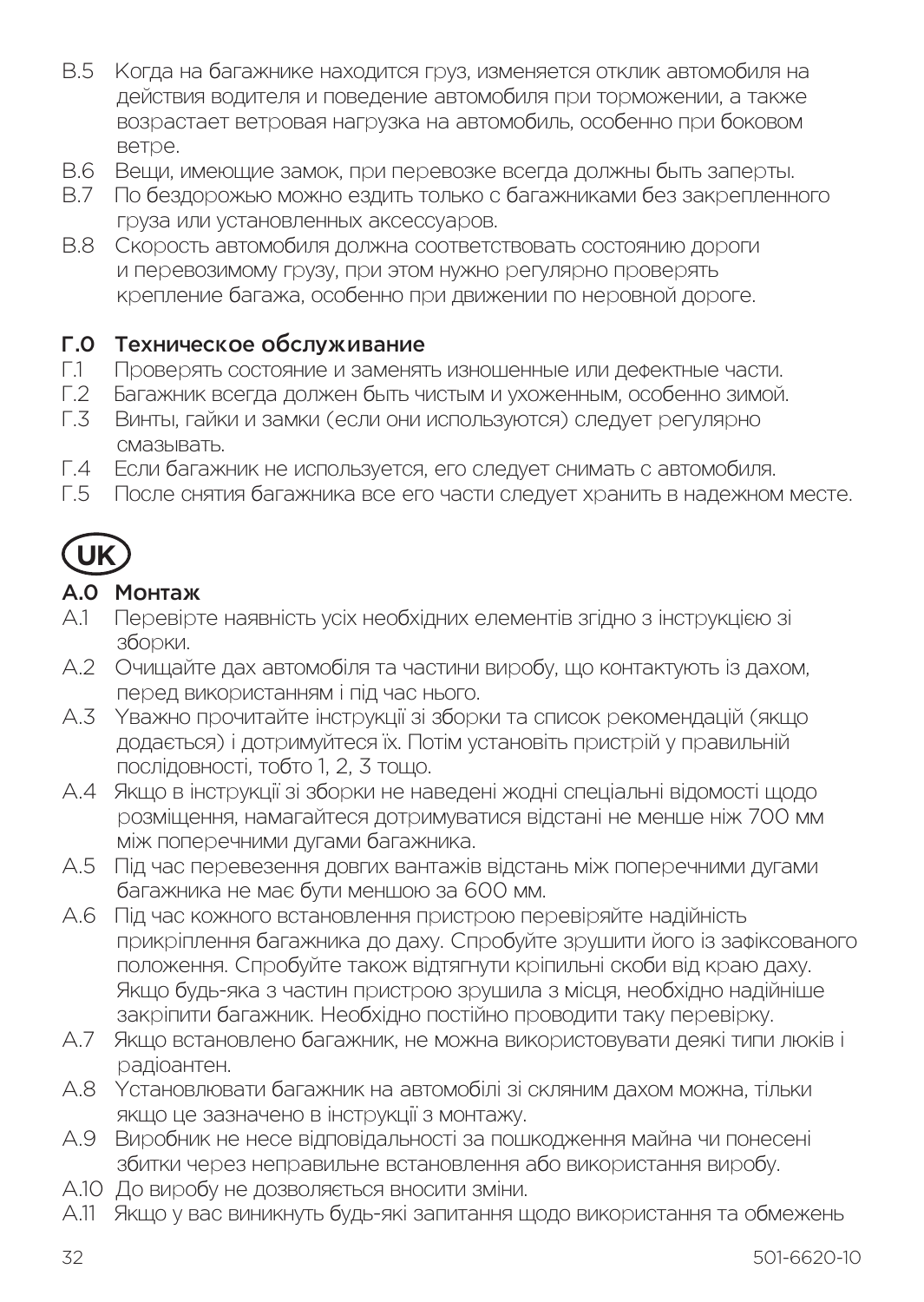на використання виробів, зверніться до агента із продажу продукції. Уважно прочитайте всі відомості в інструкції та гарантії.

#### B.0 Навантажування

- B.1 Не можна перевищувати максимальне навантаження, зазначене в інструкції зі зборки. Але це обмеження завжди залишається другорядним порівняно з максимальним навантаженням, зазначеним виробником автомобіля. Завжди треба дотримуватися найменшого з дозволених максимальних навантажень. Максимальне навантаження на дах підраховується, виходячи з ваги багажника, будь-яких аксесуарів багажника та ваги самого вантажу.
- B.2 Вантаж не має значно перевищувати ширину багажника, його необхідно рівномірно розподіляти за всією площиною таким чином, щоб центр ваги був якомога нижче.
- B.3 Максимальне навантаження стосується як автомобілів під час руху, так і нерухомих автомобілів.
- B.4 У разі перевезення кількох дощок для серфінгу їх слід розміщувати не поряд, а одну над іншою.
- B.5 У разі перевезення дощок для серфінгу та інших довгих предметів потрібно закріплювати їх як у передній, так і в задній частині транспортного засобу.
- B.6 У разі перевезення лиж їхні загострені кінці мають бути зорієнтовані в напрямку задньої частини транспортного засобу.
- B.7 Перед навантажуванням необхідно знімати всі погано закріплені та рухомі частини вантажу, наприклад дитячі сидіння для велосипеду, насоси для шин, ласти тощо.
- B.8 Вантаж необхідно надійно закріплювати. Не можна використовувати троси, що розтягуються.
- B.9 Проїхавши невелику відстань, необхідно перевірити надійність закріплення вантажу, і потім проводити перевірки, коли це потрібно. У разі необхідності затягуйте паски страхувального кріплення вантажу. ПРИМІТКА. Завжди перевіряйте надійність закріплення вантажу.

C.0 Інструкції та нормативні положення щодо керування транспортним засобом

- C.1 Швидкість руху завжди потрібно обирати відповідно до характеристик вантажу та поточних умов руху, таких як якість і тип дороги, вітер, інтенсивність руху й обмеження швидкості.
- C.2 Швидкість транспортного засобу завжди має відповідати вантажу, що перевозиться, а також поточним умовам керування, зокрема типу дороги, якості доріг, умовам вітру, інтенсивності руху та застосовним обмеженням швидкості, проте в жодному разі не має перевищувати 130 км/год. Слід дотримуватися вказаних обмежень швидкості та інших правил дорожнього руху.
- C.3 Проїжджайте повільно через штучні нерівності на проїжджій частині, з максимальною швидкістю 10 км/год.
- C.4 Зверніть увагу, що в разі перевезення вантажів у вертикальному положенні загальна висота транспортного засобу збільшується.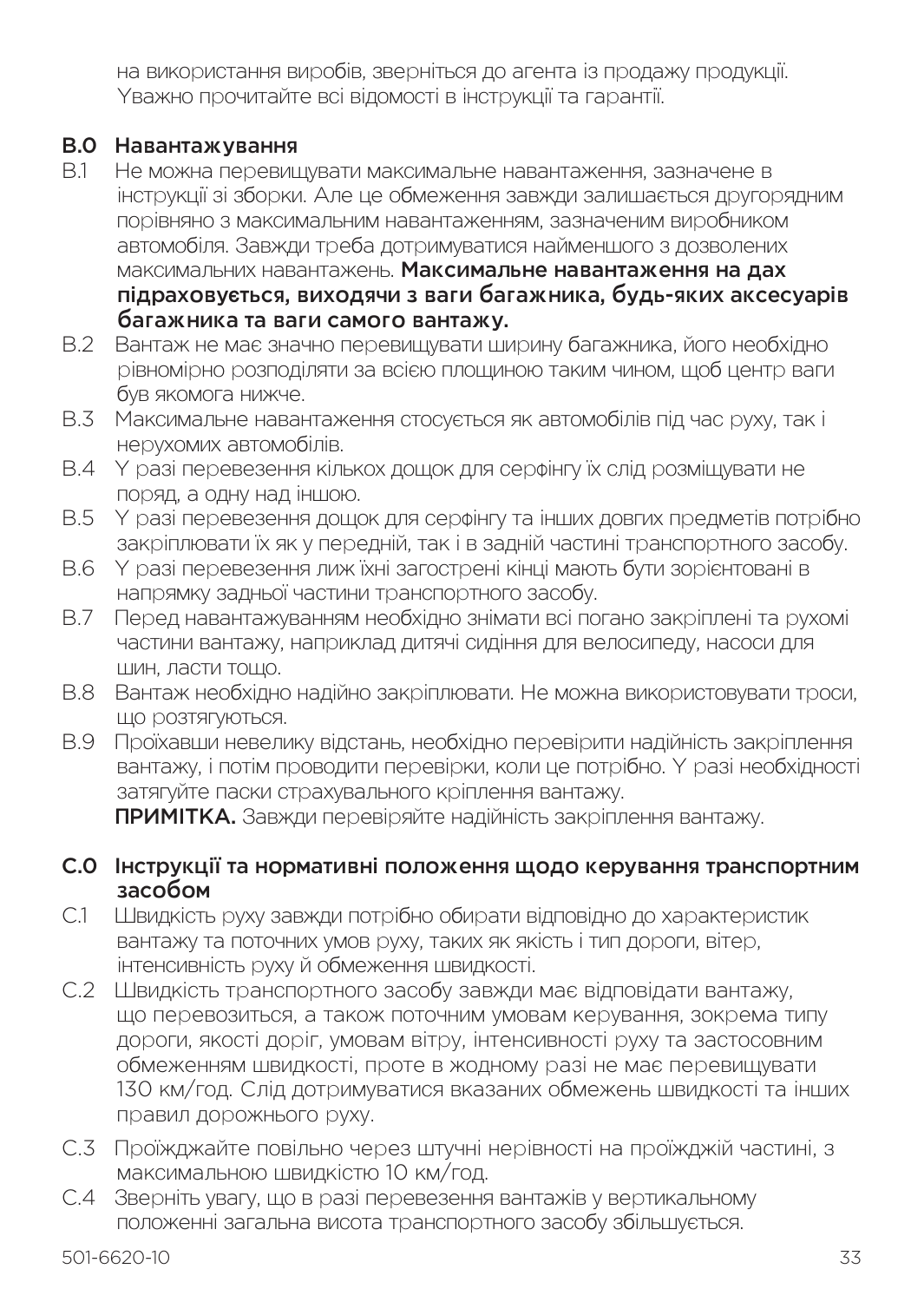- C.5 У разі перевезення вантажу на даху змінюється поведінка транспортного засобу під час керування та гальмування, зростає його чутливість до бокових вітрів.
- C.6 Якщо виріб має замок, його завжди слід замикати під час транспортування.
- C.7 По бездорожью можно ездить только с багажниками для крыши без груза или закрепленных аксессуаров.
- C.8 Скорость автомобиля должна соответствовать состоянию дороги и перевозимому грузу, при этом нужно часто проверять натяжение багажа, особенно при езде по неровной дороге.

#### D.0 Технічне обслуговування

- D.1 Перевіряйте та замінюйте зношені й пошкоджені деталі.
- D.2 Завжди підтримуйте багажник у чистому та справному стані, особливо взимку.
- D.3 Регулярно змазуйте гвинти, гайки та замки (якщо є).
- D.4 Коли виріб не використовується, його необхідно знімати із транспортного засобу.
- D.5 Коли виріб не встановлено на транспортному засобі, надійно зберігайте всі окремі деталі.



#### A.0 Монтаж

- A.1 Проверете в инструкциите за монтаж дали всички необходими части са налице.
- A.2 Преди употреба и периодично по време на употреба почиствайте покрива на колата и онези части от изделието, които влизат в контакт с него.
- A.3 Прегледайте и внимателно следвайте инструкциите за монтаж и списъка с препоръки, ако такъв е приложен. След това монтирайте изделието в правилната последователност, т.е. 1, 2, 3 и така нататък.
- A.4 Ако в инструкциите за монтаж не са указани конкретни местоположения за монтиране на напречните греди на багажника, опитайте се да спазите минимално разстояние от 700 мм между тях.
- A.5 При превозване на дълги товари разстоянието между напречните греди на багажника трябва да е не по-малко от 600 мм.
- A.6 При всеки монтаж на изделието проверявайте дали багажникът е добре закрепен върху покрива, като се опитате да го издърпате и да го избутате от мястото, на което е фиксиран. Опитайте се също да извадите крепежните елементи от краищата на покрива. Ако успеете да помръднете която и да е част от изделието, багажникът трябва да се закрепи по-здраво.
	- Тази проверка трябва да се прави редовно.
- A.7 Някои видове люкове и радиоантени не могат да се използват при монтиран багажник.
- A.8 Позволено е багажникът да се поставя на коли със стъклен покрив, освен ако това не е изрично упоменато в инструкциите за монтаж.
- A.9 Производителят не носи отговорност за телесни увреждания, материални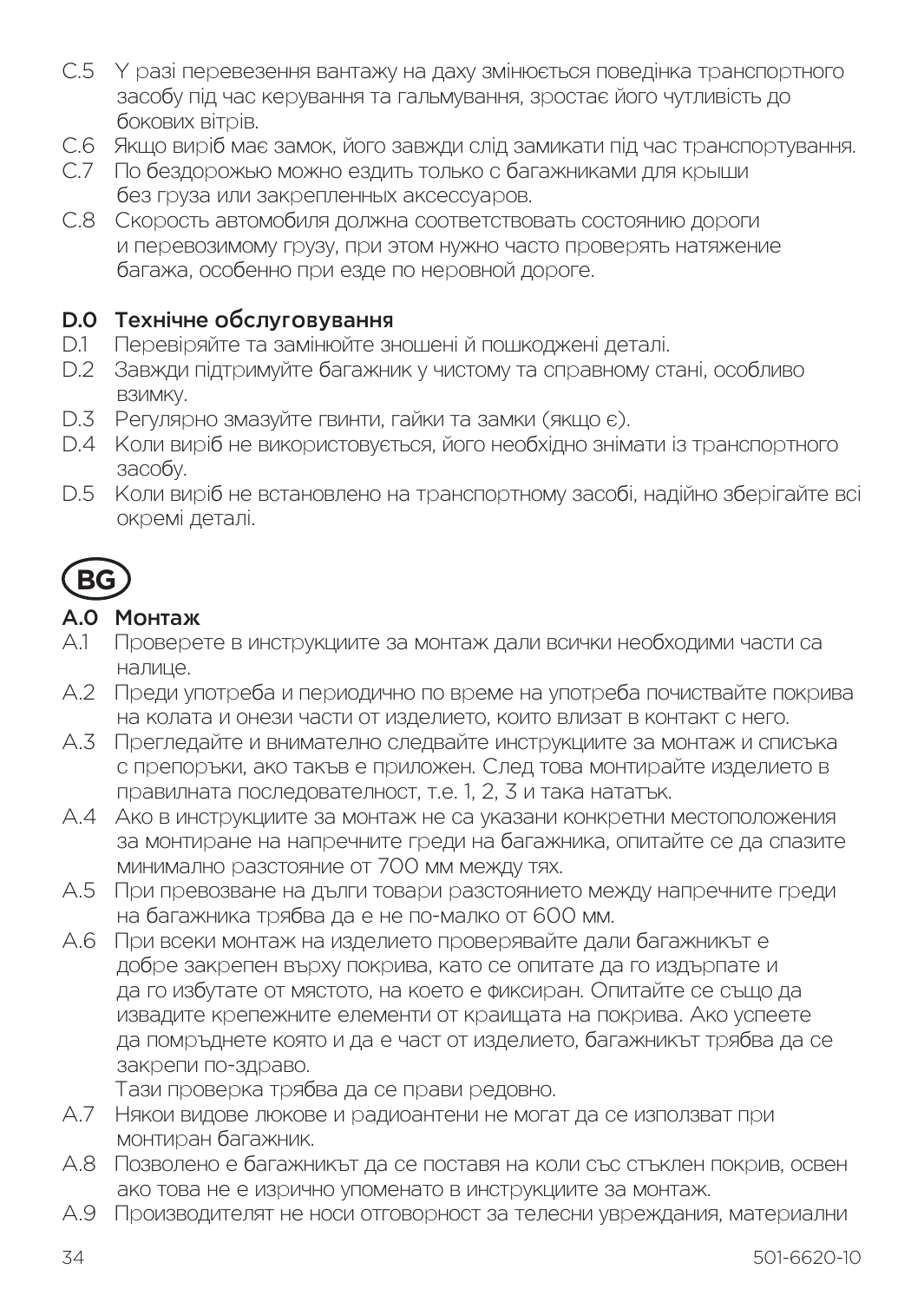щети или други имуществени загуби, причинени от неправилен монтаж или експлоатация на изделието.

- A.10 Не се позволяват изменения по изделието.
- A.11 По въпроси относно експлоатацията и ограниченията на продуктите се обръщайте към вашия търговец. Запознайте се внимателно с всички инструкции и цялата информация по отношение на гаранцията.

# **B.0 Натоварване**<br>В 1 Не бива па се

- B.1 Не бива да се превишава максималното натоварване, указано в инструкциите за монтаж. Въпреки това първо трябва да се съобразите с максималното натоварване, което се препоръчва от производителя на автомобила. Винаги се прилага по-ниското от двете ограничения за натоварване. Максималното натоварване върху покрива = теглото на багажника + теглото на всички монтирани аксесоари на багажника + теглото на самия товар.
- B.2 Товарът не бива значително да излиза извън ширината на багажника, винаги трябва да бъде равномерно разпределен върху него и с възможно най-ниско разположен център на тежестта.
- B.3 Максималното натоварване се отнася както за движещ се, така и за паркиран автомобил.
- B.4 При превозване на няколко дъски за сърф те не бива да бъдат поставяни една до друга, а една върху друга.
- B.5 При превозване на дъски за сърф и други дълги предмети те трябва да бъдат закрепени отпред и отзад на автомобила.
- B.6 Ските трябва да бъдат превозвани с върхове, насочени към задната част на автомобила.
- B.7 Всички подвижни или демонтируеми части от товара, като детски столчета за велосипед, помпи за гуми, плавници и други, трябва да бъдат свалени преди натоварване.
- B.8 Товарът трябва да бъде надеждно закрепен. За целта не бива да се използват ластици.

B.9 Сигурността на товара трябва да се проверява след изминаване на кратко разстояние и след това на подходящи интервали. Затягайте закрепващите колани винаги, когато е необходимо.

ВНИМАНИЕ! Винаги проверявайте дали товарът е добре закрепен.

#### C.0 Начин на шофиране и законови разпоредби

- C.1 Скоростта на движение винаги трябва да бъде съобразена с превозвания товар и пътните условия, като вид и качество на пътя, скорост и посока на вятъра, натовареност на движението и приложимите ограничения на скоростта.
- C.2 Скоростта на движение винаги трябва да бъде съобразена с превозвания товар и пътните условия като вид и качество на пътя, скорост и посока на вятъра, натовареност на движението и приложимите ограничения на скоростта, като в никакъв случай не бива да надвишава 130 км/ч. Ограниченията на скоростта и останалите правила за движение трябва винаги да се спазват.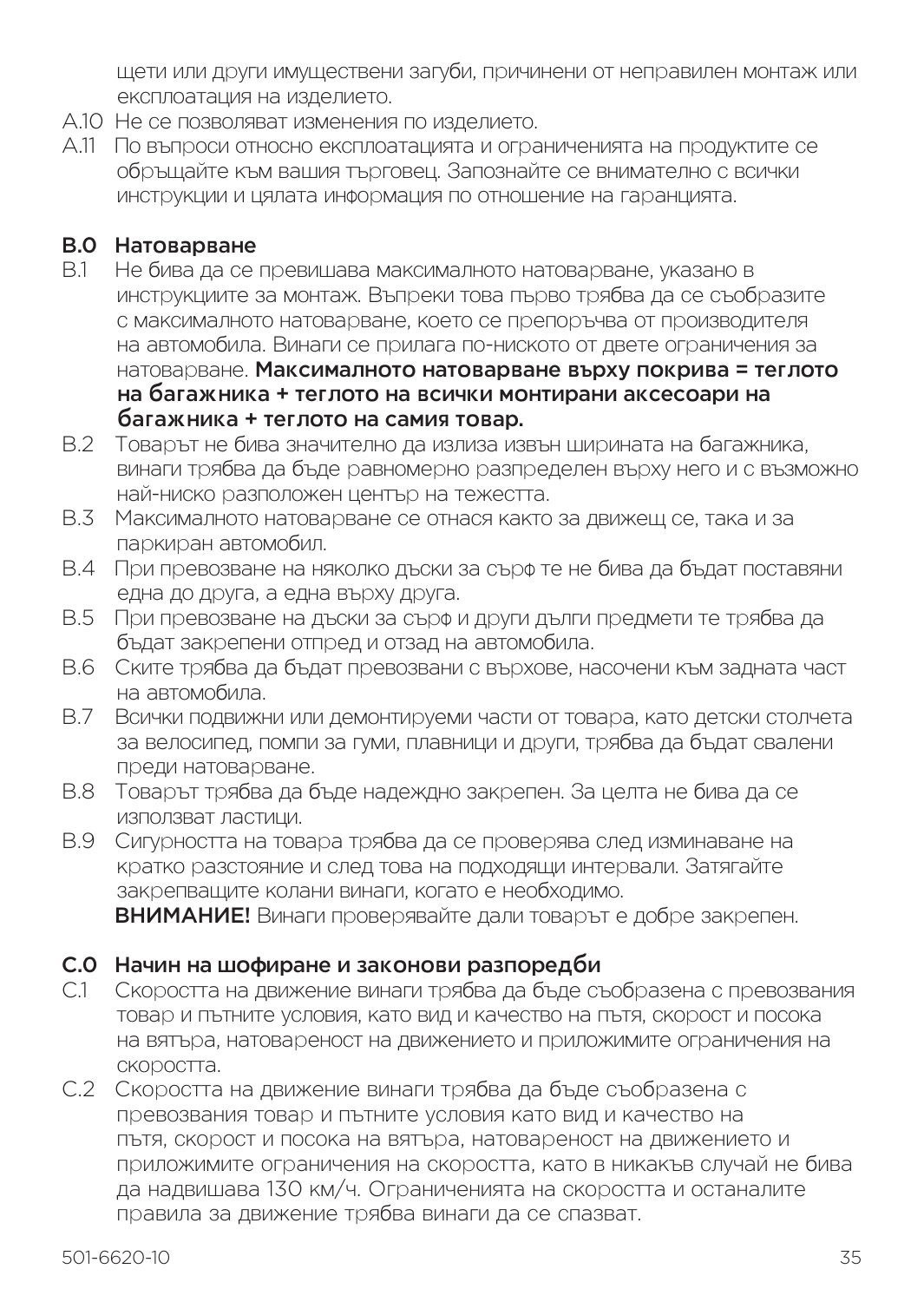- С.3 Карайте бавно през ограничителите на скоростта ("легнали полицаи") с максимална скорост от 10 км/ч.
- C.4 Имайте предвид, че общата височина на автомобила се увеличава при превоз на изправени товари.
- C.5 При превоз на товар върху покрива поведението на автомобила при шофиране и спиране се променя и неустойчивостта при страничен вятър се увеличава.
- C.6 Изделията, оборудвани с ключалка, при движение винаги трябва да бъдат заключвани.
- C.7 Движението извън пътя е разрешено само при багажник за покрив без закрепени товар или аксесоари.
- C.8 Съобразете скоростта си с условията на пътя и превозвания товар, често проверявайте за това дали багажникът е добре закрепен, особено при пътуване по труднопроходими пътища.

#### D.0 Поддръжка

- D.1 Проверявайте и сменяйте износените или повредените части.
- D.2 Багажникът винаги трябва да бъде почистван и поддържан, особено през зимата.
- D.3 Болтовете, гайките и ключалките (ако са монтирани) трябва да бъдат смазвани на регулярни интервали.
- D.4 Когато не се използва, изделието трябва да бъде демонтирано от автомобила.
- D.5 Когато изделието е демонтирано от автомобила, всички подвижни части трябва да се съхраняват на сигурно място.



### A.0 Upevnění nosiče

- A.1 Před montáží zkontrolujte, jestli jsou v balení všechny montážní díly.
- A.2 Před montáží umyjte a osušte střechu vozidla a všechny díly nosiče, které mají kontakt se střechou.
- A.3 Dbejte pokynů návodu k montáži. Ve většině případů návod k použití udává vzdálenost mezi příčnımi rameny nosiče.
- A.4 V případě, že nic není udáno, musí bıt vzdálenost mezi rameny nejméně 700 mm.
- A.5 V případě transportu dlouhıch předmětů jako např. surfů, střešních boxů apod. nesmí bıt vzdálenost mezi rameny menší než 600 mm.
- A.6 Po každé montáži překontrolujte upevnění nosiče na střeše. Zkuste vyviklat nosič z upevnění. Zkuste též vytáhnout upevnění z okraje střechy. V případě úspěchu musíte nosič více utáhnout. Při delších cestách pravidelně kontrolujte utažení nosiče.
- A.7 S namontovanım nosičem je někdy nemožné otevřít některé druhy střešních oken. Dlouhı náklad může zamezit otevření zadních dveří vozidla.
- A.8 Není-li v pokynech k montáži uvedeno jinak, střešní nosič je možné namontovat i na vozy se střešním oknem.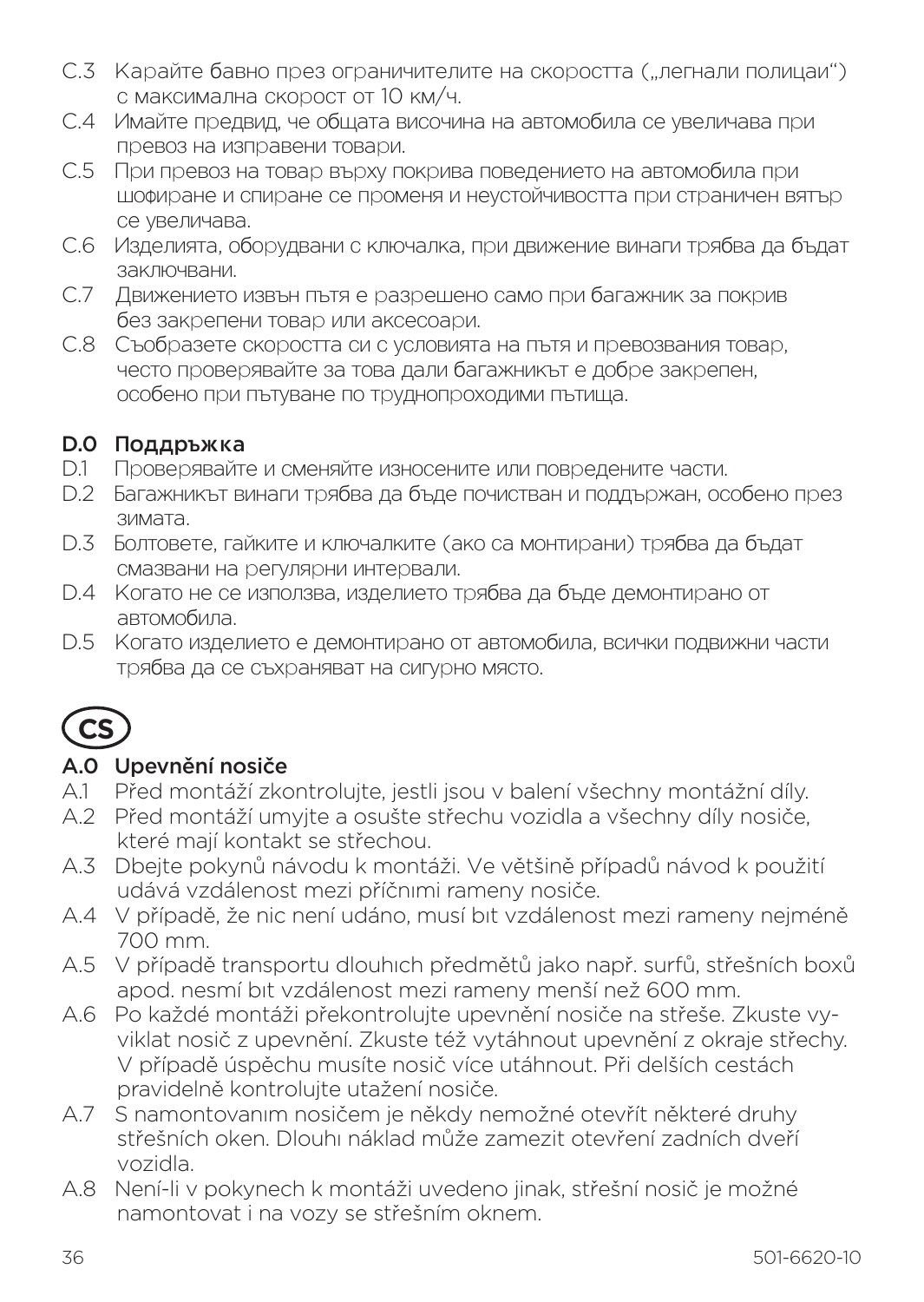- A.9 Výrobce neodpovídá za poškození majetku ani finanční škody, k nimž dojde v důsledku nesprávné montáže či nesprávného používání výrobku.
- A.10 Nikdy neměňte konstrukci nosiče.
- A.11 Máte-li jakékoli otázky ohledně práce s produkty nebo omezení jejich použití, obraťte se na prodejce, od kterého jste je zakoupili. Pečlivě si prostudujte veškeré pokyny a informace o záruce.

### B.0 Připevnění nákladu

- B.1 Maximální zatížení nosiče uvedené v návodu k montáži nesmí bıt nikdy překročeno. Dbejte také předpisů uvedenıch továrnou pro vaše vozidlo. V případě rozdílu platí vždy nižší hodnota. Max. zatížení střechy = hmotnost nosiče + hmotnost příslušenství + hmotnost nákladu.
- B.2 Náklad nesmí příliš přesahovat ramena nosiče a musí bıt umístěn tak, aby těžiště bylo co nejníže.
- B.3 Maximální zatížení se týká jízdy i zaparkovaného vozidla.
- B.4 V případě, že přepravujete několik surfů, nepokládejte je vedle sebe, ale na sebe – tak snížíte ten denci nadlehčování.
- B.5 Surfy a jiné dlouhé předměty pevně přivažte vpředu i vzadu k vozidlu.
- B.6 Lyže přepravujte špičkami dozadu.
- B.7 Z přepravovanıch předmětů odstraňte části, které by se cestou mohly uvolnit – dětská sedačka, pumpička na kolo, odmontovatelná ploutev surfu atd.
- B.8 Náklad musí bıt pevně přivázán řemeny nebo něčím podobnım. Neužíveite elastické "chobotnice".
- B.9 Upevnění nákladu musí bıt překontrolováno krátce po naložení a pravidelně kontrolováno během cesty. POZOR! Vždy překontrolujte připevnění nákladu!

#### C.0 Jízdní pokyny

- C.1 Přizpůsobte rychlost jízdy nákladu a podmínkám jízdy jako např. stavu silnice, větru, hustotě dopravy a samozřejmě platnım dopravním předpisům.
- C.2 Rychlost vozidla přizpůsobte převáženému nákladu a aktuálním podmínkám provozu, například druhu a stavu vozovky, povětrnostním podmínkám, hustotě provozu a platným rychlostním omezením. Za žádných okolností však nesmí překročit 130 km/h. Vždy dodržujte nejvyšší dovolenou rychlost a další dopravní předpisy.
- C.3 Přes zpomalovací prahy přejíždějte pomalu, maximální rychlostí 10 km/h.
- C.4 Dejte pozor na vıšku vozidla především při dopravě vysokého nákladu, jako např. jízdních kol.
- C.5 Náklad na střeše má vliv na jízdní a brzdné vlastnosti vozidla a na jeho citlivost na boční vítr.
- C.6 Zamykatelné nosiče musí bıt za jízdy zamknuté.
- C.7 Jízda mimo silniční komunikace je schválena pouze pro střešní nosič bez nákladu a připevněného příslušenství.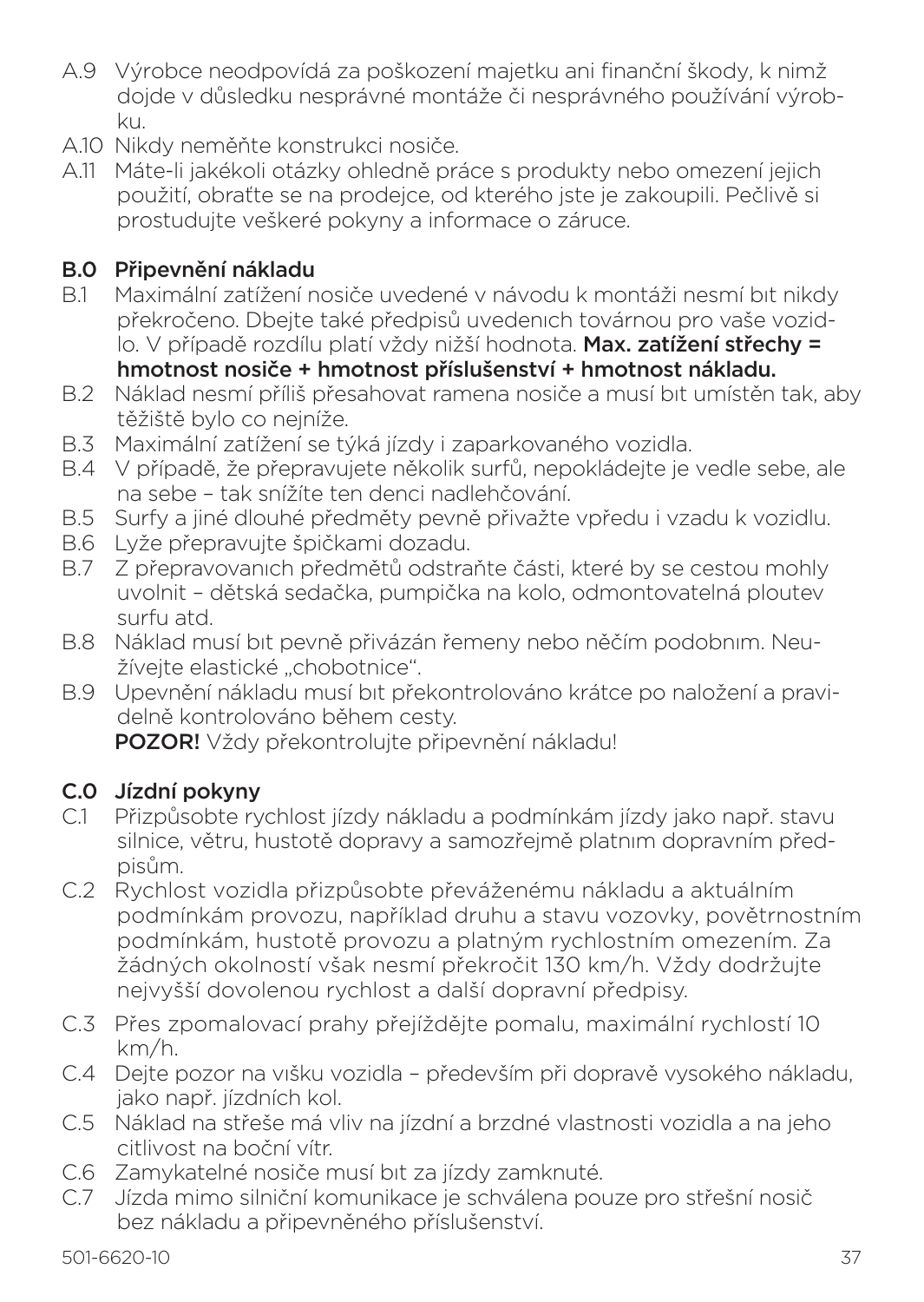C.8 Přizpůsobte rychlost jízdy stavu vozovky a převáženému nákladu. Často kontrolujte upevnění střešního nosiče, zejména při jízdě na nerovných cestách.

### D.0 Údržba

- D.1 Pečlivě uschovejte náhradní klíče.
- D.2 Po použití, zvláště v zimě, vždy nosič a příslušenství umyjte a promažte.
- D.3 Eventuální montážní nářadí a pokyny k montáži mějte vždy ve voze.
- D.4 Pokud nosič nepoužíváte, odmontujte ho.
- D.5 Po demontáži připevněte volné díly zpět na své místo.



### A.0 Montáž

- A.1 Pomocou montážneho návodu si overte, či máte všetky potrebné súčiastky.
- A.2 Vyčistite strechu auta a tie časti vırobku, ktoré s ňou prídu do kontaktu.
- A.3 Prečítajte si a pozorne dodržiavajte montážny návod a zoznam doporučení, ak bol priloženı. Potom primontujte tie časti, ktoré nie sú primontované, a to v správnom poradí, čiže 1, 2, 3 atď.
- A.4 Ak nie sú v montážnom návode udané žiadne špeciálne polohy, pokúste sa zachovať vzdialenosť medzi tyčami záhradky minimálne 700 mm.
- A.5 Pri prevážaní dlhıch nákladov by nemala byť vzdialenosť medzi tyčami záhradky menej ako 600 mm.
- A.6 Pri každej montáži jednotky skontrolujte, či záhradka dosadá bezpečne na stre chu. Pokúste sa ju potiahnuť a vytlačiť z upevnenej polohy. Taktiež sa pokúste vytiahnuť napínacie časti strešného nosiča z okraja strechy. Ak sa vám podarí pohnúť niektorou časťou jednotky, musíte záhradku zabezpečiť pevnejšie. Tento test vykonávajte pravidelne.
- A.7 Niektoré druhy posuvnıch striech a antén pre rádio sa nemôžu používať, ak je záhradka namontovaná.
- A.8 Strešný nosič je povolené montovať na vozidlá s presklenou strechou, pokiaľ v montážnych pokynoch nie je uvedené inak.
- A.9 Výrobca nenesie zodpovednosť za osobné škody na majetku ani za inú ujmu spôsobenú nesprávnou montážou alebo používaním tohto produktu.
- A.10 Nepovoľujú sa žiadne modifikácie vırobku.
- A.11 Ak máte nejaké otázky týkajúce sa používania a obmedzení výrobkov, konzultujte ich so svojím predajcom. Pozorne si prečítajte všetky pokyny a záručné informácie.

#### B.0 Náklad

B.1 Maximálny náklad, ktorı je uvedenı v montážnom návode, sa nesmie prekročiť. Toto obmedzenie však podlieha maximálnemu nákladu, ktorı odporúča samotnı vırobca auta. Platí vždy nižší doporučenı maximálny náklad. Max. náklad na streche = hmotnosť záhradky + hmotnosť príslušenstva na upevnenie záhradky + hmotnosť samotného nákladu.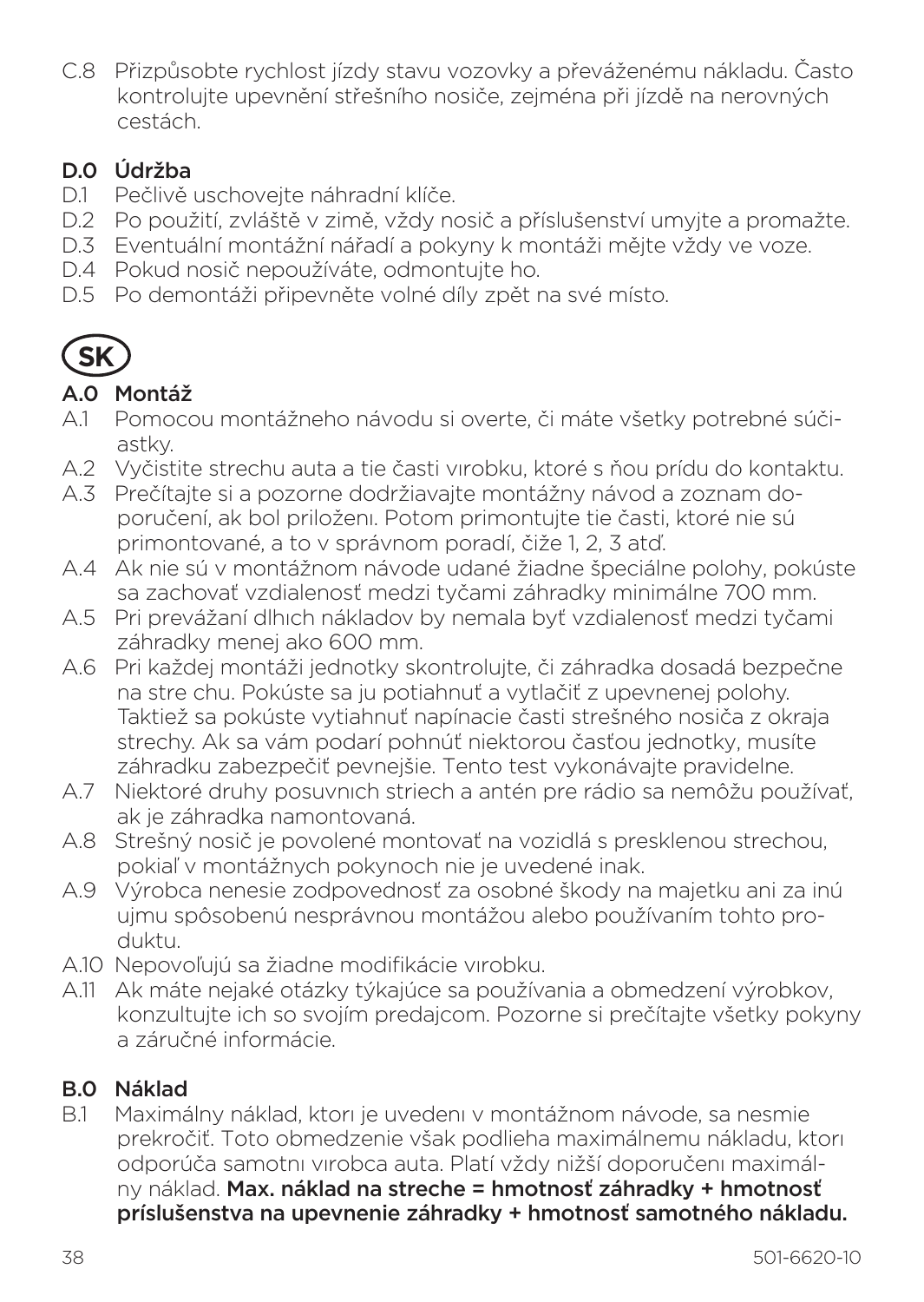- B.2 Náklad nesmie vırazne presahovať šírku záhradky a vždy by mal byť rovnomerne rozmiestnenı na záhradke s čo najnižším ťažiskom.
- B.3 Maximálne zaťaženie je rovnaké pri jazde aj pri zaparkovanom vozidle.
- B.4 Niekoľko surfovacích dosiek neukladajte pri prevážaní vedľa seba, ale na seba.
- B.5 Surfovacie dosky a iné dlhé zariadenia pripevnite pri prevážaní na prednej aj na zadnej časti vozidla.
- B.6 Lyže sa musia prevážať tak, že zdvihnuté časti smerujú k zadnej časti vozidla.
- B.7 Pred nakladaním by sa mali odstrániť všetky voľné alebo odnímateľné časti nákladu ako napríklad detské sedačky na bicykel, hustilky, plávacie plutvy atď.
- B.8 Náklad by sa mal dôkladne zabezpečiť. Nesmú sa používať elastické laná.
- B.9 Po prejdení krátkej vzdialenosti a potom vo vhodnıch intervaloch by sa zabezpečenie nákladu malo skontrolovať. Pevnejšie prichyťte zabezpečenie nákladu kedykoľvek je to nevyhnutné.

POZNÁMKA! Vždy skontrolujte zabezpečenie pripevnenia nákladu.

#### C.0 Vlastnosti jazdy a obmedzenia pri riadení vozidla

- C.1 Rıchlosť na ceste by sa mala vždy prispôsobiť nákladu, ktorı sa preváža, a ak tuálnym cestnım podmienkam ako napríklad druhu a kvalite cesty, poveternostnım podmienkam, intenzite dopravy a príslušnım rıchlostnım obmedzeniam.
- C.2 Rýchlosť vozidla sa musí prispôsobiť prevážanému nákladu a aktuálnym cestným podmienkam, napr. typu a kvalite cesty, poveternostným podmienkam, intenzite cestnej premávky a platným rýchlostným obmedzeniam, no nesmie za žiadnych okolností prekročiť hodnotu 130 km/h. Vždy musia byť dodržané platné rýchlostné obmedzenia a iné nariadenia týkajúce sa cestnej premávky.
- C.3 Jazdite pomaly cez spomaľovače, s maximálnou rýchlosťou 10 km/h.
- C.4 Nezabudnite, že sa pri prevážaní vztıčenıch nákladov zväčší celková vıška voz idla.
- C.5 Pri prevážaní nákladu na streche vozidla sa zmenia jeho cestovné charakteristiky a správanie sa pri brzdení a zvıši sa jeho citlivosť na bočnı vietor.
- C.6 Vırobky, ktoré sa namontovali so zámkom, by mali byť počas prepravy vždy uzamknuté.
- C.7 Jazda mimo cestu je schválená len so strešným nosičom bez nákladu a pripojených doplnkov.
- C.8 Prispôsobte rýchlosť podmienkam na ceste a nákladu, ktorý prevážate, a často kontrolujte upevnenie nosiča, hlavne, keď jazdíte po nerovných cestách.

### D.0 Údržba

D.1 Skontrolujte alebo vymeňte opotrebované alebo poškodené časti.

501-6620-10 39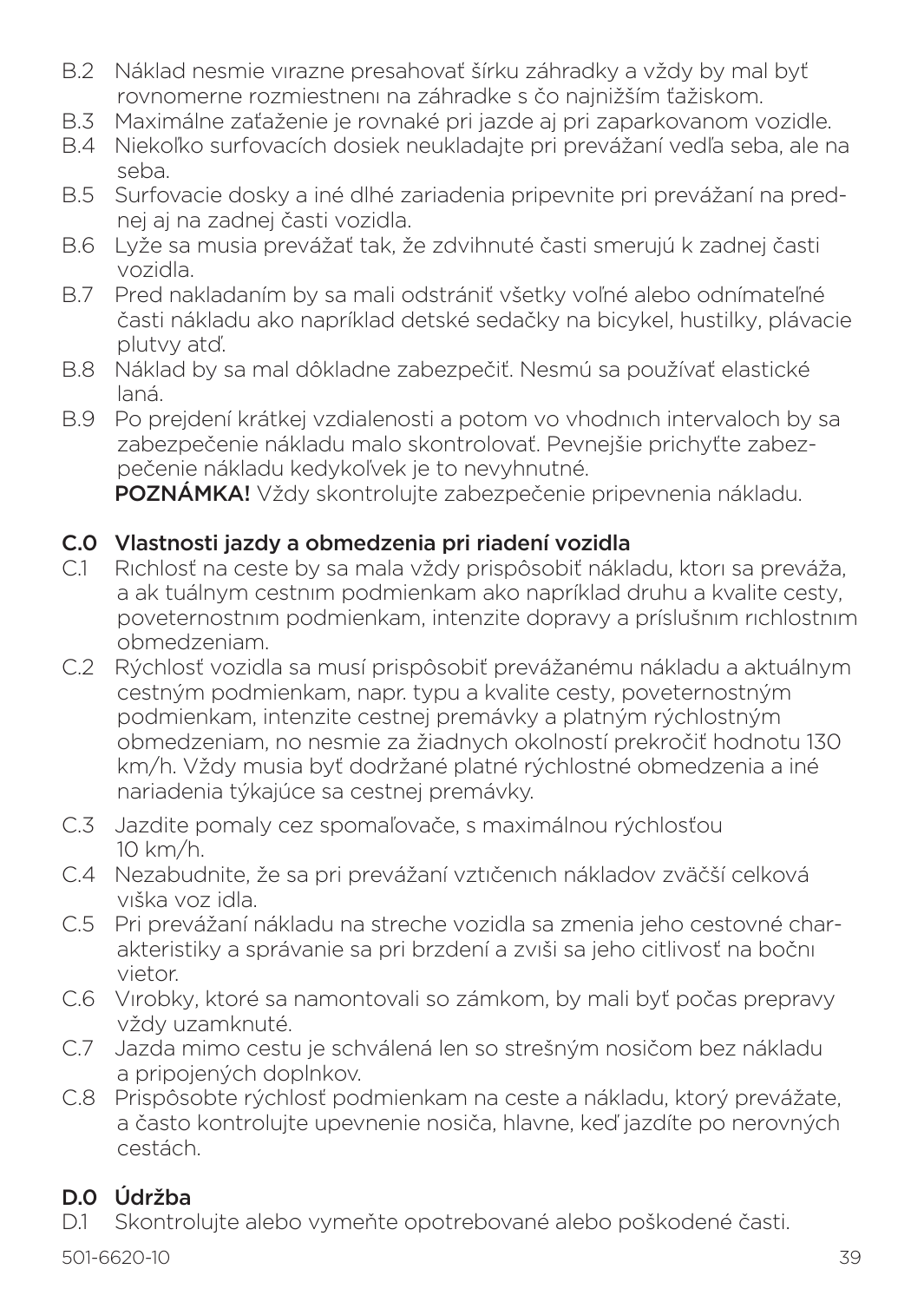- D.2 Záhradka musí byť vždy čistená a udržiavaná, najmä v zime.
- D.3 Skrutky, matice a zámky (ak sú namontované) by sa mali pravidelne mazať.
- D.4 Ak sa vırobok nepoužíva, mal by sa z vozidla odstrániť.
- D.5 Po odstránení vırobku z vozidla bezpečne uskladnite všetky voľné časti.



#### A.0 Pritrjevanje

- A.1 Preverite, da so v priboru vsi sestavni deli, ki so navedeni v navodilih za pritrie vanie.
- A.2 Očistite streho vozila in vse dele izdelka, ki so v stiku z njo.
- A.3 Preberite in natančno sledite vsem priloženim navodilom za pritrjevanje in ses tavo. Izdelek pritrjujete po vrstnem redu tako, kot si sledijo skice od 1, 2, 3
- A.4 Kadar točke pritrjevanja strešnega prtljažnika niso natančno določene v navodilih, si prizadevajte, da je razdalja med palicama strešnega prtljažnika 700 mm.
- A.5 Kadar prevažate dolge tovore, mora biti razdalja med palicama strešnega prtljažnika najmanj 600 mm.
- A.6 Vsakokrat ko pritrjujete strešni prtljažnik, se prepričajte, da je varno pritrjen na streho. To storite tako, da poskušate strešni prtljažnik s silo potisniti ali izvleči z mesta pritrditve. Če vam uspe premakniti kateri koli del izdelka, ponovite postopek pritrjevanja. Tovrstni preizkus opravljajte redno.
- A.7 Nekaterih vrst strešnih oken in radijskih anten ni mogoče uporabljati, kadar je na streho pritrjen strešni prtljažnik.
- A.8 Strešni prtljažnik je dovoljeno namestiti na avtomobile s stekleno streho, razen če je v navodilih za pritrjevanje določeno drugače.
- A.9 Proizvajalec ne odgovarja za osebne poškodbe ali nastalo škodo, zaradi neupoštevanja navodil namestitve, pritrjevanja ali nepravilne uporabe.
- A.10 Izdelka ni dovoljeno spreminjati.
- A.11 Če imate vprašanja o uporabi in omejitvah izdelkov, se posvetujte s svojim prodajalcem. Pozorno preberite vsa navodila in informacije o garanciji.

# **B.0 Natovarjanje**<br>B1 Pazite da stre

- B.1 Pazite, da strehe vozila ne preobremenite. Nosilnosti strehe, ki jo določa proizva jalec vašega vozila v nobenem primeru ne smete prekoračiti. Prav tako ne prekoračite nosilnosti strešnega prtljažnika, ki jo navajajo navodila. Obremenitev strehe = teža strešnega prtljažnika + teža tovora.
- B.2 Širina tovora ne sme presegati širine strešnega prtljažnika. Tovor mora biti vedno enakomerno porazdeljen po vsej površini strešnega prtljažnika.
- B.3 Največja dovoljena obremenitev velja tako za vozeče kot parkirano vozilo.
- B.4 Kadar prevažate več surfov, jih ne smete pritrditi drug ob drugega. Surfe vedno pritriujete drug vrh drugega!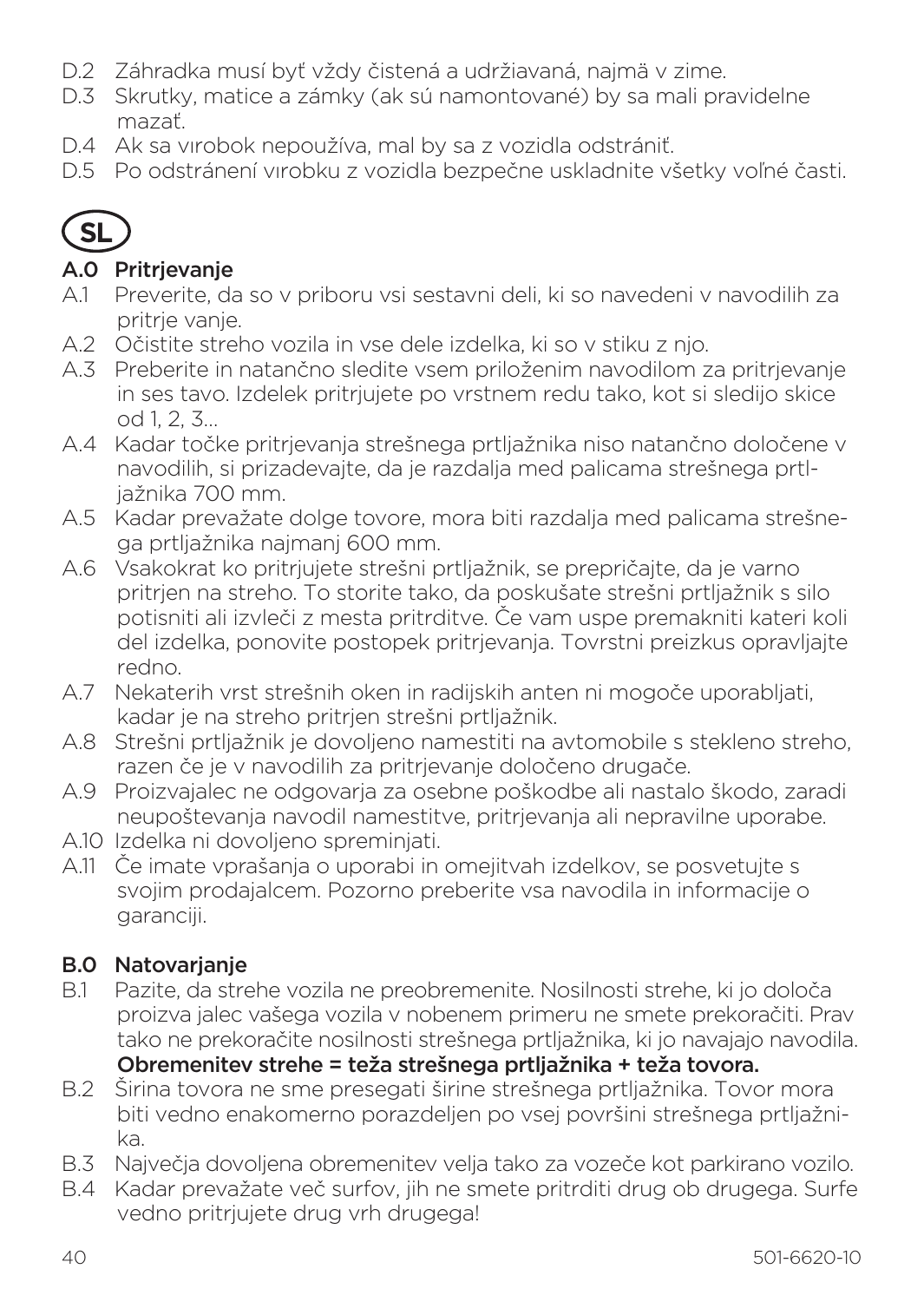- B.5 Kadar prevažate surf ali druge dolge tovore, morate tovor privezati na sprednji in zadnji strani vozila.
- B.6 Smuči morate prevažati tako, da so konice obrnjene v nasprotni smeri vožnje.
- B.7 Vse nepritrjene dele tovora, ki ga prevažate, kot so na primer otroški sedeži na kolesih, zračne tlačilke, plavuti in podobno, morate pred natovarjanjem odstraniti.
- B.8 Tovor morate dobro pritrditi. Ne uporabljajte elastičnih vezi.
- B.9 Da je tovor dobro pritrjen, preverite že po kratkotrajni vožnji, preverjanje ponovite v primernih časovnih intervalih. Varnostne vezi tovora po potrebi zategnite.

POZOR! Vedno nujno preverite, da je tovor varno pritrjen.

#### C.0 Vozne lastnosti in predpisi

- C.1 Hitrost vožnje vedno prilagodite vrsti tovora, cestno prometnim razmeram in cestno prometnim predpisom.
- C.2 Hitrost vozila morate vedno prilagajati tovoru in trenutnim razmeram na cesti, kot na primer: vrsta in kakovost ceste, veter, intenzivnost prometa, omejitve hitrosti. Največje dovoljene hitrosti 130 km/h pa nikakor ne smete prekoračiti. Vedno upoštevajte veljavne omejitve hitrosti in cestnoprometne predpise.
- C.3 Čez grbine vozite počasi največja hitrost 10 km/h.
- C.4 Ne pozabite, da je vaše vozilo višje, kadar prevažate na strehi tovor!
- C.5 Kadar prevažate na strehi tovor, se vozilu spremenijo vozne lastnosti, vozilo je bolj občutljivo na bočni veter, naglo zaviranje pa lahko povzroči zdrs vozila.
- C.6 Vsi izdelki opremljeni s ključavnico morajo biti med vožnjo vedno zaklenjeni.
- C.7 Vožnja zunaj urejenih cestišč je odobrena samo s strešnim prtljažnikom brez tovora oziroma dodatne opreme.
- C.8 Hitrost prilagodite razmeram na cesti in tovoru ter pogosto preverite napetost strešnega prtljažnika, zlasti med vožnjo po slabih cestah.

#### D.0 Vzdrževanje

- D.1 Izdelek redno pregledujte in po potrebi zamenjajte izrabljene dele.
- D.2 Strešni prtljažnik redno čistite in primerno vzdržujte, predvsem v zimskih mesecih.
- D.3 Vijake, matice, zatiče morate redno, v časovnih presledkih naoljiti.
- D.4 Kadar strešnega prtliažnika ne uporabliate, ga zaradi varnosti in varčnosti odstranite.
- D.5 Kadar izdelek odstranite z vozila, poskrbite, da so vsi sestavni deli varno shran ieni.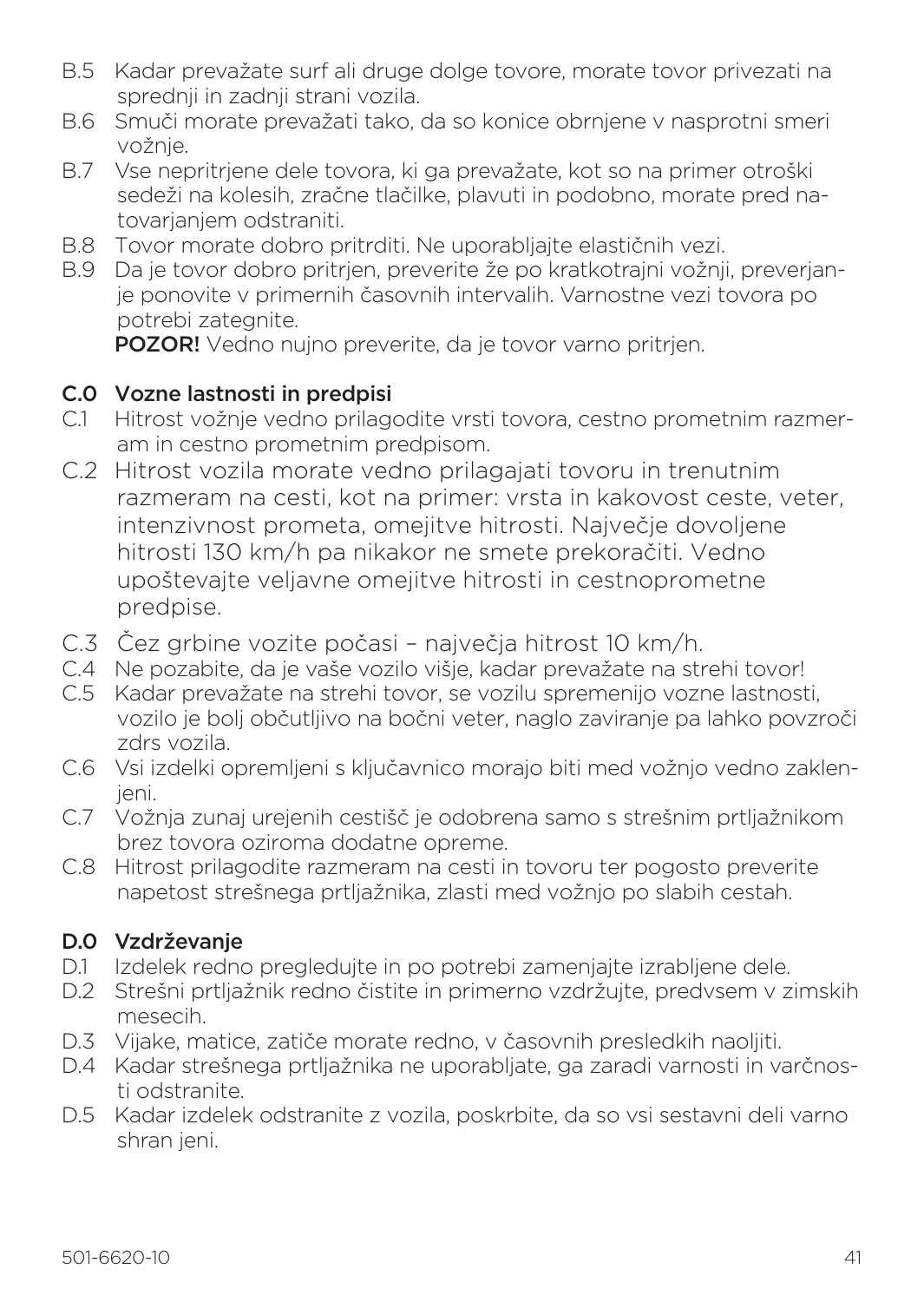

#### A.0 Postavljanje

- A.1 Provjerite u uputi za sastavljanje da li su svi dijelovi prisutni.
- A.2 Očistite krov vozila i dijelove nosača koji dolaze u dodir s krovom.
- A.3 Pročitajte i pažljivo pratite uputu za sastavljanje i preporuke, ukoliko su priložene. Nakon toga postavite osnovni nosač u pravilnom redoslijedu prema uputi, to jest 1, 2, 3 i tako dalje
- A.4 Ukoliko posebne pozicije namještanja nisu naznačene u uputi za sastavljanja, pokušajte održati minimalni razmak od 700 mm izmedu šipki nosaca tereta.
- A.5 Kada prevozite dugačak teret, razmak izmedu šipki nosača tereta nesmije biti manji od 600 mm.
- A.6 Prilikom svakoga postavljanja nosača, provjerite da li je nosač tereta sigurno učvršćen na krovu. Pokušajte gurati i vući nosač nakon što ga učvrstite. Isto tako pokušajte povući pločice od ruba krova. U koliko uspijete pomaknuti bilo koji dio nosača, nosač tereta se treba bolje učvrstiti. Ovu kontrolu treba obavljati redovito.
- A.7 Neke vrste sunčanih krovova i radio antena se ne mogu koristiti kada je namješten nosač tereta.
- A.8 Krovni nosač smije se montirati na automobile sa staklenim krovom, osim ako je u uputama za postavljanje drugačije navedeno.
- A.9 Proizvođač se ne može smatrati odgovornim za štetu na osobnoj imovini ni za financijski gubitak uzrokovan neispravnom montažom ili upotrebom proizvoda.
- A.10 Promjene proizvoda su zabranjene.
- A.11 Obratite se svom distributeru ako imate pitanja o radu i ograničenjima nosača. Pažljivo pregledajte sve upute i jamstvene informacije.

#### B.0 Utovar

- B.1 Maksimalna težina tereta koja je određena u uputi za postavljanje, nesmije se prekoračiti. Ali, ova granica je uvijek manja od dozvoljene težine tereta koja je preporučena od strane proizvođača vozila. Uvijek treba ograničiti težinu teret na manju težinu tereta od onih koje su preporučene. Maks. teret na krovu = težina nosača tereta + ostali dodatni dijelovi za nosač + težina tereta.
- B.2 Teret nesmije biti znatno širi od širine nosača tereta i mora biti postavljen ravnomjerno preko cijeloga nosača s najnižim mogućim središtem gravitacije.
- B.3 Maksimalno opterećenje odnosi se na vozilo u pokretu, kao i na parkirano vozilo.
- B.4 Kada se prevoze daske za jedrenje, trebaju biti smještene jedna preko druge a ne jedna do druge.
- B.5 Kada se prevoze daske za jedrenje i drugi dugački predmeti, treba ih učvrstiti s oba kraja.
- B.6 Skije se prevoze sa vrhovima skija okrenutim prema stražnjem kraju vozila.
- B.7 Sve što nije učvršćeno, kao što su na primjer sjedalice za djecu, pumpa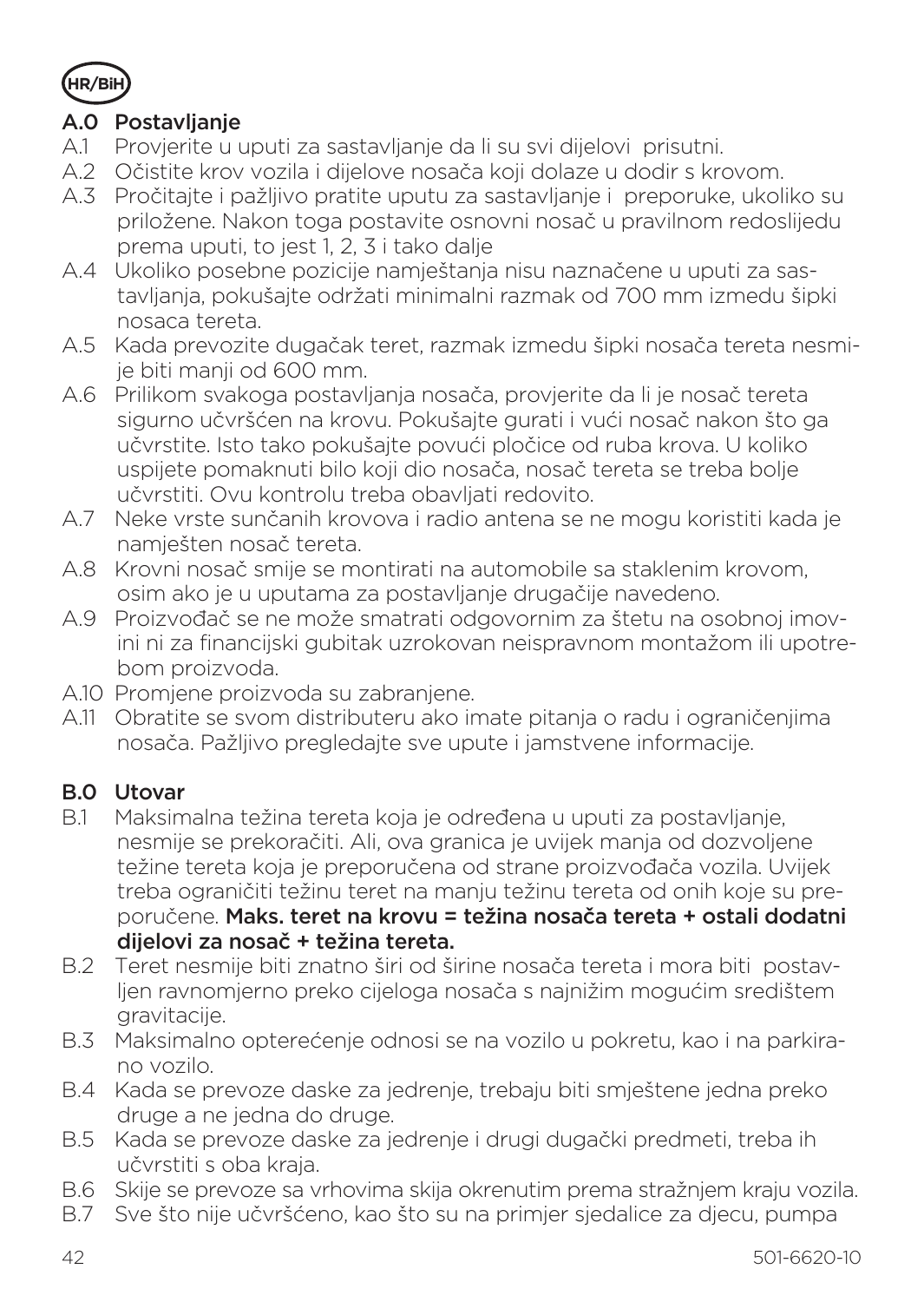za gume i tako dalje, treba skinuti prije utovara.

- B.8 Teret treba dobro učvrstiti. Nesmiju se koristiti elastične trake.
- B.9 Redovito treba provjeravati da li je teret učvršćen i ponavljati provjeru tijekom vožnje. Zatezati trake za učvršćivanje tereta po potrebi. OPREZ! Uvijek provjerite da li je teret sigurno učvršćen.

# C.0 Karakteristike i pravila vožnje

- C.1 Brzinu uvijek treba ograničiti i prilagoditi da odgovara teretu koji se prevozi kao i ostalim uvjetima, kao što su, vrsta i kvaliteta autoceste, vjetru, gustoći prometa i ograničenju brzine.
- C.2 Brzina vozila mora biti prilagođena teretu koji se prevozi i trenutačnim uvjetima u prometu kao što su vrsta ceste, kvaliteta ceste, vjetar, gustoća prometa i ograničenja brzine, ali ni u kojem slučaju ne smije premašiti 130 km/h. Uvijek treba paziti na ograničenja brzine i druga prometna ograničenja.
- C.3 Polako vozite preko usporivača brzine ležećih policajaca, maksimalnom brzinom od 10 km/h.
- C.4 Visina vozila se povećava kada se teret prevozi uspravno /bicikli/.
- C.5 Karakteristike i kočenje vozila se mijenjaju tijekom prijevoza tereta na krovu, kao i osjetljivost na bočni vjetar.
- C.6 Proizvodi opremljeni s bravom trebaju se zaključati tijekom prijevoza.
- C.7 Za terensku vožnju odobren je samo neopterećen krovni nosač bez montirane dodatne opreme.
- C.8 Prilagodite brzinu uvjetima na cesti i teretu koji prevozite, redovito provjeravajte učvršćenje tereta, osobito tijekom putovanja po makadamskim cestama.

# D.0 Održavanje

- D.1 Provjerite i zamjenite istrošene i oštećene dijelove.
- D.2 Uvijek trebate očistiti i održavati nosač tereta, posebice tijekom zime.
- D.3 Vijke, matice i brave redovito treba podmazivati.
- D.4 Kada se ne koristi, nosač treba skinuti s vozila.
- D.5 Kada se nosač skine s vozila, sve dijelove koji nisu pričvršćeni treba sigurno uskladiti.



# A.0 Montare

- A.1 Citiți instrucțiunile de asamblare și verificați dacă aveți toate componentele necesare.
- A.2 Curătati plafonul mașinii și componente le produsului care vin în contact cu plafonul înainte de utilizare și în timpul acesteia.
- A.3 Citiți și urmați cu atenție instrucțiunile de asamblare și lista de recomandări, dacă este inclusă. Montați apoi produsul în ordinea corectă, adică etapele 1, 2, 3 și așa mai departe.
- A.4 Dacă nu sunt oferite anumite poziții de montare în instrucțiunile de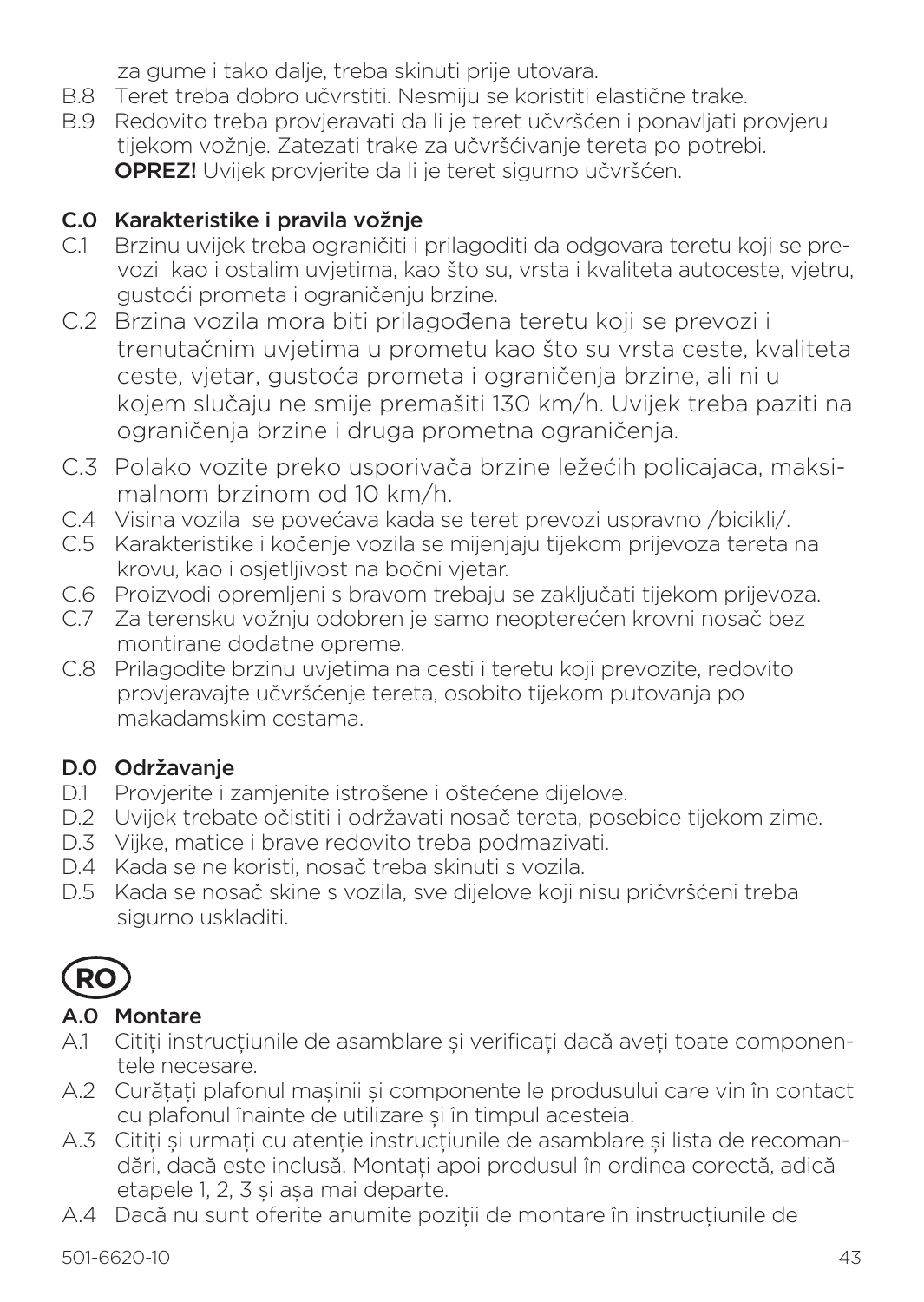asamblare, încercati să păstrati o distanță minimă de 700 mm între barele transversale.

- A.5 Atunci când transportați încărcături lungi, distanța dintre barele transversale nu trebuie să fie mai mică de 600 mm.
- A.6 De fiecare dată când montați produsul, verificați dacă portbagajul este fixat în siguranță pe plafon. Încercați să împingeți și să trageți portbagajul din poziția sa fixă. De asemenea, încercați să mișcați clemele de prindere de pe marginea plafonului. Dacă reușiți să mișcați oricare componentă a produsului, portbagajul trebuie fixat mai bine. Trebuie să efectuati acest test în mod regulat.
- A.7 Unele tipuri de trape și de antene radio nu pot fi folosite atunci când portbagajul este montat.
- A.8 Este permisă asamblarea barelor portbagajului pe maşini care au plafonul din sticlă, dacă nu se precizează altfel în instrucțiunile de montare.
- A.9 În cazul în care nu respectați instrucțiunile de siguranță, se poate ajunge la rănirea gravă sau la decesul copilului sau biciclistului.
- A.10 Nu sunt permise modificări aduse produsului.
- A.11 Vă rugăm să consultați dealerul dacă aveți orice fel de întrebări cu privire la utilizarea și limitele produselor. Citiți cu atenție toate instrucțiunile si informatiile cu privire la garantie.

### B.0 Încărcare

- B.1 Nu trebuie depășită încărcătura maximă mentionată în instrucțiunile de asamblare. Această limită este întotdeauna mai mică decât încărcătura maximă recomandată de producătorul mașinii. Se aplică întotdeauna cea mai mică încărcătură maximă recomandată. Încărcătura maximă a plafonului = greutatea portbagajului + cea a oricăror accesorii montate pe portbagaj + greutatea încărcăturii propriu-zise.
- B.2 Încărcătura nu poate să depășească semnificativ lățimea portbagajului și trebuie aranjată întotdeauna uniform pe portbagaj, cu centrul de greutate cât mai jos posibil.
- B.3 Încărcătura maximă se aplică atât pentru vehiculele în mers, cât și pentru cele în stationare.
- B.4 Atunci când sunt transportate mai multe plăci de surf, acestea nu trebuie așezate una lângă alta ci una peste alta.
- B.5 Atunci când transportati plăci de surf sau alte obiecte lungi, acestea trebuie legate atât de partea din fată cât și de partea din spate a vehiculului.
- B.6 Schiurile trebuie transportate cu vârfurile orientate spre partea din spate a vehiculului.
- B.7 Toate părțile mobile sau detașabile ale încărcăturii, cum ar fi scaunele de bicicletă pentru copii, pompele pentru roți, aripile și altele asemănătoare trebuie detașate înainte de încărcare.
- B.8 Încărcătura trebuie fixată bine. Nu pot fi folosite cordoane elastice.
- B.9 Siguranța încărcăturii trebuie verificată după parcurgerea unei distanțe mici și, ulterior, la intervale adecvate. Strângeți curelele de siguranță ale încărcăturii oricând este necesar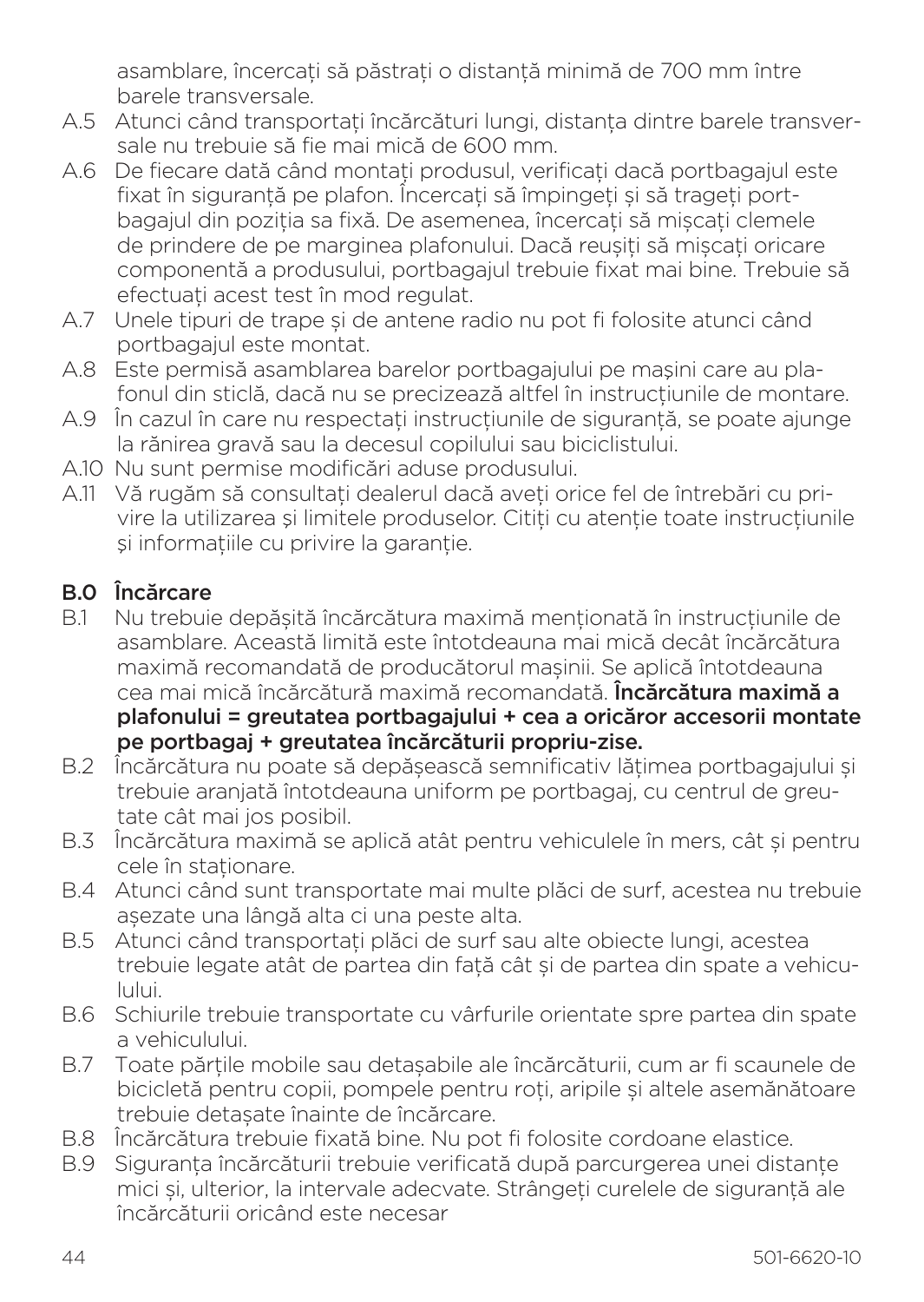NOTĂ! Verificati întotdeauna siguranta fixării încărcăturii.

- C.0 Mod de conducere și reglementări
- C.1 Viteza de mers trebuie întotdeauna adaptată conform încărcăturii transportate și condițiilor de rulare existente, cum ar fi tipul și calitatea drumului, viteza vântului, intensitatea traficului și limitările de viteză.
- C.2 Viteza vehiculului trebuie adaptată întotdeauna în funcție de încărcătura transportată și de condițiile de condus curente. cum ar fi tipul de drum, calitatea acestuia, conditiile de vânt, intensitatea traficului şi limitele de viteză aplicabile, dar, în niciun caz, nu trebuie să depăsească 130 km/h. Respectați întotdeauna limitele de viteză aplicabile şi celelalte reglementări rutiere.
- C.3 Conduceti încet, cu o viteză maximă de 10 km/h, când treceți peste limitatoarele de viteză.
- C.4 Retineți că înălțimea totală a vehiculului crește atunci când încărcăturile sunt transportate în poziție verticală.
- C.5 Caracteristicile de conducere ale vehiculului și modalitatea de a frâna se schimbă, iar vulnerabilitatea acestuia la vânturile laterale crește atunci când este transportată o încărcătură pe plafon.
- C.6 Produsele prevăzute cu încuietoare trebuie încuiate întotdeauna în timpul transportului.
- C.7 Condusul pe teren accidentat este permis numai dacă portbagajul de acoperiş este gol, iar accesoriile nu sunt montate.
- C.8 Adaptați viteza la condițiile de drum și la încărcătura pe care o transportați, verificați frecvent tensiunea în suportul încărcăturii, în special când conduceti pe drumuri neasfaltate.

# D.0 Întretinere

- D.1 Verificați și înlocuiți componentele uzate sau defecte.
- D.2 Portbagajul trebuie întotdeauna curăţat și întreţinut, în special în timpul iernii.
- D.3 Suruburile, piulitele și încuietorile (dacă există) trebuie lubrifiate la intervale regulate.
- D.4 Când nu este folosit, produsul trebuie demontat de pe vehicul.
- D.5 Atunci când produsul este demontat de pe vehicul, toate componentele mobile trebuie depozitate în siguranţă.



# A.0 Összeszerelés

- A.1 Ellenőrizze, hogy az összeszerelési útmutatóban felsorolt alkatrészek megvan nak-e.
- A.2 Tisztítsa meg a jármű tetejét és a tetőcsomagtartó azon részeit, amelyek hozzá fognak érni a tetőhöz.
- A.3 Olvassa el figyelmesen és kövesse az összeszerelési útmutatót és az esetleges ajánlólistát. A szerelést lépésről lépésre végezze, 1, 2 stb.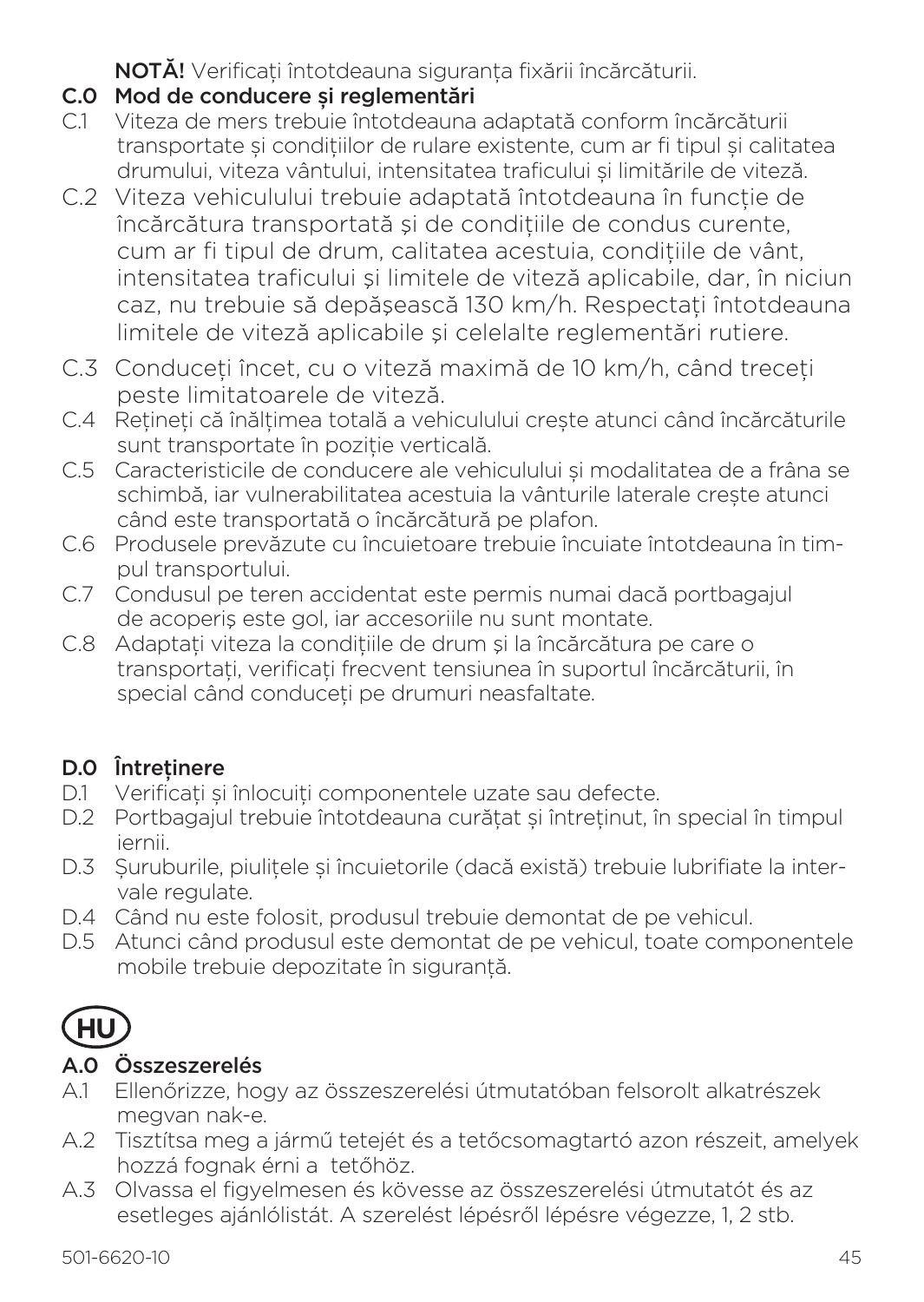- A.4 Ha az összeszerelési útmutatóban az elhelyezést illetően nem szerepelnek adatok, a tetőcsomagtartó rúdjai között legalább 700 mm távolságnak kell lennie.
- A.5 Hosszú teher szállítása esetén a rudak közötti távolság ne legyen kisebb, mint 600 mm.
- A.6 Összeszerelés után mindig ellenőrizze, hogy a tetőcsomagtartó stabilan helyez kedik-e el a tetőn.
- A.7 Próbálja elmozdítani a tetőcsomagtartót és kihúzni a feszítőlemezeket a tető szélén. Ha sikerül, az azt jelenti, hogy a csomagtartót szorosabban kell rögzítenie. Ezt az ellenőrzést rendszeresen végezze el. Ha a tetőcsomagtartó fel van szerelve, bizonyos típusú tetőablakok és antennák használata nem lehetséges.
- A.8 Ha a felszerelési útmutató másként nem rendelkezik, akkor a tetőtartó felszerelhető üvegtetős járművekre.
- A.9 A gyártó nem vonható felelősségre a termék helytelen rögzítéséből vagy használatából eredő anyagi károkért.
- A.10 A tetőcsomagtartón változtatások nem végezhetők.
- A.11 Ha kérdése merül fel a termékek működtetésével vagy a rájuk vonatkozó korlátozásokkal kapcsolatban, keresse fel márkakereskedőjét. Figyelmesen olvasson el minden utasítást és garanciára vonatkozó információt.

### B.0 Rakodás

- B.1 Az összeszerelési útmutatóban megadott maximális súly nem haladható meg. Kövesse a gépkocsi gyártójának megengedett maximális súlyra vonatkozó utasításaira. Ha a két érték különbözik, a kisebb érték érvényes. Maximális tehersúly = a tetőcsomagtartó súlya + esetleges tartozékok + a teher súlya.
- B.2 A teher nem lehet sokkal szélesebb a csomagtartó szélességénél, hanem egy enletesen kell eloszlania a tetőcsomagtartón, a lehető legalacsonyabb súlyponttal.
- B.3 A maximális terhelés a haladó és a parkoló járművekre egyaránt érvényes.
- B.4 Több szörfdeszka szállítása esetén a deszkák ne keresztben, hanem egymáson helyezkedjenek el.
- B.5 Szörfdeszkák és hasonló hosszú tárgyak szállítása esetén elöl és hátul is rögzíteni kell a terhet.
- B.6 Sítalpak szállítása esetén a talpak csúcsainak hátrafelé kell mutatniuk.
- B.7 Minden szabadon lévő és levehető egységet, mint például gyermekülés, kerék párpumpa, uszonyok stb. el kell távolítani.
- B.8 A terhet alaposan rögzítse. Elasztikus rögzítőegységeket ne használjon.
- B.9 Rövid szállítási idő után ellenőrizze, hogy a teher helyesen van-e rögzítve. Az ellenőrzést megfelelő időközönként ismételje meg. Szükség esetén erősítse meg a rögzítést.

FIGYELEM! Mindig ellenőrizze, hogy a teher helyesen van-e rögzítve.

# C.0 Vezetési jellemzŚk és elŚírások

C.1 A sebességet tartsa a szállított tehernek és az aktuális körülményeknek,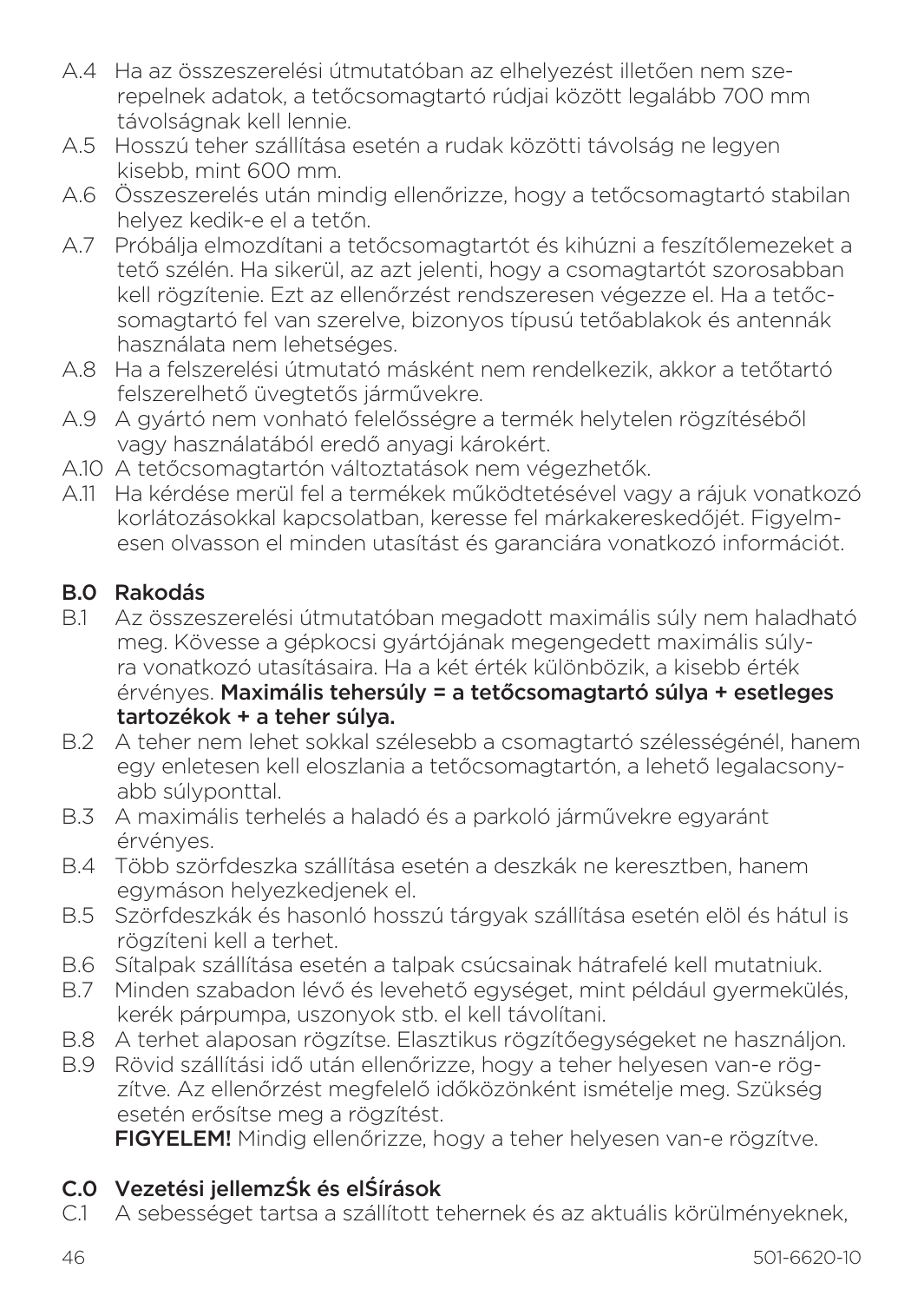mint útviszonyok, szél, útminőség, megfelelő szinten. Tartsa szem előtt a sebességre vonatkozó aktuális szabályokat és egyéb közlekedési szabályokat.

- C.2 A jármű sebességét mindig a szállított rakománynak és az aktuális út- és látási viszonyoknak, így az út típusának, az út minőségének, a szélviszonyoknak, a forgalom sűrűségének és a betartandó sebességkorlátozásoknak megfelelően kell megválasztani, de a sebesség semmilyen körülmények között sem haladhatja meg az óránkénti 130 km-t. Mindig be kell tartani az érvényes sebességkorlátozást és az egyéb közlekedési szabályokat.
- C.3 A fekvőrendőrökön lassan, legfeljebb 10 km/órás sebességgel hajtson át.
- C.4 Legyen különösen körültekintő magas teher szállítása esetén, mivel a teher a jármű magasságát is befolyásolja.
- C.5 A teher a vezetés és fékezés során, valamint oldalszélben megváltoztatja a gépkocsi viselkedését.
- C.6 A zárral ellátott tetőcsomagtartók a szállítás során mindig legyenek lezárva.
- C.7 Terepen való vezetés csak teher és kiegészítők nélküli tetőcsomagtartóval ajánlott.
- C.8 A sebességét igazítsa az úti körülményekhez és a felerősített teherhez, és ellenőrizze gyakran a csomagtartó rögzítését, különösen ha rossz utakon hajt.

# D.0 Karbantartás

- D.1 Ellenőrizze és cserélje ki a kopott alkatrészeket.
- D.2 Tisztítsa meg és végezzen rendszeresen karbantartást a tetőcsomagtartón rendszeresen, különösen télen.
- D.3 A csavarokat, csavaranyákat, zárakat rendszeresen kenje meg zsírral.
- D.4 Ha a terméket nem használja, szerelje le.
- D.5 Az esetleges különálló részeket leszerelés után tárolja biztonságosan.



### **A.0 Τοποθέτηση**

- Α.1 Βεβαιωθείτε ότι έχετε όλα τα απαραίτητα εξαρτήματα που περιγράφονται στις οδηγίες συναρμολόγησης.
- Α.2 Καθαρίστε την οροφή του αυτοκινήτου και τα τμήματα του προϊόντος που έρχονται σε επαφή με την οροφή.
- Α 3 Διαβάστε και ακολουθήστε προσεκτικά όλες τις οδηγίες συναρμολόγησης και τον κατάλογο των προτάσεων, αν υπάρχει. Στη συνέχεια τοποθετήστε τη μονάδα με τη σωστή σειρά, δηλαδή βήμα 1, 2, 3 κ.ο.κ.
- Α.4 Αν δεν προβλέπονται συγκεκριμένες θέσεις τοποθέτησης στις οδηγίες συναρμολόγησης, προσπαθήστε να διατηρήσετε ελάχιστη απόσταση 700 mm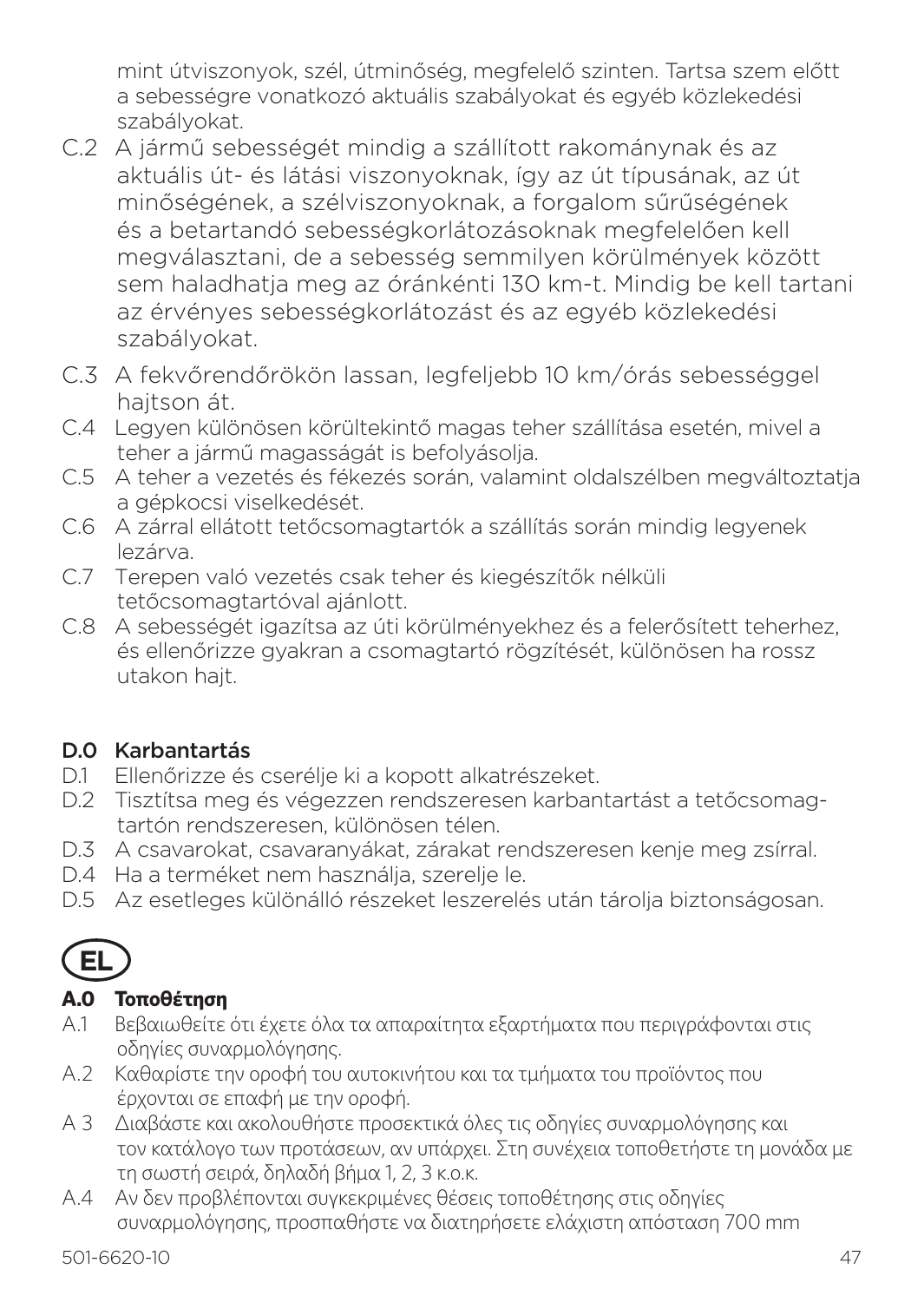μεταξύ των ράβδων της σχάρας.

- Α.5 Κατά τη μεταφορά φορτίων μεγάλου μήκους, η απόσταση ανάμεσα στις ράβδους της σχάρας δεν πρέπει να είναι μικρότερη από 600 mm.
- Α.6 Κάθε φορά που τοποθετείτε τη μονάδα, να βεβαιώνεστε ότι η σχάρα έχει στερεωθεί με ασφάλεια στην οροφή. Προσπαθήστε να τραβήξετε και να σπρώξετε τη σχάρα από τη θέση όπου έχει ασφαλίσει. Προσπαθήστε επίσης να τραβήξετε τις λαβές τάνυσης προς τα έξω από την άκρη της οροφής. Αν καταφέρετε να μετακινήσετε οποιοδήποτε τμήμα της μονάδας, η σχάρα πρέπει να ασφαλιστεί πιο σταθερά. Αυτός ο έλεγχος πρέπει να γίνεται τακτικά.
- Α.7 Ορισμένα είδη ηλιοροφών και κεραιών ραδιοφώνου δεν μπορούν να χρησιμοποιηθούν όταν έχει τοποθετηθεί η σχάρα.
- Α.8 Η σχάρα οροφής επιτρέπεται να τοποθετείται σε αυτοκίνητα με γυάλινη οροφή, εκτός εάν προσδιορίζεται διαφορετικά στις οδηγίες τοποθέτησης.
- Α.9 Ο κατασκευαστής δεν μπορεί να θεωρηθεί υπεύθυνος για προσωπικές ζημίες που προκαλούνται από λανθασμένη τοποθέτηση ή χρήση του προϊόντος.
- Α.10 Απαγορεύεται η τροποποίηση του προϊόντος κατ' οποιονδήποτε τρόπο.
- Α.11 Επικοινωνήστε με τον αντιπρόσωπο, εάν έχετε απορίες σχετικά με τη λειτουργία και τους περιορισμούς των προϊόντων. Διαβάστε όλες τις οδηγίες και τις πληροφορίες εγγύησης προσεκτικά.

#### **B.0 Φόρτωση**

- Β.1 Δεν πρέπει να υπερβαίνετε το μέγιστο επιτρεπόμενο φορτίο που προδιαγράφεται στις οδηγίες συναρμολόγησης. Ωστόσο, αυτό το όριο είναι πάντα χαμηλότερο από το μέγιστο φορτίο που προτείνει ο κατασκευαστής του αυτοκινήτου. Αυτό που ισχύει πάντα είναι το μικρότερο μέγιστο φορτίο. **Μεγ. φορτίο οροφής = βάρος σχάρας + βάρος εξαρτημάτων που έχουν πιθανώς τοποθετηθεί στη σχάρα + βάρος φορτίου.**
- Β.2 Το φορτίο δεν επιτρέπεται να υπερβαίνει σημαντικά το πλάτος της σχάρας και πρέπει να κατανέμεται πάντα ομοιόμορφα σε ολόκληρη την επιφάνεια της σχάρας με το κέντρο βάρους όσο το δυνατό χαμηλότερα.
- Β.3 Το μέγιστο φορτίο ισχύει τόσο κατά την οδήγηση όσο και κατά το παρκάρισμα του οχήματος.
- Β.4 Οταν μεταφέρετε περισσότερες από μια σανίδες σέρφινγκ, δεν πρέπει να τις τοποθετείτε τη μια δίπλα στην άλλη αλλά τη μια πάνω στην άλλη.
- Β.5 Οταν μεταφέρετε σανίδες σέρφινγκ και άλλα αντικείμενα μεγάλου μήκους, πρέπει να τα στερεώνετε τόσο στο μπροστινό όσο και στο πίσω μέρος του αυτοκινήτου.
- Β.6 Τα χιονοπέδιλα πρέπει να μεταφέρονται με το αιχμηρό άκρο τους να δείχνει προς το πίσω μέρος του αυτοκινήτου.
- Β.7 Πρέπει να αφαιρείτε όλα τα ελεύθερα ή αφαιρούμενα μέρη του φορτίου, όπως τα παιδικά καθίσματα για ποδήλατο, οι τρόμπες ελαστικών, τα πτερύγια κλπ, πριν τη φόρτωση.
- Β.8 Πρέπει να δένετε το φορτίο προσεκτικά. Δεν πρέπει να χρησιμοποιείτε ελαστικά σχοινιά.
- Β.9 Πρέπει να ελέγχετε την ασφάλεια του φορτίου μετά από μικρή απόσταση και στη συνέχεια κατά τακτά διαστήματα. Σφίγγετε τους ιμάντες ασφάλισης του φορτίου όποτε χρειάζεται.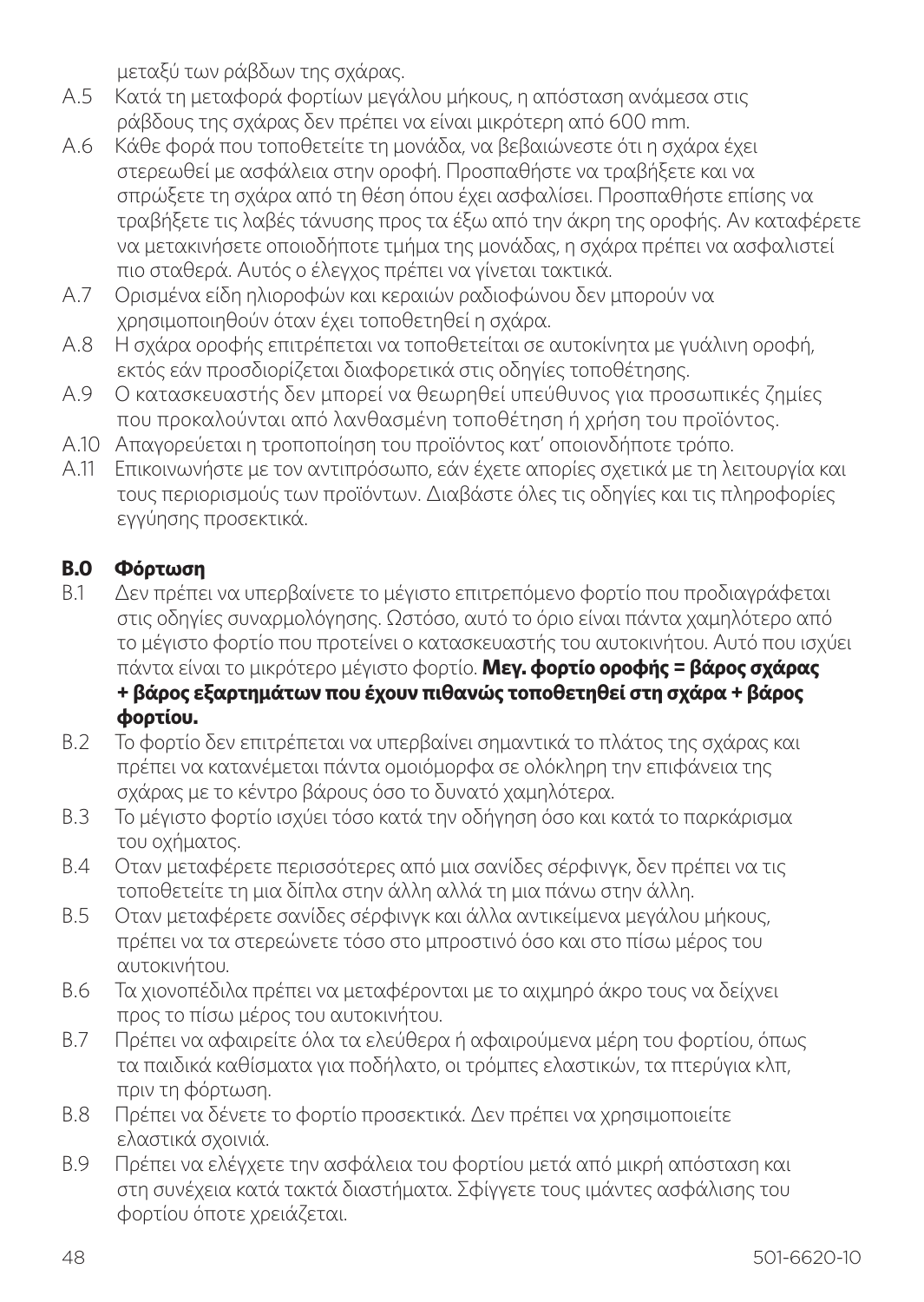**ΣΗΜΕΙΩΣΗ!** Να ελέγχετε πάντα αν το φορτίο είναι στερεωμένο με ασφάλεια.

# **Γ.1 Ιδιότητες κατά την οδήγηση και κανονισμοί**

- Γ.1 Πρέπει να προσαρμόζετε πάντα την οδική ταχύτητα στο φορτίο που μεταφέρετε και τις τρέχουσες συνθήκες οδήγησης, όπως το είδος και η ποιότητα του οδοστρώματος, οι συνθήκες ανέμου, η ένταση της κυκλοφορίας και τα ισχύοντα όρια ταχύτητας.
- Γ.2 Η ταχύτητα του οχήματος θα πρέπει πάντα να προσαρμόζεται στο μεταφερόμενο φορτίο και τις ισχύουσες οδικές συνθήκες, όπως το είδος του δρόμου, την ποιότητα του οδοστρώματος, τις συνθήκες του ανέμου, την κυκλοφορία και τα ισχύοντα όρια ταχύτητας, ωστόσο, σε καμία περίπτωση, δεν θα πρέπει να υπερβαίνει τα 130 χλμ./ώρα. Θα πρέπει να τηρείτε πάντα τα ισχύοντα όρια ταχύτητας και τους λοιπούς κανόνες οδικής κυκλοφορίας.
- Γ.3 Οδηγείτε προσεκτικά όταν στο δρόμο υπάρχουν μειωτές ταχύτητας (σαμαράκια), με μέγιστη ταχύτητα 10 χλμ./ώρα.
- Γ.4 Λάβετε υπόψη σας ότι το ολικό ύψος του οχήματος αυξάνεται όταν μεταφέρονται φορτία σε όρθια θέση.
- Γ.5 Οταν μεταφέρετε φορτία στην οροφή, μεταβάλλονται τα χαρακτηριστικά οδήγησης και η συμπεριφορά του οχήματος κατά την πέδηση ενώ αυξάνεται η επίδραση των πλευρικών ανέμων.
- Γ.6 Πρέπει να μεταφέρετε πάντα κλειδωμένα τα προϊόντα που διαθέτουν λουκέτο.
- Γ.7 Η οδήγηση εκτός δρόμου επιτρέπεται μόνο όταν η σχάρα οροφής δεν φέρει φορτίο ή δεν είναι συνδεδεμένα σε αυτήν άλλα εξαρτήματα.
- Γ.8 Προσαρμόζετε την ταχύτητά σας στις οδικές συνθήκες και το φορτίο που μεταφέρετε και ελέγχετε τακτικά το σφίξιμο της σχάρας, ειδικά όταν ταξιδεύετε σε ανώμαλους δρόμους.

# **Δ.1 Συντήρηση**

- Δ.1 Ελέγξτε και αντικαταστήστε τα φθαρμένα ή τα ελαττωματικά εξαρτήματα.
- Δ.2 Πρέπει πάντα να καθαρίζετε και να συντηρείτε τη σχάρα, ιδιαίτερα το χειμώνα.
- Δ.3 Πρέπει να λιπαίνετε τις βίδες, τα παξιμάδια και τα σημεία ασφάλισης (αν υπάρχουν) σε τακτά χρονικά διαστήματα.
- Δ.4 Οταν δε χρησιμοποιείτε το προϊόν, πρέπει να το αφαιρείτε από το όχημα.
- Δ.5 Οταν αφαιρέσετε το προϊόν από το όχημα, πρέπει να αποθηκεύσετε με ασφάλεια όλα τα ελεύθερα εξαρτήματα.



### A.0 Montaj

- A.1 Montaj talimatlarına bakarak, gerekli tüm parçaların mevcut olduğunu kontrol ediniz.
- A.2 Aracınızın tavanını ve ürünün tavan ile temas edecek olan kısımlarını temizleyiniz.
- A.3 Montaj talimatlarını ve dahil edilmişse öneriler listesini okuyunuz ve dikkatli izleyi niz. Sonra doğru sırayı uygulayarak, yani 1,2,3..... v.s şeklinde birimi monte ediniz.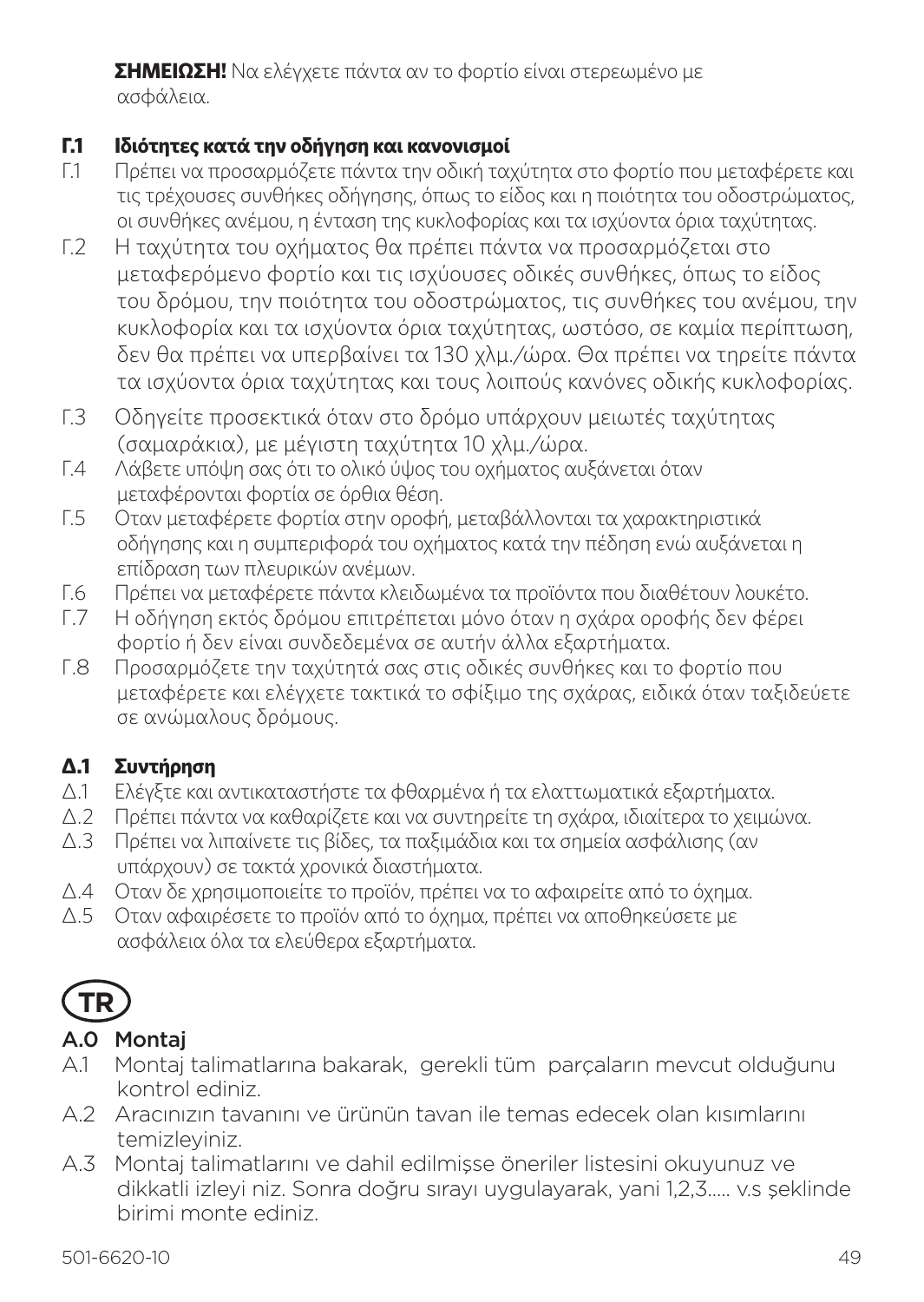- A.4 Montaj talimatlarında özel montaj konumları belirtilmemişse, yük taşıyıcının çubukları arasında en az 700 mm mesafe bırakmaya çalışınız.
- A.5 Uzun yük taşırken, yük taşıyıcının çubukları arasındaki mesafe 600 mm den az olmamalıdır.
- A.6 Birimi her monte ettiğinizde, yük taşıyıcının tavanda sağlam bir şekilde oturduğunu kontrol ediniz. Taşıyıcıyı kilitli olduğu konumdan çekmeye ve itmeye çalışınız. Ayrıca, tavanın kenarındaki germe kulakçıklarını da yerinden çekmeye çalışınız. Birimin herhangi bir parçasını oynatmayı becerebilirseniz, yük taşıyıcının daha sağlam bir şekilde bağlanması gereklidir. Bu test düzenli aralıklarla uygulanmalıdır.
- A.7 Taşıyıcı monte edildiğinde, bazı tür tavan pencereleri ve radyo antenleri kullanılmamaktadır.
- A.8 Bağlama talimatında aksi belirtilmedikçe, portbagaj cam tavanlı araçlara monte edilebilir.
- A.9 Üretici, ürünün hatalı montajından veya uygun olmayan biçimde kullanılmasından kaynaklanan, ürün zararlarından veya mali kayıplardan sorumlu tutulamaz.
- A.10 Üründe herhangi bir değişiklik yapılmasına izin verilmemektedir.
- A.11 Ürünlerin kullanımı ve kapasitesine ilişkin sorularınız için satıcınıza danışın. Talimatların ve garanti bilgilerinin tamamını dikkatle okuyun.

# **B.0 Yükleme**<br>B1 Montai ta

- B.1 Montaj talimatlarında belirtilen azami yük aşılmamalıdır. Ancak, bu sınır, bizzat arabanın im alatcısının önerdiği taşınabilir yük sınırına tabidir. Her durumda, geçerli olması gereken azami yük sınırı daha düşük olan sınırdır. Azami tavan yükü = yük taşıyıcının ağırlığı + taşıyıcıya takılmış olan her hangi bir aksesuar + bizzat yükün ağırlığı.
- B.2 Yükün genişliği, yük taşıyıcının genişliğini önemli ölçüde aşmamalıdır; yük, taşıyıcının üzerine eşit olarak yayılmalıdır ve yer çekimi merkezi mümkün olduğu kadar alçakta olmalıdır.
- B.3 Maksimum yük hem araba sürerken hem park edilmiş araç için geçerlidir.
- B.4 Birden fazla surfboard taşındığında, yanyana değil üst üste yerleştirilmelidir.
- B.5 Surfboard veya başka uzun eşyalar taşındığında, bunlar arabanın hem ön hem arka tarafında bağlanmalıdırlar.
- B.6 Kayak taşındığında, bunların sivri ucu arabanın arka tarafına bakıyor olmalıdır.
- B.7 Yüklemeden önce, yükün tüm gevşek ve sökülebilir parçaları ( bisikletlerde çocuk koltuğu, tekerlek pompası v.s ) çıkartılmalıdır.
- B.8 Yük çok sağlam bir şekilde bağlanmalıdır. Esnek halatlar kullanılmamalıdır.
- B.9 Yükün güvenliği kısa bir mesafe sonra kontrol edilmeli ve bu kontrol uygun aralıklarla tekrarlanmalıdır. Gerektiğinde, yükü bağlayan kayışları sıkılaştırınız.

NOT! Her zaman yükün sağlam bir şekilde bağlanmış olduğunu kontrol ediniz.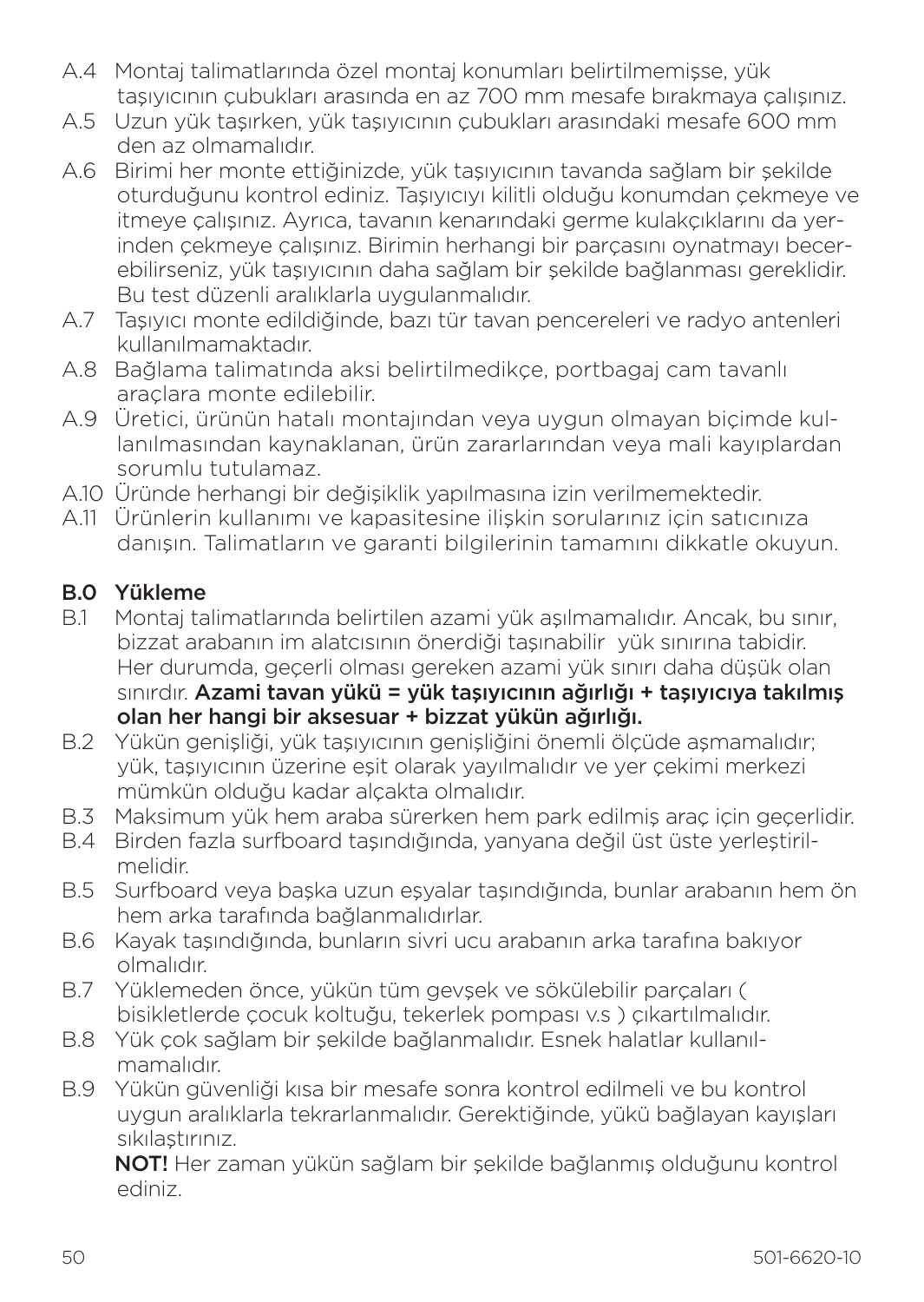#### C.0 Aracını kullanırken dikkat edeceğiniz kurallar

- C.1 Aracınızın hızı her zaman taşınan yükün ağırlığına ve çevre koşullarına ( yol tipi ve kalitesi, rüzgar durumu, trafik yoğunluğunu ve geçerli sürat sınırları gibi ) uygun olacak şekilde ayarlanmalıdır.
- C.2 Aracın hızı daima taşınan yüke ve yol tipi, yol kalitesi, rüzgar koşulları, trafik yoğunluğu ve geçerli hız limitleri gibi geçerli sürüş koşullarına göre ayarlanmalı, ancak hiçbir koşulda 130 km/saati geçmemelidir. Geçerli hız limitleri ve diğer trafik düzenlemelerine daima uyulmalıdır.
- C.3 Hız kesme tümseklerinin üzerinden maksimum 10 km/sa ile yavaş sürün.
- C.4 Dikine duran yükler taşıdığınız zaman arabanın toplam yüksekliğinin arttığını unutmayınız.
- C.5 Tavanda bir yük taşındığında, aracınızın kullanım özellikleri ve fren davranışları değişir ve yandan gelen rüzgara karşı daha hassas olur.
- C.6 Kilidi olan ürünler, yük taşıma esnasında hep kilitli olmalıdır.
- C.7 Tavan taşıma sistemleri üzerinde bağlı yük veya aksesuarlar olmadığı durumlarda ancak Off-road sürüşüne izin verilir.
- C.8 Hızınızı yola ve taşınmakta olan yüke göre ayarlayın ve özellikle bozuk yollarda giderken gerginliği ve yük taşıyıcıyı sıkça kontrol edin.

# **D.0 Bakım**<br>D1 Yük tas

- D.1 Yük taşıyıcıyı kontrol edip aşınmış ve hatalı parçaları değiştiriniz.
- D.2 Yük taşıyıcı her zaman, özellikle kış aylarında, temizlenmeli ve bakımı yapılmalıdır.
- D.3 Vidalar, somunlar ve ( eğer takılmışsa ) kilitler düzanli aralıklarla yağlanmalıdır.
- D.4 Ürün, kullanılmadığı zamanlarda, araçtan sökülmelidir.
- D.5 Ürün araçtan söküldüğü zaman tüm ayrı parçalar güvenli bir şekilde muhafaza edilmelidir.



# Aא0. **התקנה**

- Aא1. בדוק מול הוראות ההרכבה, אם כל החלקים הדרושים נמצאים ברשותך.
- Aא2. נקה את גג המכונית ואת אותם חלקים של המוצר, הבאים במגע עם הגג.
- Aא3. עבור על הוראות ההרכבה ורשימת ההמלצות אם צרופה ופעל על פיהן בקפדנות. ולאחר מכן, התקן את היחידה בסדר הנכון, כלומר 1, 2, 3 וכך הלאה.
- Aא4. אם הוראות ההרכבה אינן מוסרות מקומות התקנה מיוחדים, נסה לשמור על מרחק של 700 מ"מ בין מוטות הגגון.
	- Aא5. בעת נשיאת מטענים ארוכים, המרחק בין מוטות הגגון צריך להיות לא פחות n"n 600-n
	- Aא6. בכל פעם שהיחידה מותקנת, בדוק וודא שהגגון יושב בצורה בטוחה על הגג. נסה למשוך ולדחוף את הגגון ממצב הנעילה שלו. נסה גם למשוך החוצה, משפת הגג, את לשוניות המתיחה. אם תצליח להזיז חלק כלשהו של היחידה, יש להדק את הגגון בצורה חזרה יותר. יש לבצע את הבדיקה הזאת בקביעות.
		- Aא7. הרכבת הגגון על רכב בעל חלון בגג אסורה, אלא אם כן נאמר אחרת בהוראות ההרכבה.
- Aא8. ניתן להרכיב את מנשא הגג ברכבים עם גג מזכוכית, אלא אם צוין אחרת בהוראות ההרכבה.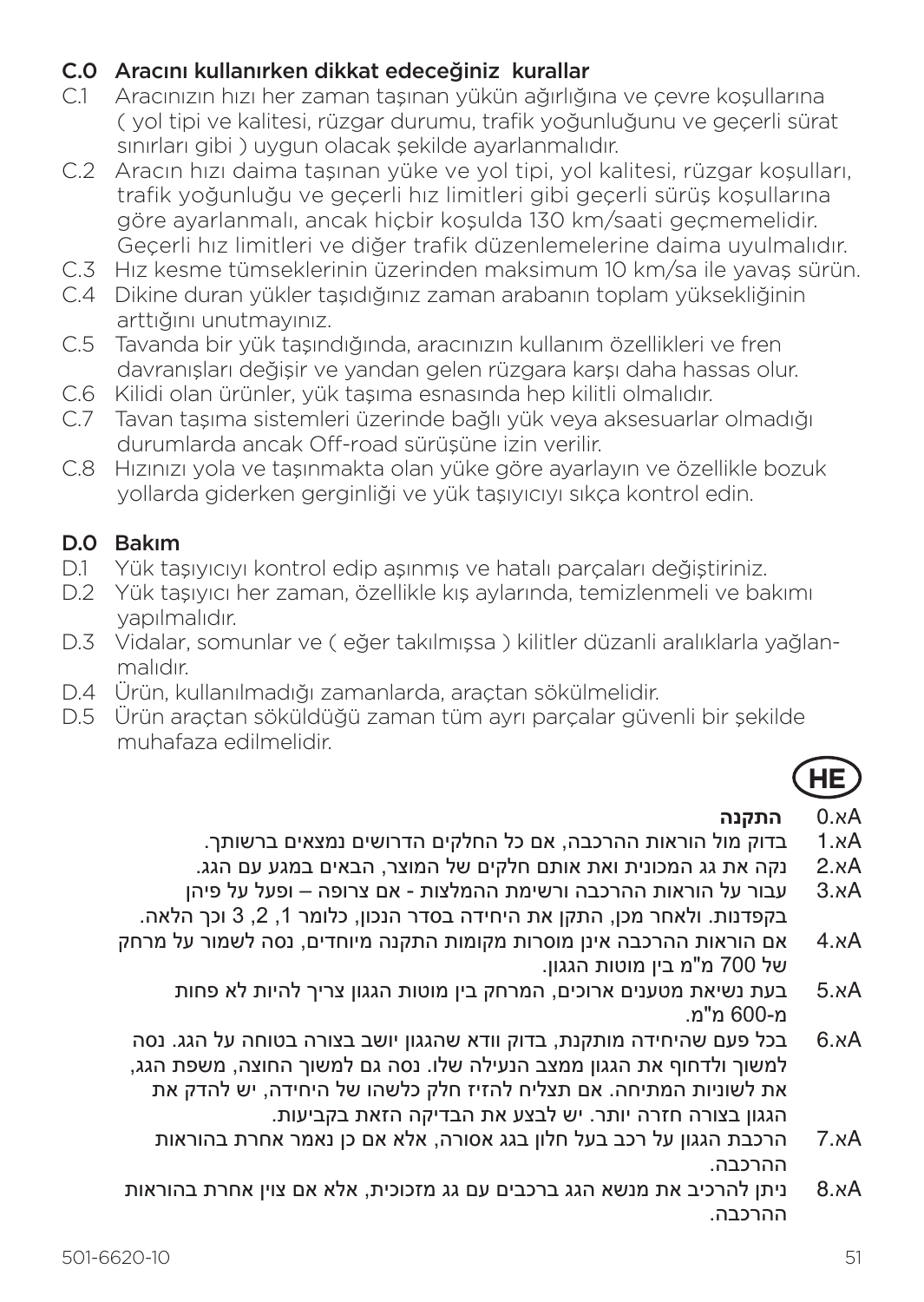- Aא9. ישנם סוגים של מגני שמש או אנטנות רדיו, שלא ניתן להשתמש בהם כאשר הגגון מותקן.
	- Aא10. ביצוע שינויים כלשהם במוצר אסור בהחלט.
	- Aא11. אם יש לך שאלה לגבי התפעול והמגבלות של המוצר, התייעץ עם המשווק שלך. סקור את כל ההוראות ומידע האחריות בעיון.

# Bב0. **העמסה**

- Bב1. אין לחרוג מהעומס המקסימלי המצוין בהוראות ההרכבה. יחד עם זאת, גבול זה כפוף תמיד לעומס המקסימלי המומלץ על ידי יצרן המכונית עצמה. העומס המקסימלי המומלץ, הנמוך יותר, הוא זה המחייב.  **עומס מקסימלי על הגג = משקל הגגון + כל אביזר שהותקן על הגגון + משקל**
	- **המטען עצמו.**<br>2.ב.2 אסור שהמטעו Bב2. אסור שהמטען יחרוג בצורה משמעותית מרוחב הגגון ויש להקפיד תמיד לפזר אותו באופן שווה על פני הגגון, עם מרכז הכובד הנמוך ביותר האפשרי.
		- Bב3. העומס המקסימלי תקף הן בנהיגה והן בחניה.
- Bב4. אם מובילים על הגג מספר גלשנים, אין להניחם זה על יד זה, אלא זה על גבי זה.
	- Bב5. כאשר מובילים גלשנים ופריטים ארוכים אחרים, יש לקשור אותם בקדמת הרכב וגם בחלקו האחורי.
		- Bב6. מגלשיים יש להוביל כאשר הקצה המחודד שלהם פונה אל אחורי הרכב.
- Bב7. לפני ההעמסה, יש להסיר את כל החלקים המשוחררים והנשלפים של המטען, כגון מושב להרכבת ילדים על אופניים, משאבות לצמיגים, סנפירים וכד'.
	- Bב8. יש לקשור ולאבטח את המטען בצורה יסודית. אין להשתמש בחבלים אלסטיים.
- Bב9. לאחר מרחק נסיעה קצר, יש לעצור ולבדוק את בטיחות המטען ולהמשיך לבדוק, במרחקים מתאימים. הדק את רצועות הקשירה של המטען בכל פעם שהדבר נחוץ.  **שים לב!** בדוק תמיד את הבטיחות של חיבורי המטען.

# Cג0. **מאפייני נהיגה ותקנות**

- Cג1. יש להתאים תמיד את מהירות הנסיעה כדי שתתאים למטען שנושאים על הגג ולתנאי הנהיגה השוטפים, כגון סוג הכביש ואיכותו, תנאי רוח, צפיפות התנועה והגבלות מהירות רלוונטיות.
- Cג2. יש להתאים תמיד את מהירות הרכב למטען הנישא ולתנאי הנסיעה הנוכחיים, כגון סוג הכביש, איכות הכביש, תנאי הרוח, צפיפות התנועה ומגבלות מהירות ישימות, אך בשום מקרה אין לחרוג מ- 130 קמ"ש. יש לציית תמיד למגבלות המהירות הישימות ולתקנות תחבורה אחרות.
	- Cג3. סע לאט בדרך עם פסי האטה, המהירות המרבית היא 10 קמ"ש.
	- Cג4. שים לב שהגובה הכולל של הרכב עולה כאשר אתה מוביל מטענים זקופים.
	- .<br>כאשר נושאים מטעו על הגג, מאפייני הנהיגה ברכב והתנהגותו בעת בלימה משתנים והפגיעות לרוחות צד עולה.
		- Cג6. מוצרים המצוידים במנעול יש לנעול תמיד בעת ההובלה.
		- סג.7 נסיעה בשטח מאושרת רק עבור גגון ללא מטען או אביזרים מוצמדים.<br>סג 8 התאח את מהירותר לתנאי הדרר ולמנועו. רדוק את לחץ מנושא המנוע
	- Cג8. התאם את מהירותך לתנאי הדרך ולמטען, בדוק את לחץ מנשא המטען באופן קבוע, במיוחד בנסיעה בדרכים עקלקלות.

# Dד0. **אחזקה**

- Dד1. בדוק והחלף חלקים שחוקים או פגומים.
- Dד2. יש לנקות ולתחזק תמיד את הגגון, במיוחד בחורף.
- Dד3. יש לשמן בסדירות ברגים, אומים ומנעולים )במידה והם מותקנים(.

52 501-6620-10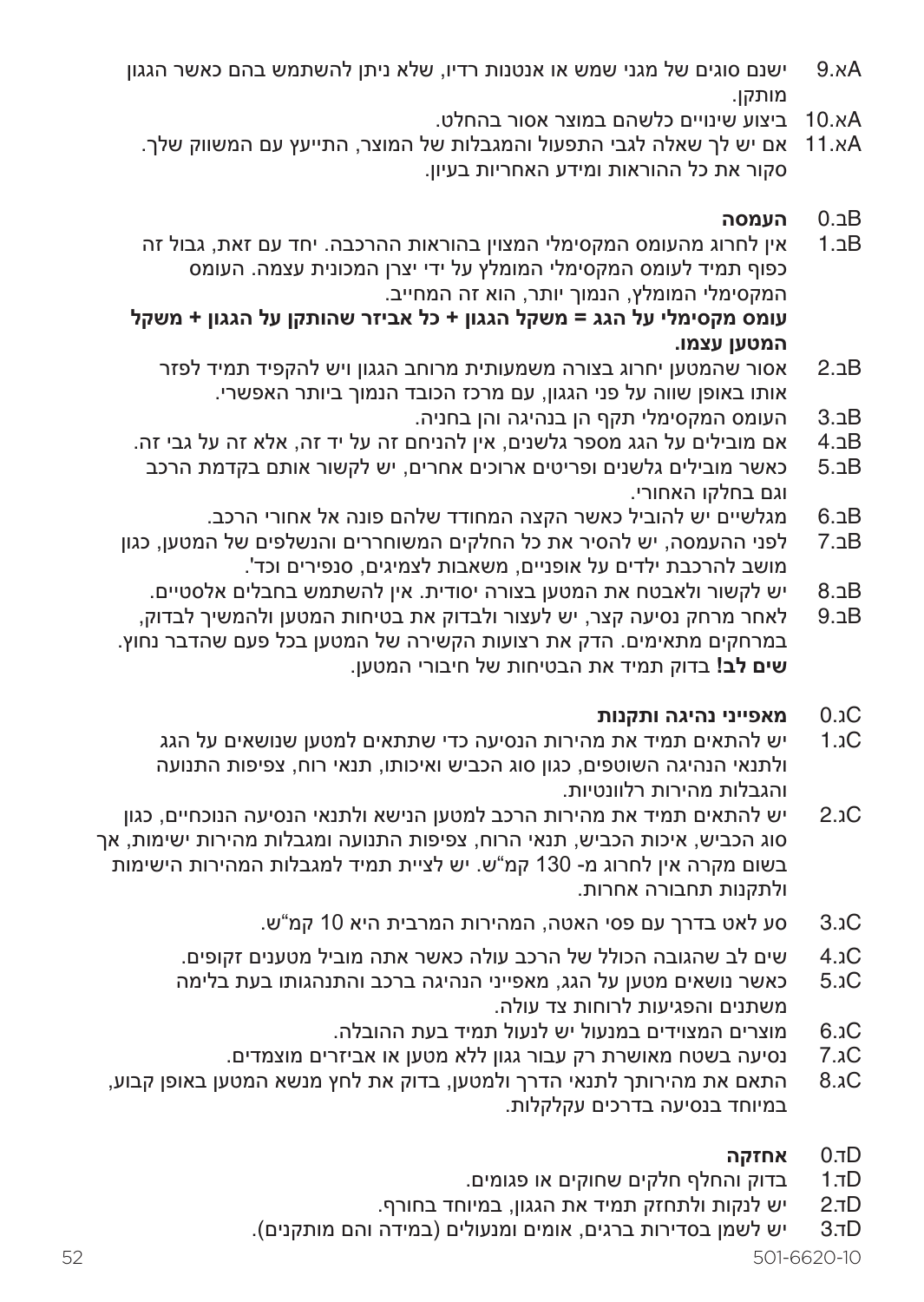- Dד4. כאשר המוצר אינו בשימוש, יש להסירו מן הרכב.
- עם הסרת המוצר מן הרכב, יש לאחסן בזהירות את כל החלקים.

**AR**

#### Aأ. 0 التركيب

- A, ٦ راجع إرشادات التجميع وتحقق من وجود جميع الأجزاء اللازمة.<br>A, ٧ بحت تنظيف سقف السيار ة و كذلك أجزاء المنتج التي تتصل بالسقف
- Aأ. 7 يجب تنظيف سقف السيارة وكذلك أجزاء المنتج التي تتصل بالسقف قبل االستخدام وأثناءه بصورة منتظمة. Aأ. 8 اطلع على إرشادات التجميع و قائمة المقترحات – إن وجدت – واتبعها بعناية، ثم قم بتركيب الوحدة
	- بالتسلسل الصحيح، أي ،1 ،2 3 وهكذا.
- Aأ. 9 إذا لم تحتو إرشادات التجميع على أية معلومات عن مواقع التركيب الخاصة، فحاول أن تحافظ على مسافة ال تقل عن 700 مم بين قضبان شبكة التحميل.
- Aأ. 10 عند حمل حمالت طويلة، ينبغي أال تقل المسافة بين قضبان شبكة التحميل عن 600 مم. Aأ. 11 في كل مرة يتم فيها تركيب الوحدة، تأكد من أن تثبيت حامل التحميل بإحكام وأمان على السقف. وحاول أن
	- تدفع وتسحب الشبكة خارج موضع القفل المخصص لها. وحاول كذلك سحب مقابض الشد من حافة السقف. فإذا تمكنت من تحريك أي جزء من الوحدة، فال بد من تثبيت شبكة التحميل بإحكام أكثر. وينبغي إجراء هذا االختبار بصورة منتظمة.
		- A, 17 بعض أنواع الأسقف المفتوحة وهوائي الراديو لا يمكن استخدامها عند تركيب الشبكة.<br>A, 17 مسموح بتجميع شبكة تحميل السقف على السيار ات ذات السقف الزجاجي إلا إذا تم تحديد
		- مسموح بتجميع شبكة تحميل السقف على السيارات ذات السقف الزجاجي إلا إذا تم تحديد خلاف ذلك في تعليمات التحميل.
	- Aأ. 14 تتحمل الجهة املصنعة أي مسؤولية عن األرضار يف املمتلكات الشخصية أو فقدان املال مما ينجم عن تركيب المنتج أو استخدامه بشكل غير صحيح.<br>16. ١٥ و لا يُسمح بادخال أبهّ تعديلات على الم
		- Aأ. 15 ُ وال يسمح بإدخال أية تعديالت على المنتج.
		- استشر الموزع لديك إذا كانت لديك أية أسئلة تتعلق بتشغيل المنتجات والقيود عليها. راجع كل التعليمات ومعلومات الضمان بعناية.
			- Bب 0 التحميل
- لا يجوز تجاوز الحمولة القصوى المحددة في إرشادات التجميع. ومع ذلك، فإن هذا الحد دائمًا ما يتبع ً الحمولة القصوى الموصى بها من قبل الشركة المصنعة للسيارة نفسها؛ وهو دائما الحد األدنى من الحمولة. الحد األقصى للتحميل على السقف = وزن شبكة التحميل + أية ملحقات مثبتة بالشبكة + وزن الحمولة
	- نفسها.<br>Bب ٢ لا يجوز أن تتجاوز الحمولة عرض شبكة التحميل بشكل زائد، ويجب دائمًا وضعها بحيث تكون موزعةً بالتساوي على شبكة التحميل بأدنى حد ممكن من مركز الجاذبية.
- Bب ٣ ينطبق الْحد الأقصى للحمولة على السيار ات المشغلة والسيارات المتوقفة كذلك.<br>B. عند تحميل العديد من ألو اح التز لج، ينيغي عدم و ضعها بجانب بعضها، بل بد ً من ذلك – فوق بعضها. Bب 4 عند تحميل العديد من ألواح التزلج، ينبغي عدم وضعها بجانب بعضها، بل – بدال
- Bب 5 عند تحميل ألواح التزلج ومعها أشياء أخرى طويلة، يجب تأمين هذه األشياء بالجزء األمامي والخلفي من السيارة.
	- Bب 6 يجب تحميل المزالج بحيث تكون األطراف المدببة لها مواجهة لمؤخرة السيارة.
	- قبل التحميل، يجب نزع جميع الأجزاء القابلة للإزالة أو غير الثابتة من الحمولة مثل مقاعد در اجات األطفال ومضخات اإلطارات والمجاديف وغيرها.
		- Bب 8 ينبغي تأمين الحمولة بشكل تام، وينبغي كذلك عدم استخدام الحبل المطاطي للتثبيت.
- يجب التحقق من تأمين الحمولة بعد مسافة قصيرة، ثم بعد ذلك على فترات مناسبة. ويجب شد أحزمة تأمين الحمولة كلما لزم األمر. ً مالحظة: تحقق دائما من تأمين مرفقات الحمولة.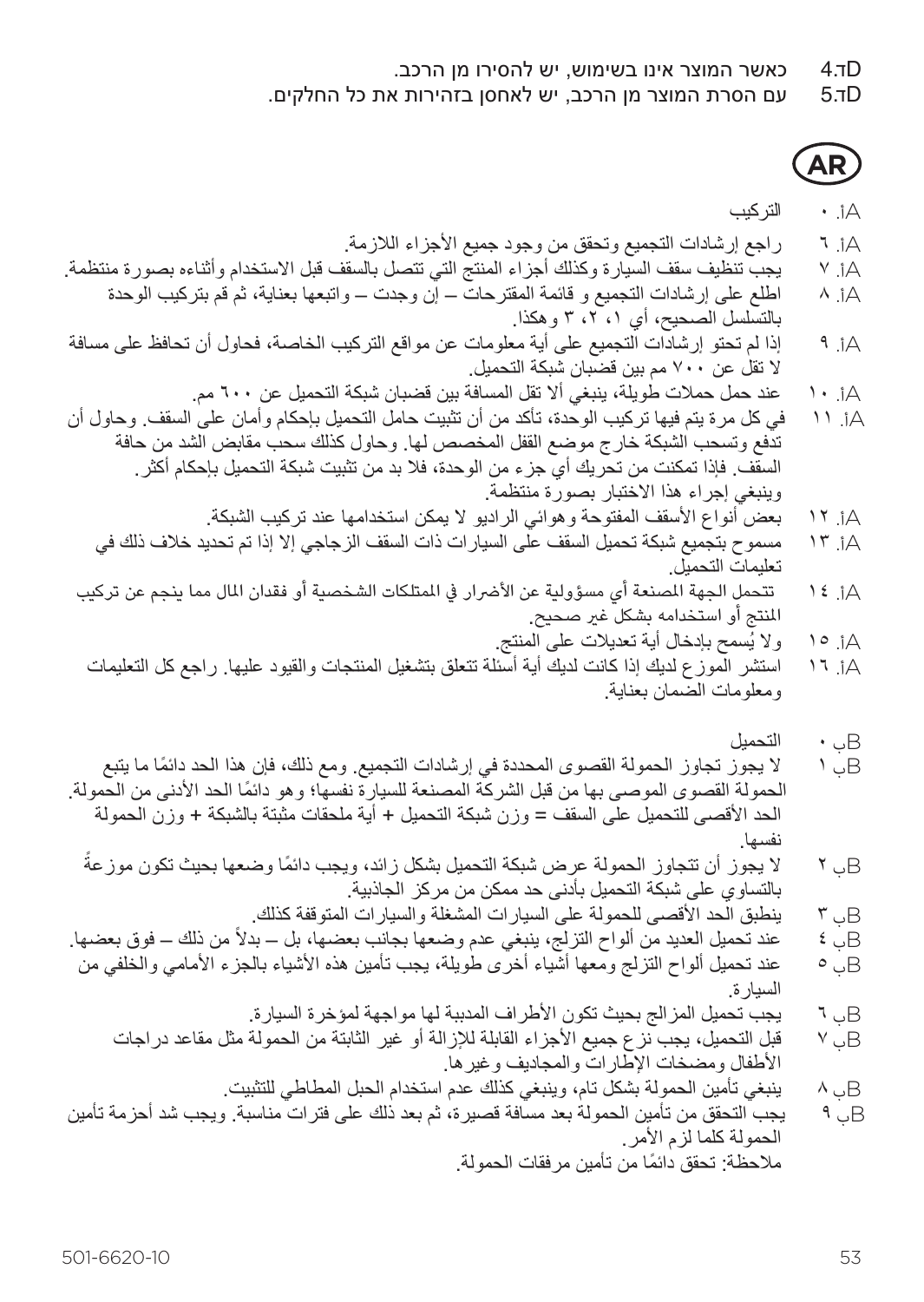Cج 0 اللوائح التنظيمية والخصائص المتعلقة بالقيادة Cج 1 ً ينبغي دائما ضبط السرعة على الطريق بما يتناسب مع الحمولة وظروف القيادة الحالية، مثل نوع الطريق وجودته، وظروف الرياح، وكثافة المرور، وكذلك حدود السرعة السارية. Cج 2 ً يجب دائما ضبط سرعة السيارة بما يتناسب مع الحمولة وظروف القيادة الحالية - مثل، نوع الطريق وجودة الطريق وظروف الرياح وكثافة المرور وحدود السرعة السارية - ولكن يجب أال تتجاوز السرعة 130 ً كم/ساعة بأي حال من األحوال. ويجب دائما مراقبة حدود السرعة السارية ولوائح المرور األخرى. ُد ببطء على المطبات الصناعية، بحيث يكون الحد األقصى للسرعة 10 كيلومتر/ساعة. Cج 3 ق Cج 4 الحظ أن االرتفاع الكلي للسيارة يزيد عند تحميل األحمال عمودية. Cج 5 تتغير خصائص قيادة السيارة وسلوك الفرامل، وتزداد إمكانية انقالبها بسبب شدة الرياح عند وجود حمولة على السقف. Cج 6 ً يجب دائما تأمين قفل المنتجات المثبتة بقفل أثناء النقل. Cج 7 القيادة على الطرق الوعرة مسموحة بحامل حقائب فقط دون حمولة أو ملحقات مرفقة. Cج 8 ِّعدل سرعتك وفق حالة الطريق والحمولة الموجودة، تحقق من ضغط ناقل الحمولة على نحو متكرر خاصة عند السفر عبر طرق وعرة.

$$
\Box_c \leftarrow \hbox{Im} \psi
$$

- Dد 1 افحص األجزاء البالية أو المعيبة واستبدلها.
- ً في فصل الشتاء. Dد 2 ً ينبغي دائما تنظيف شبكة التحميل وصيانتها، وخاصة
- ل5 ° وينبغي تشحيم البراغي والصواميل والأقفال (إن وجدت) على فترات منتظمة.<br>Dد ٤ عند عدم استخدام المنتج، بنبغي فكه من السيار ة.
	- Dد 4 ّ عند عدم استخدام المنتج، ينبغي فكه من السيارة.
- عند فك المنتج من السيار ة، يجب تخزين كل الأجز اء غير الثابتة بطريقة آمنة.

# **ZH**

#### A.0 安装

- A.1 参照装配说明检查所有必需的零件是否都齐备。
- A.2 清洗车顶及本产品中与车顶接触的那些零件。
- A.3 通读装配说明并认真按照其中的说明和推荐表(如果随带有)操作。 然后按照 正确的顺序(即 1、2、3 等等)安装此装置。
- A.4 如果装配说明中未特别指定安装位置,则尽量在货物托架杆之间至少保留 700 mm 的距离。
- A.5 运输较长的货物时,货物托架杆之间的距离应不小于 600 mm。
- A.6 每次安装此装置时,都要检查货物托架在车顶上固定得是否牢固。 尝试推动托 架并将其从锁定位置拉出。 另外,还可尝试从车顶边缘拉出张紧弹片。 如果能移动此装置上的任意零件,则必须更牢固地固定货物托架。 应定期进 行此项检验。
- A.7 安装托架后,某些类型的天窗和无线天线将无法使用。
- A.8 带天窗的汽车是可以安装车顶架的,除非安装说明中另有要求。
- A.9 由于产品安装错误或使用不当导致的个人财物受损或丢失,制造商概不负责。 A.10 进行改装。
- A.11 如果您对该产品的操作和限制等方面有任何疑问,请向经销商咨询。请仔细阅 读所有的说明和保修信息。
- B.0 装载货物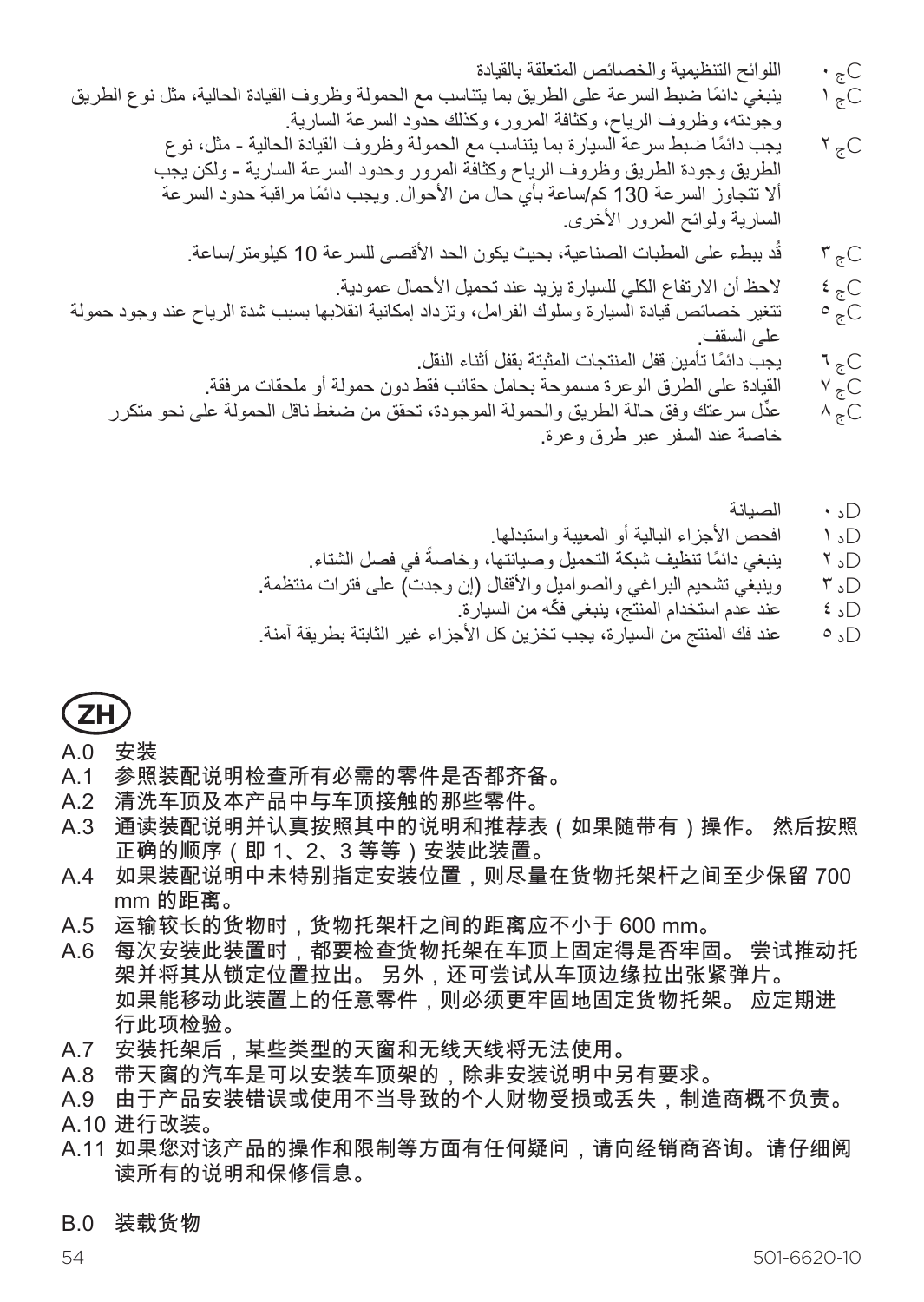- B.1 不得超过装配说明中指定的最大载荷。 但是,同汽车制造商建议的最大载荷限 制相比,此限制处于次要地位。 以两种最大推荐载荷中较低的为准。最大车顶 载荷 = 货物托架重量 + 安装的所有托架附件重量 + 货物自重。 货物在宽度方 向超出货物托架不能过多,务必将货物整齐地放置在货物托架上,并使重心尽 可能最低。
- B.2 最大负荷适用于车辆行驶中以及静止时的状态。
- B.3 运输多个冲浪板时,不应并排放置,而应叠放。
- B.4 运输冲浪板及其他较长的物品时,应同时在汽车前后端进行固定。
- B.5 运输滑雪板时,滑雪板尖部应该朝向汽车后部。
- B.6 装载货物前,应取下货物上的所有非固定或可拆卸零件,如自行车上的儿童车 座、轮胎打气泵、稳定翼等。
- B.7 货物应完全固定。
- B.8 不要使用弹性松紧绳固定货物。
- B.9 行驶出一段距离后,应检查货物固定是否牢固,并且此后每隔适当的时间进行 检查。必要时,拉紧货物上的固定带。注意!务必检查货物固定是否牢固。
- C.0 驾驶性能及规定
- C.1 务必随时调整行驶速度,以便同运输的货物和当前的行车条件相适应,如路面<br> 的类型和质量、风的情况、交通拥挤程度和相应的速度限制规定。
- C.2 必须根据托架负载和当前驾驶条件(例如,道路类型、道路质量、风力条件、 交通强度及适用速度限制等)调节车辆速度,但是任何情况下,不得超过 130 公里 / 小时。必须时刻遵循适用速度限制和其他交通法规。
- C.3 经过减速带时应慢行,速度不超过 10 公里/小时。
- C.4 请注意,运输直立货物时,汽车的总高会增加。
- C.5 车顶装载货物后,汽车的驾驶性能和制动性会发生变化,并且其对侧翼风承受 能力较差的弱点会更突出。
- C.6 配有锁紧装置的产品,在运输期间务必用该装置锁定。
- C.7 只有车顶架未装载货物或未装配件时方可批准用于越野驾驶。
- C.8 请根据道路状况和所运输负载调节驾驶速度,并定期检查货物托架的张力, 在崎岖路面上行驶时更是如此。
- D.0 维护
- D.1 检查并更换磨损件或有缺陷的零件。
- D.2 务必经常清洗和维护货物托架,尤其在冬天。
- D.3 应每隔一段时间,对滑螺钉、螺母和锁紧装置进行润滑(如安装了这些部件。
- D.4 不使用时,应从汽车上拆下本产品。
- D.5 从汽车上拆下本产品后,应保存好所有拆下的零件

**JA**

A0 取り付け

- A.1 必要な部品がすべて揃っていることを組立指示で確認してください。
- A.2 車体の屋根や屋根に付属している製品の部品を掃除してください。
- A.3 組立指示と推奨リスト(あれば)をよく読み、注意して指示に従ってくださ い。次に、ユニットを正しい順序つまり1、2、3...という順序で取り付けてく ださい。
- A.4 組立指示に取り付け位置が特別に指定されていない場合は、積荷キャリアバ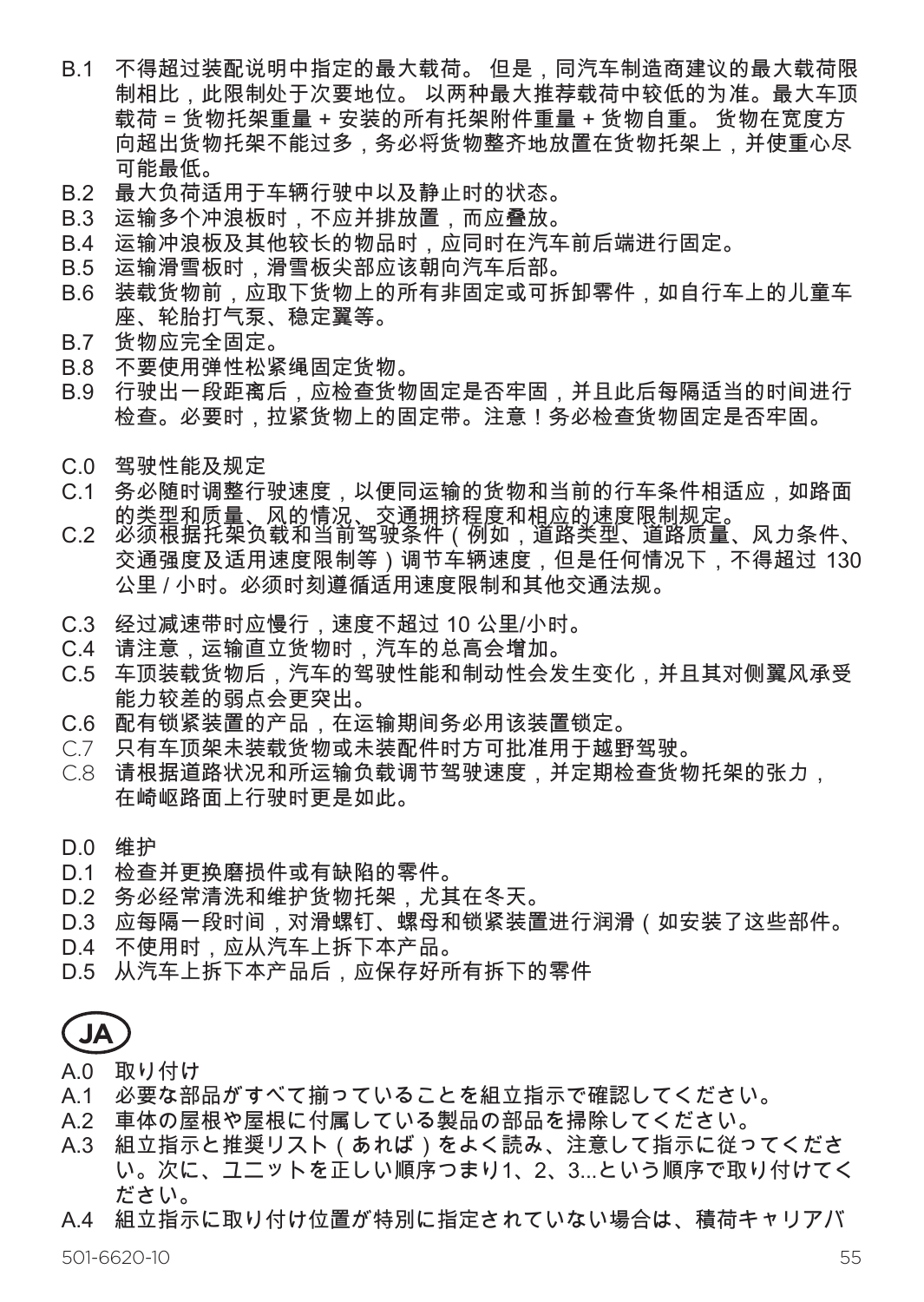ー間の最小距離を 700 mm に維持するようにしてください。

- A.5 長い積荷を運搬する際には、積荷キャリアバー間の距離を 600 mm 未満にし ないでください。
- A.6 ユニットを取り付けたら毎回積荷キャリアが屋根上にしっかり装着されてい ることを確認してください。キャリアをロックされた位置からはみ出させる ように押したり引いたりしてみてください。また、テンションタブを屋根の 端から外に引っ張ってみてください。ユニットの一部が動く場合、積荷キャ リアをさらにしっかりと固定する必要があります。このテストは定期的に行 ってください。
- A.7 サンルーフやラジオのアンテナの機種によっては、キャリア取り付け時に使 用できなくなるものもあります。
- A.8 ガラスルーフ付きの車両にルーフラックを取り付けることは許可されていま す。ただし、取り付け説明書に不許可が明記されている場合を除きます。
- A.9 製品の不適切な取り付けまたは使用が原因で、お客様の所有物の損傷または 紛失が起こった場合、メーカーは責任を負いません。
- A.10 製品の改造は禁じられています。
- A.11 製品の操作方法および制限事項について不明な点がある場合は、お近くの販 売店にお問い合わせください。取り扱いの説明および保証に関する情報は、 すべて注意深くお読みください。
- B.0 積載
- B.1 組立指示で指定された最大積載量を超えてはいけません。ただし、この制限 は車体自体の製造者が推奨する最大積載量に常に従属します。推奨最大積 載量の小さい方が適用されます。 最大屋根積載量 = 積荷キャリアの重量 + 任 意の取り付られたキャリア付属品 + 積荷の重量。
- B.2 積荷は積荷キャリアの幅から大幅に飛び出してはいけません。また、重心を できるだけ低くして、積荷キャリアを均等に覆うようにしてください。
- B.3 最大積載量は、運転中および駐車中の車両に適用されます。
- B.4 複数のサーフボードを運搬する場合、並列させず、積み上げてください。
- B.5 サーフボードなどの長いものを運搬する場合、車体の前部と後部の両方で固 定してください。
- B.6 スキー板は先端を車体の後部に向けて運搬してください。<br>B7 自転車のチャイルドシート、タイヤポンプ、フィンなどの
- 自転車のチャイルドシート、タイヤポンプ、フィンなどの積荷の固定されて いない、または取り外し可能な部品は積載前に取り外してください。
- B.8 積荷は完全に固定してください。伸縮性のバンドルは使用できません。
- B.9 積荷の安全は短距離走行およびその後は定期的に確認してください。必要に 応じて積荷の固定ストラップを締め付けてください。 注意! 常に積荷装着の安全を確認してください。
- C.0 運転特性と運転規則
- C.1 走行速度は常に、運搬中の積荷、および道路の種類や質、風の条件、交通の 激しさ、適用される速度制限などの現在の走行条件に合わせて調節してくだ さい。 C.2 車両の速度は、搬送している積み荷の内容および走行条件の状況(道路の種
- 類、路面の質、風の状況、交通量、適用される速度制限など)に応じて常に 調整してください。ただし、どのような状況でも速度が 130 km/h を超過し てはなりません。適用される速度制限やその他の交通規制は常に遵守してく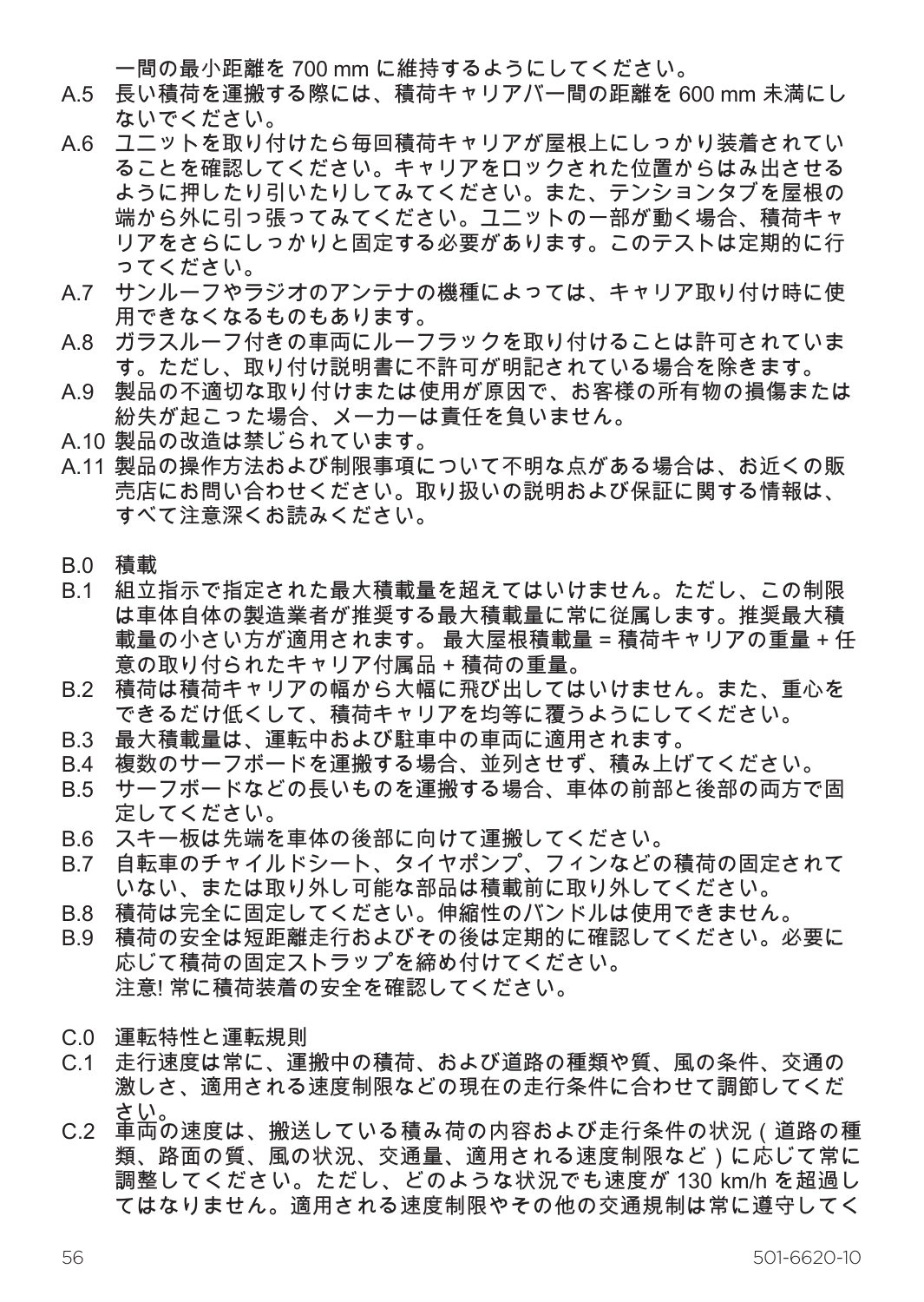ださい。

- C.3 スピード抑止帯がある路面を走行するときは、10 km/h以下の速度で徐行し てください。
- C.4 直立させた積荷の運搬時は車体の全高が増加することに注意してください。
- C.5 積荷を屋根に載せて運搬すると、車体の走行特性やブレーキ動作が変り、側 面からの風に対して影響を受けやすくなります。
- C.6 ロック付きで取り付けられた製品は、運搬中常にロックしておいてくださ い。
- C.7 オフロード走行は、ルーフラックに積荷やアクセサリーを搭載していない場 合に限り承認されています。
- C.8 路面条件と積荷の内容に応じて走行速度を調整し、ロードキャリアの張りの 強さが維持されていることを小まめに確認してください。路面の凹凸が多い 場合は特に注意が必要です。
- D.0 手入れと保管
- D.1 磨耗または故障した部品を確認し取り替えてください。
- D.2 積荷キャリアは必ず、特に冬には掃除しメンテナンスしてください。
- D.3 ネジ、ナット、ロック (あれば)に定期的に油をさしてください。
- D.4 使用していないときは、製品を車体から取り外してください。
- D.5 製品を車体から取り外したら、固定されていない部品すべてを安全な場所に 保管してください。

**KO**

**A.0 장착**

- A.1 조립 지침을 참조하여 필요한 모든 부품이 있는지 확인하십시오.
- A.2 차량의 지붕과 지붕에 닿는 부품을 닦으십시오.
- A.3 조립 지침과 권장 목록 중 포함되어 있는 하나를 주의깊게 읽고 준수하십시오. 그리고 나서 본체를 1,2,3과 같이 순서대로 장착하십시오.
- A.4 조립 지침에 장착 위치가 특별히 언급되지 않은 경우 캐리어 바 간의 간격을 최 소 700 mm로 유지하십시오.
- A.5 길이가 긴 짐을 싣는 경우 캐리어 바 간의 간격은 최소 600 mm여야 합니다.
- A.6 본체를 장착할 때마다 캐리어가 차량의 지붕에 단단히 고정되어 있는지 확인 하십시오. 캐리어를 최대한 밀어 잠금 위치까지 오도록 하십시오. 또한 연장끈 을 지붕 모서리에서부터 잡아 당기십시오. 본체의 부품을 움직일 수 있으면 캐 리어를 더욱 단단히 고정해야 합니다. 이와 같은 테스트를 정기적으로 수행해 야 합니다.
- A.7 일부 선루프나 라디오 안테나의 경우 캐리어가 장착되면 사용할 수 없습니다.
- A.8 장착 설명서에 다르게 지정되어 있는 경우를 제외하고 루프 랙을 유리 루프 차량 에 조립하는 것이 허용됩니다.
- A.9 제조업체는 제품의 잘못된 장착 또는 사용으로 인한 사유 재산 손상 또는 금전 적 손실에 대해 책임을 지지 않습니다.
- A.10 제품은 개조할 수 없습니다.
- A.11 **제품의 작동 및 제한 사항과 관련하여 문의 사항이 있는 경우 대리점에 문의하 십시오. 모든 설명서와 보증 정보를 자세히 검토하십시오.**

#### **B.0 적재**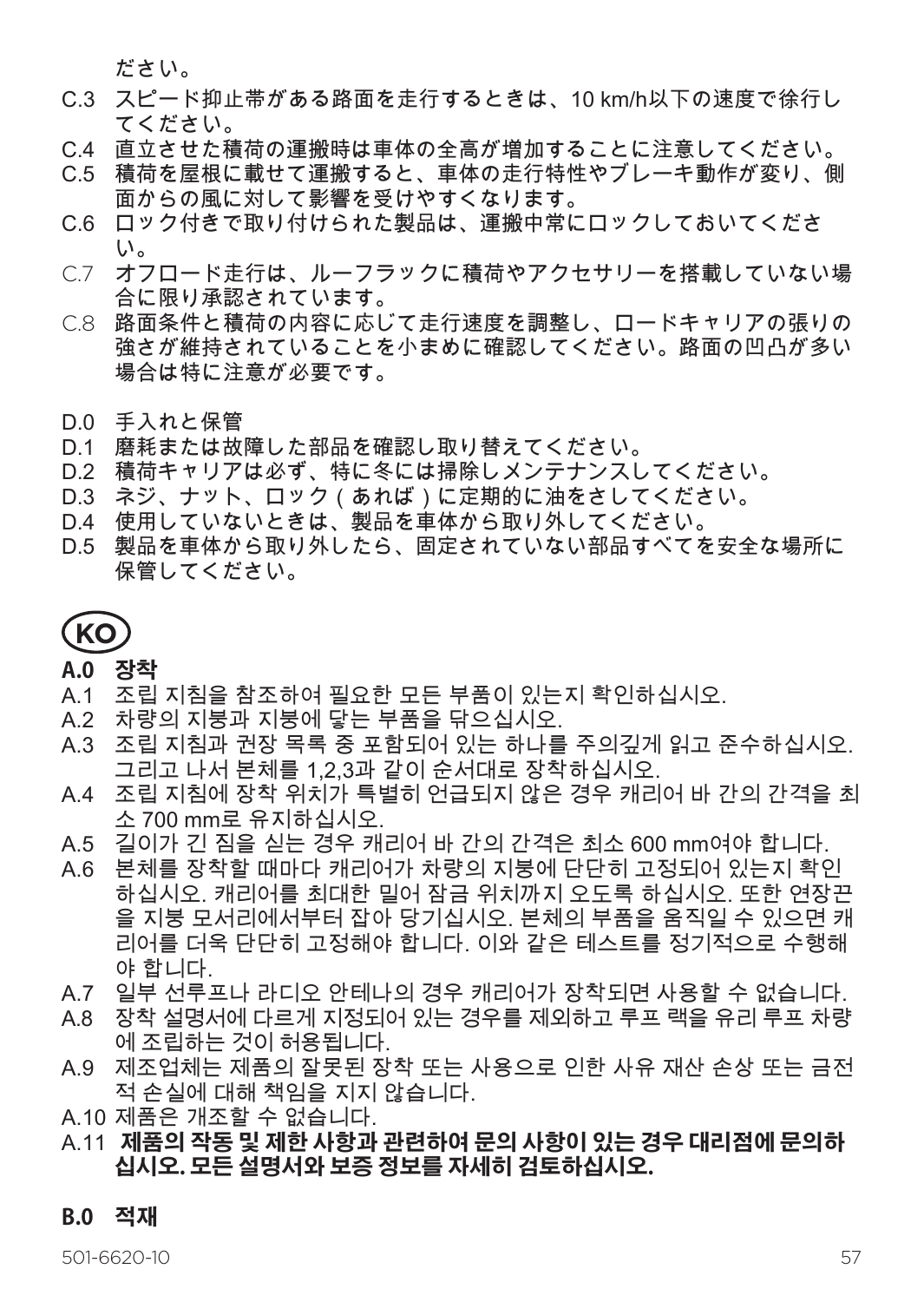- B.1 조립 지침에 명시된 최대 적재 중량을 초과할 수 없습니다. 하지만 차량 제조업 체에서 권장하는 최대 적재 중량을 우선시합니다. 명시된 권장 최대 적재 중량 보다 항상 낮은 중량을 적재하십시오. **지붕의 최대 하중 = 캐리어 중량 + 장착 된 캐리어 액세서리 + 적재물품 자체 중량**
- B.2 적재물품이 캐리어의 폭을 넘어서는 안되며 적재물품을 좌우로 펼쳐서 캐리어 의 좌우가 평형이 되도록 하고 캐리어의 중앙이 가장 하중을 덜 받도록 적재하 십시오.
- B.3 최대 적재 중량은 운행 중인 차량과 주차된 차량에 모두 적용됩니다.
- B.4 서핑 보드를 여러 개 운송하는 경우 옆으로 쌓지 말고 위로 쌓아야 합니다.
- B.5 서핑 보드나 기타 길이가 긴 품목을 운송하는 경우 차량의 앞부분과 뒷부분을 모두 고정시켜야 합니다.
- B.6 스키를 운송하는 경우 스키의 앞끝을 차량의 뒤쪽에 오도록 해야 합니다.
- B.7 유아용 자전거 시트, 타이어 펌프, 지느러미 모양 액세서리와 같은 품목이 적재 물품에서 느슨해지거나 분리할 수 있는 경우 싣기 전에 분리해야 합니다.
- B.8 적재물품은 전체를 고정시켜야 합니다. 잘 늘어나는 고무끈 등은 사용할 수 없 습니다.
- B.9 단거리 운행 후에 적재물품이 고정되어 있는지 확인해야 하며 이후에는 적당 한 간격으로 확인 작업을 반복하십시오. 필요할 때마다 적재물품의 고정끈을 조이십시오. **참고!** 반드시 적재물품에 부착된 품목이 고정되어 있는지 확인하십시오.

#### **C.0 운전 정보 및 법규**

- C.1 주행 속도는 도로 유형 및 상태, 풍속 상황, 교통 정체도, 각종 제한 속도와 같 <sup>은</sup> 현재 교통 조건과 적재된 적재물품에 알맞아야 합니다. C.2 차량 속도는 항상 도로 유형, 도로 상태, 바람 상태, 교통 상황 <sup>및</sup> 해당 속도 제한
- 등과 같은 현재 주행 조건과 실은 짐에 맞게 조정해야 하지만 어떠한 경우에도 130km/h를 초과해서는 안 됩니다. 해당하는 속도 제한 및 다른 교통 규정을 항상 준수해야 합니다.
- C.3 과속 방지턱에서는 최대 10km/h의 속도로 천천히 주행하십시오.
- C.4 적재물품을 세워서 운송하는 경우 차량의 전체 높이가 늘어납니다.
- C.5 적재물품을 지붕에 적재하는 경우 차량의 운전 특성 및 브레이크 동작이 변화 하며 옆에서 부는 바람에 취약해집니다.
- C.6 잠금 장치가 장착된 제품은 운송 중에 반드시 잠궈야 합니다.<br>C.7 비포장도로 주행은 루프 랙에 짐을 싣지 않았거나 액세서리를
- C.7 비포장도로 주행은 루프 랙에 짐을 싣지 않았거나 액세서리를 부착하지 않은 경우에만 허용됩니다.
- C.8 도로 상태와 운송하는 짐에 맞게 속도를 조정하십시오. 특히, 거친 도로를 주행할 때에는 화물 캐리어의 고정 장력을 확인하십시오.

#### **D.0 유지 관리**

- D.1 닳거나 손상된 부품은 확인하여 교체하십시오.
- D.2 특히 겨울철에는 반드시 캐리어를 청소하고 유지 관리해야 합니다.
- D.3 나사, 너트 및 잠금 장치에 (장착된 경우) 정기적으로 윤활유를 바르십시오.
- D.4 사용하지 않을 때는 제품을 차량에서 분리하십시오.
- D.5 제품을 차량에서 분리하는 경우 분리한 부품을 모두 안전하게 보관해야 합니다.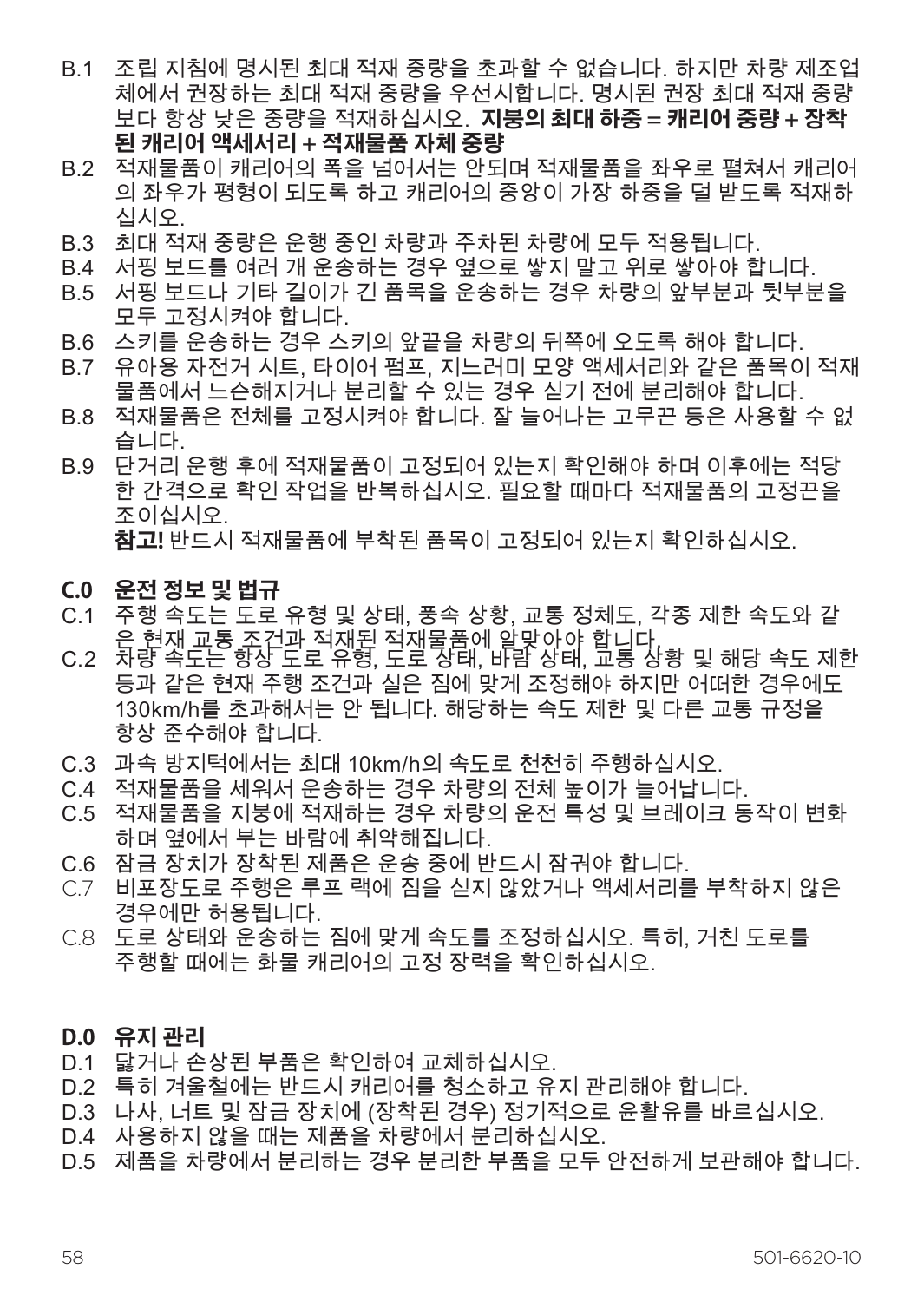

- A.0 การติดตั้ง
- A.1 ตรวจสอบกับคู่มือการติดตั้งว่ามีชิ้นส่วนที่จำ เป็นอยู่ครบถ้วน
- A.2 ทำ ความสะอาดหลังคารถยนต์และชิ้นส่วนผลิตภัณฑ์ที่มาพร้อมกับหลังคาทั้งก่อนแระ หว่างการใช้งานอย่างสม่ำ เสมอ
- A.3 ดูคู่มือการติดตั้งและรายการคำ แนะนำ ถ้ามีและปฏิบัติตามด้วยความระมัดระวัง จากนั้น ติดตั้งสิ่งของบรรทุกตามลำ ดับขั้นตอนอย่างถูกต้อง จาก 1 ไป 2 ไป 3 เป็นต้น
- A.4 หากในคู่มือการติดตั้งไม่ได้ระบุตำ แหน่งติดตั้งมาให้เป็นพิเศษ ให้พยายามรักษาระยะ ห่างอย่างน้อย 700 มม. ระหว่างคานของแร็คหลังคา
- A.5 เมื่อบรรทุกสิ่งของที่มีขนาดยาว ระยะห่างระหว่างคานของแร็คหลังคาไม่ควรต่ำ กว่า 600 มม.
- A.6 ทุกครั้งที่ติดตั้งสิ่งของที่บรรทุกแล้ว ให้ตรวจสอบว่าแร็คหลังคายังคงติดยึดอยู่กับหลังคา ้อย่างมั่นคงหรือไม่ ลองผลักและดึงแร็คหลังคาออกจากตำแหน่งที่ล็อคไว้ รวมทั้งลองดึง แถบลดแรงตึงออกจากขอบหลังคา หากคุณพบว่ามีชิ้นส่วนใดๆ ก็ตามยังสามารถเคลื่อน ได้อยู่ จะต้องยึดแร็คหลังคาให้มั่นคงมากยิ่งกว่าเดิม ควรมีการทดสอบอย่างสม่ำ เสมอ
- A.7 หลังคารับแดดและเสาวิทยุบางประเภทจะไม่สามารถใช้งานได้เมื่อติดตั้งแร็คหลังคาแล้ว
- A.8 อนุญาตให้ติดตั้งแร็คหลังคาบนรถยนต์ที่มีหลังคาเป็นกระจก นอกจากจะมีระบุไว้ในวิธี การติดตั้ง
- A.9 ผู้ผลิตไม่รับผิดชอบต่อความเสียหายหรือความสูญเสียในทรัพย์สินของบุคคลอันเนื่องมา จากการติดตั้งหรือการใช้งานผลิตภัณฑ์อย่างไม่ถูกต้อง
- A.10 ห้ามมีการดัดแปลงผลิตภัณฑ์
- A.11 หากมีข้อสงสัยเกี่ยวกับการใช้งานและข้อจำ กัดของผลิตภัณฑ์โปรดปรึกษาตัวแทน จำ หน่ายของคุณ ตรวจดูคำ แนะนำ และข้อมูลการรับประกันทั้งหมดโดยละเอียด
- B.0 การบรรทุก<br>B.1 ไม่ควรบรร
- ี่ไม่ควรบรรทุกเกินน้ำหนักบรรทุกสูงสุดตามที่ระบุในคู่มือติดตั้ง อย่างไรก็ตาม ขีดจำกัด ้นี้มักต่ำกว่าน้ำหนักบรรทุกสูงสุดที่แนะนำโดยผู้ผลิตรถยนต์ และมักจะต่ำกว่าน้ำหนัก บรรทุกสูงสุดที่รถยนต์สามารถรับได้อัตรารับน้ำ หนักหลังคาสูงสุด = น้ำ หนักของแร็คห ลังคา + อุปกรณ์ที่มาพร้อมกับแร็คหลังคาทุกชิ้น + น้ำ หนักของสิ่งของที่จะบรรทุก
- B.2 สิ่งของที่บรรทุกจะต้องไม่เกินความกว้างของแร็คหลังคาอย่างเห็นได้ชัด และจะต้อง กระจายน้ำ หนักทั่วพื้นที่แร็คหลังคาเสมอโดยให้เกิดจุดศูนย์ถ่วงน้อยที่สุด
- B.3 น้ำหนักบรรทุกสูงสุดใช้กับยานพาหนะทั้งในขณะขับขี่และในขณะที่จอด<br>B.4 เมื่อต้องบรรทุกกระดานโตคลื่นจำนวนมาก ไม่ควรวางไว้ข้างกันแต่ควรว
- B.4 เมื่อต้องบรรทุกกระดานโต้คลื่นจำนวนมาก ไม่ควรวางไว้ข้างกันแต่ควรวางซ้อนกัน<br>B.5 เมื่อต้องบรรทุกกระดานโต้คลื่นและวัตกที่มีความยาวอื่นๆ ควรยึดไว้อย่างมั่นคงกับทั้
- B.5 เมื่อต้องบรรทุกกระดานโต้คลื่นและวัตถุที่มีความยาวอื่นๆ ควรยึดไว้อย่างมั่นคงกับทั้ง ด้านหน้าและด้านท้ายของรถ
- B.6 สกีต้องบรรทุกโดยให้ส่วนปลายหันไปทางท้ายรถ
- B.7 ชิ้นส่วนที่หลวมหรือถอดได้ทุกชิ้นของสิ่งของที่จะบรรทุก เช่น ที่นั่งสำ หรับเด็กบน จักรยาน เครื่องเติมลมยาง ครีบกระดานโต้คลื่น และอื่นๆ ควรนำ ออกก่อนที่จะบรรทุก
- B.8 ควรยึดสิ่งของบรรทุกให้แน่นสม่ำ เสมอกัน ไม่ควรใช้สายรัดที่เป็นยางยืด
- B.9 ควรตรวจสอบความมั่นคงหลังจากออกเดินทางไปสักพัก และหมั่นหยุดพักตรวจสอบตาม รอบระยะทางที่เหมาะสม รัดสายยึดสิ่งของบรรทุกให้แน่นขึ้นถ้าจำ เป็น อย่าลืม หมั่นตรวจสอบว่าสิ่งของบรรทุกถูกยึดอย่างมั่นคงอยู่เสมอ
- C.0 ลักษณะและระเบียบปฏิบัติในการขับขี่
- C.1 ควรปรับอัตราความเร็วบนท้องถนนให้เหมาะสมกับน้ำ หนักที่บรรทุกและสภาพแวดล้อม ในขณะขับขี่อย่างสม่ำ เสมอ เช่น ประเภทและความเรียบของถนน สภาพลม ความหนา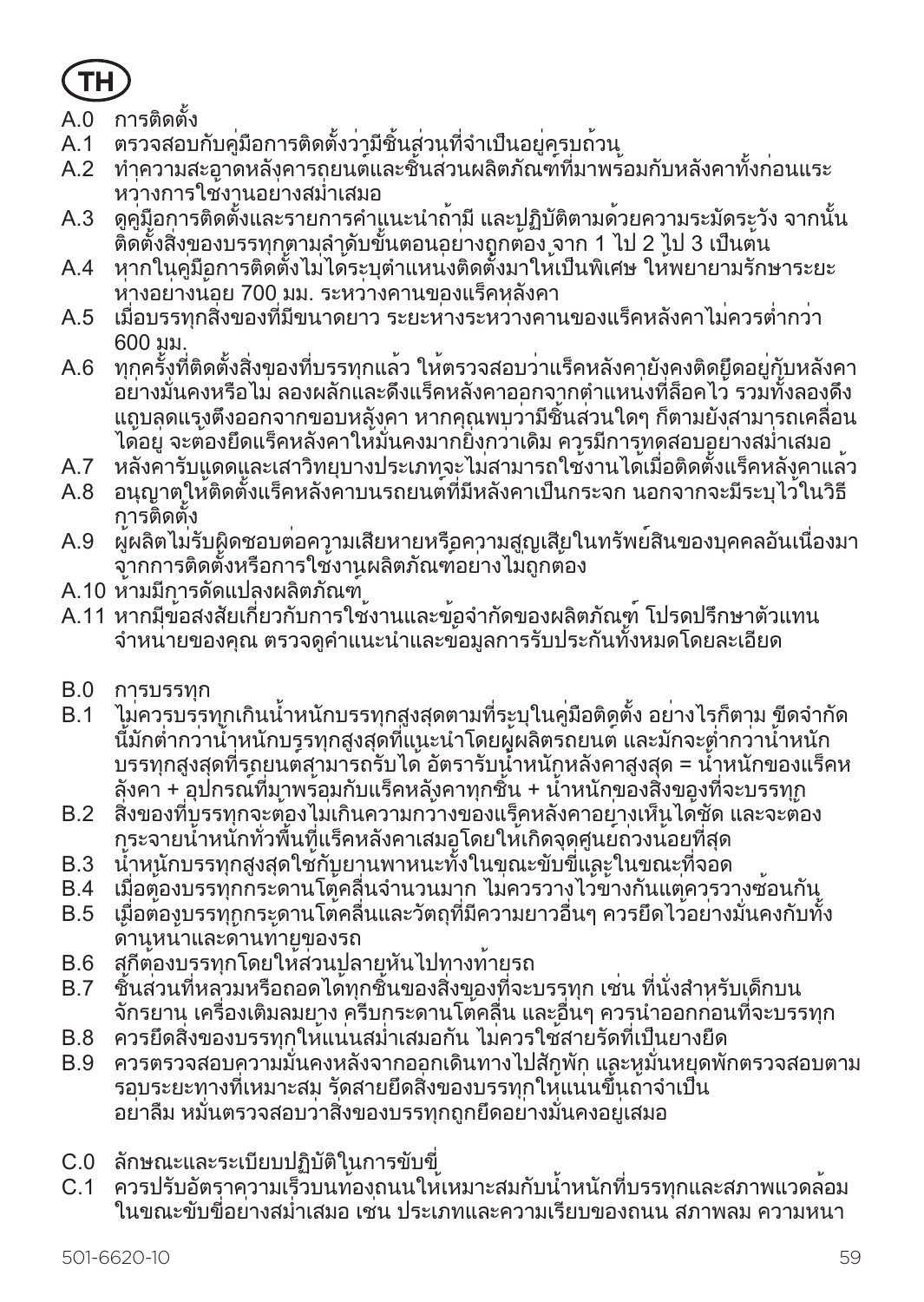แน่นของการจราจร และขีดจำ กัดความเร็วที่สามารถวิ่งได้

- C.2 ความเร็วของพาหนะจะต้องเข้ากับสิ่งของที่บรรทุกและสภาพการขับขี่ปัจจุบัน เช่น ประเภทถนน สภาพพื้นผิวถนน สภาพลม สภาพการจราจร และขีดความเร็วที่บังคับ แต่ ไม่ว่าในกรณีใด จะต้องไม่เกิน 130 กม./ชม. และจะต้องคอยเฝ้าระวังขีดความเร็วที่ บังคับและระเบียบจราจรเสมอ
- C.3 ขับขี่ช้าๆ เมื่อผ่านลูกระนาดชะลอความเร็วรถ ด้วยความเร็วไม่เกิน 10 กม./ชม.
- C.4 พึงระลึกไว้ว่า ความสูงโดยรวมของยานพาหนะจะเพิ่มขึ้นเมื่อนำ ของขึ้นบรรทุก
- C.5 ลักษณะการขับขี่และพฤติกรรมในการหยุดรถจะเปลี่ยนแปลงไป และความอ่อนไหวต่อ ลมข้างรถจะเพิ่มขึ้นเมื่อบรรทุกสิ่งของบนหลังคา
- C.6 ผลิตภัณฑ์ที่มีกุญแจติดตั้งมาด้วย ควรล็อคกุญแจไว้ในระหว่างขนส่ง
- C.7 อนุญาตให้ขับออฟโรดได้เฉพาะในกรณีที่แร็คหลังคาไม่ได้บรรทุกของหรือมีอุปกรณ์ติด ตั้งอยู่
- $C.8$  ปรับความเร็วให้เหมาะสมกับสภาพถนนและสิ่งของที่บรรทุก หมั่นตรวจสอบความตึงของ โครงยึดเป็นประจำ โดยเฉพาะเมื่อขับขี่บนถนนที่ขรุขระ
- D.0 การซ่อมบำร<sub>ุง</sub>
- D.1 ตรวจสอบและเปลี่ยนชิ้นส่วนที่เสียหายหรือชำ รุด
- D.2 ควรทำ ความสะอาดและบำ รุงรักษาแร็คหลังคาอย่างสม่ำ เสมอ โดยเฉพาะในฤดูหนาว และถดฝน
- D.3 ควรหยอดน้ำ มันหล่อลื่นสกรูน็อต และกุญแจ (ถ้ามี) ตามรอบเป็นประจำ
- D.4 เมื่อไม่ใช้งาน ควรถอดผลิตภัณฑ์ออกจากยานพาหนะ
- ี่ D.5 0เมื่อถอดผลิตภัณฑ์ออกจากยานพาหนะแล้ว ควรเก็บชิ้นส่วนที่อาจสูญหายทุกชิ้นไว้ อย่างปลอดภัย